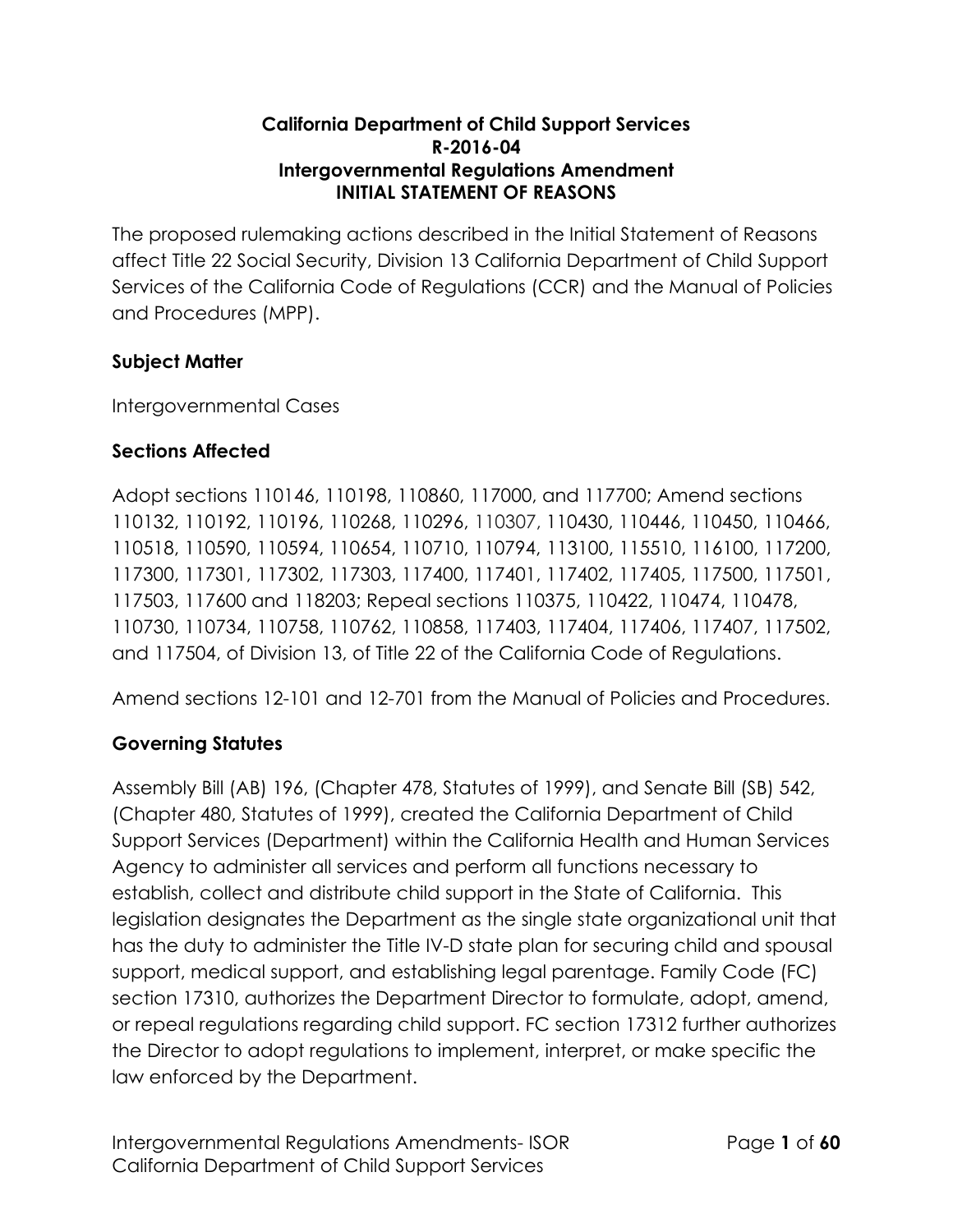## **Department's Mission and Goals of Proposed Rulemaking**

The Department's mission is to promote parental responsibility to enhance the well-being of children by providing child support services to establish parentage and collect child support. The Department is therefore responsible for working with families to ensure ordered financial and medical support are received. The Department seeks to enhance the well-being of children and the self-sufficiency of families by providing professional services to locate parents, establish legal parentage and establish and enforce orders for financial and medical support. With this mission in mind, the Department has set to accomplish three goals in this rulemaking action.

The actions proposed in this statement will accomplish three goals.

1. Adopt technical, clarifying, and conforming changes necessary to implement UIFSA 2008 and SB 646 (Jackson, Chapter 493, Statutes of 2015).

2. Provide guidance for the registration, recognition, enforcement, and modification of intergovernmental support orders by eliminating erroneous and duplicative regulations, repealing obsolete content, migrating content from Child Support Services letters into the CCR, and adopting regulations.

3. Adopt terminology that promotes inclusivity and reflects current terminology used in child support communities.

### **Historical Background on the Enforcement of Intergovernmental Cases**

This provided historical context gives background knowledge to fully understand the problems and proposed amendments, repeals, and adoptions to the CCR and the MPP described later in this Initial Statement of Reasons for this rulemaking action.

Prior to 1950, a non-custodial parent could move out of the state that issued a child support order and the order could not be enforced in another state. Between 1950 and 1992, the federal government attempted to solve the problem of enforcing a child support order across state borders through various acts, such as the Uniform Reciprocal Enforcement Support Act (URESA) of 1950, and the Revised Uniform Reciprocal Enforcement Support Act (RURESA) of 1968. In 1992 the United States federal government established the Uniform Interstate Family Support Act (UIFSA) to impose basic principles of support enforcement

Intergovernmental Regulations Amendments- ISOR Page **2** of **60** California Department of Child Support Services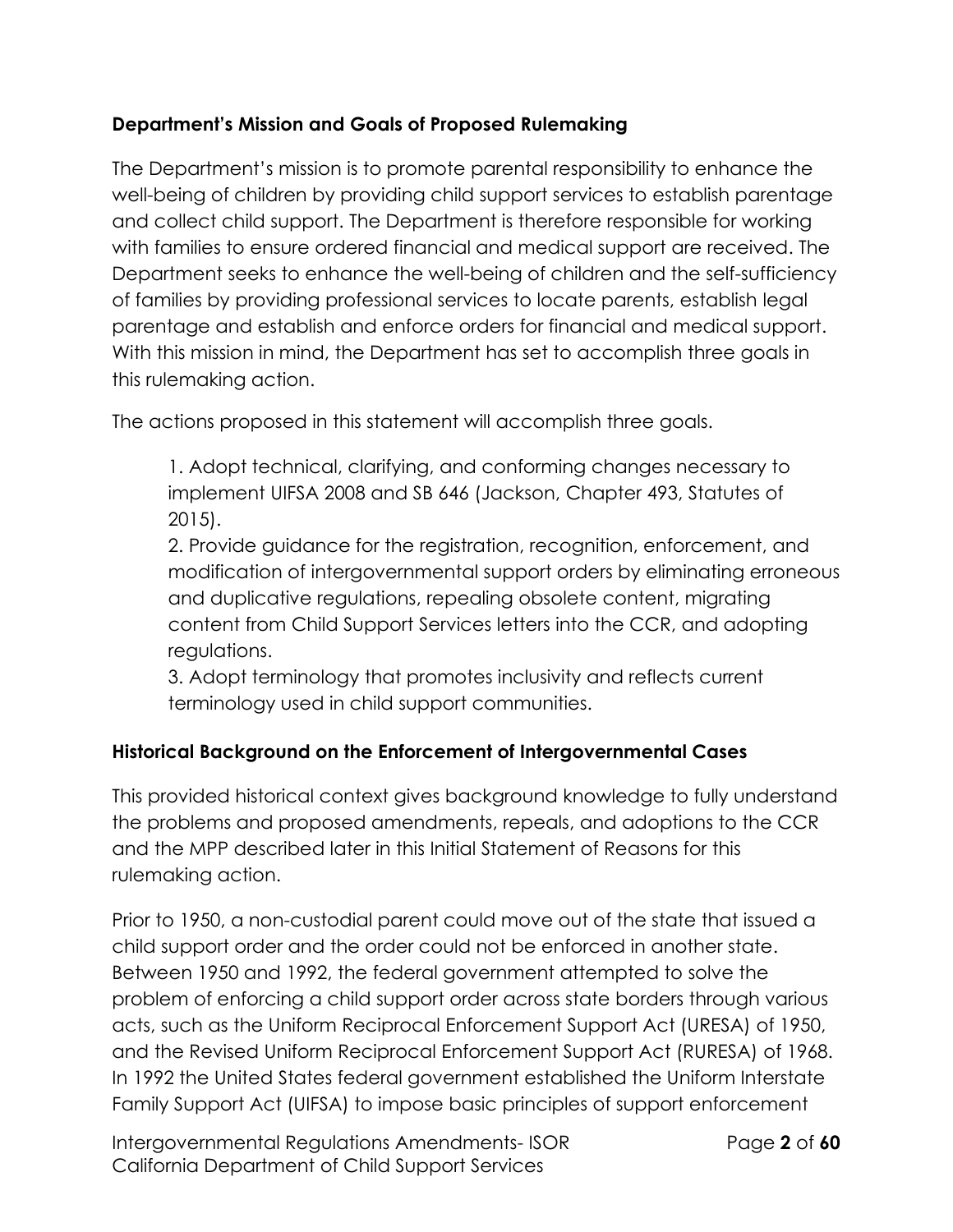and required each state to adopt the uniform system. A problem with UIFSA 1992 was that states were not mandated to enact it, so three intergovernmental enforcement acts were in effect at the same time amongst the states.

To resolve the problem of three intergovernmental acts being in effect at the same time, Congress enacted the Full Faith and Credit for Child Support Orders Act (FFCCSOA) (Pub. Law 103-383), codified at title 28 United States Code Section 1738B. FFCCSOA requires child support agencies to enforce child support orders made by other tribunals and prohibits tribunals from modifying other tribunals' child support orders unless certain jurisdictional requirements are met. FFCCSOA imposed basic UIFSA principles on all states and overruled contradicting state law.

In 1996, the United States government also mandated that all states enact UIFSA by January 1, 1998. UIFSA 1996 would now exist side by side with FFCCSOA and replace all previous intergovernmental support acts. UIFSA and FFCCSOA achieve a "one-order" system in intergovernmental child support enforcement.

With the creation of the Department in 1999, between 2001 and 2002, the Department adopted its existing intergovernmental regulations based on UIFSA 1996, which was codified in FC sections 4900-5005. Regulations for intergovernmental cases are found under chapter 7, division 13, of title 22 of the California Code of Regulations (CCR).

After the Department adopted its regulations in 2002, various events occurred that further changed intergovernmental child support. The Hague Convention on the International Recovery of Child Support and Other Forms of Family Maintenance of 2007 (Convention) occurred in 2007. The Convention is a global child support treaty ratified by the United States on August 31, 2016. The Convention addressed foreign support orders, which were previously not considered under UIFSA 1996. In addition, the Convention stipulated a legal framework, administrative procedures, standardized procedures, and timeframes that allow for timely support to families. The effective date for the Convention in the United States was January 1, 2017.

UIFSA was further amended, and the current adaption became known as UIFSA 2008. UIFSA 2008 governs intergovernmental establishment, modification, and enforcement of support obligations. UIFSA 2008 covers all cases where parents reside in different jurisdictions. In addition to traditional intergovernmental legal actions, it provides for long arm jurisdiction by a state to establish a child support

Intergovernmental Regulations Amendments- ISOR Page **3** of **60** California Department of Child Support Services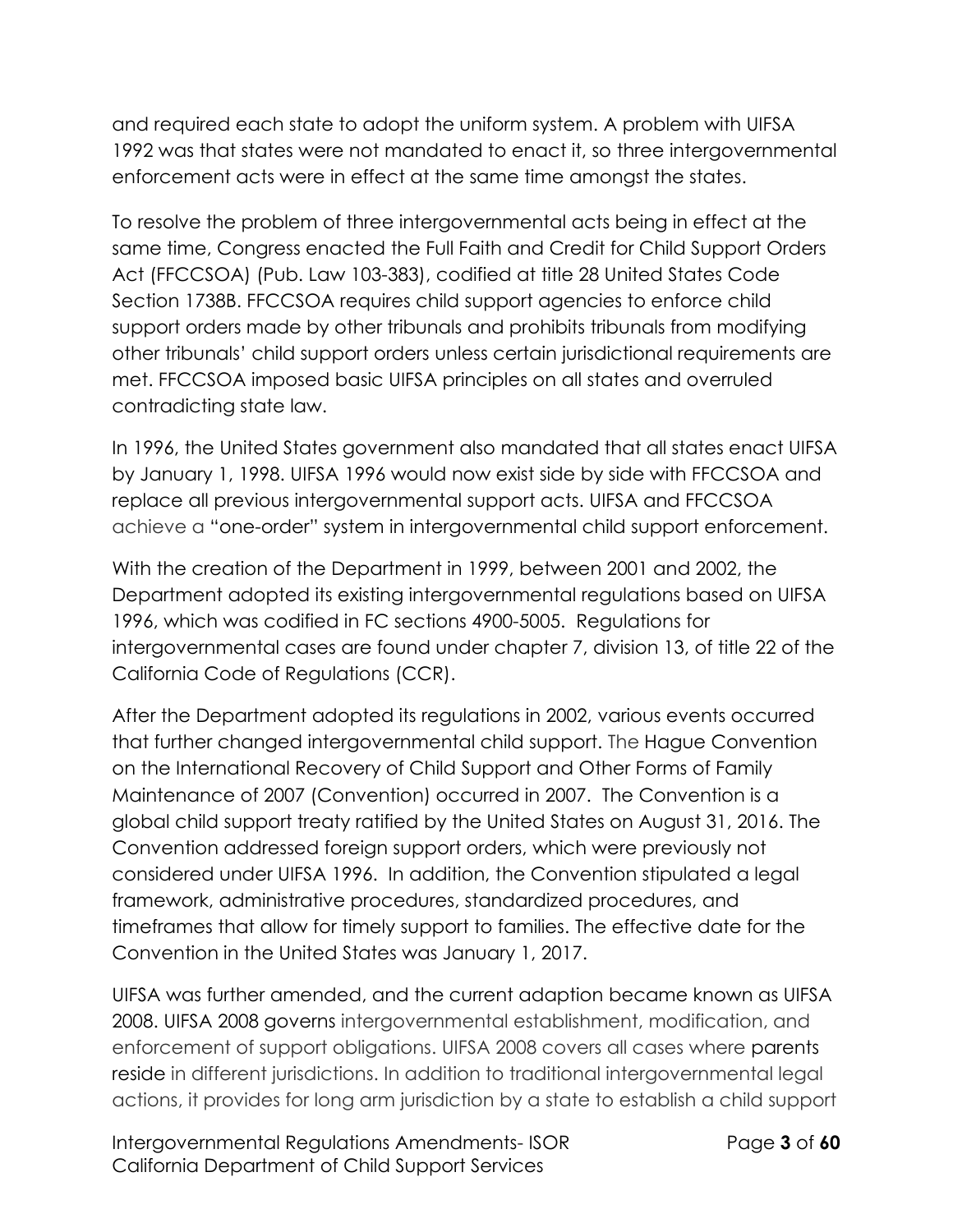order, and one-state enforcement remedies such as direct income withholding. It prohibits the entry of a new support order where a valid order exists, ending the longstanding practice of establishing multiple support orders, and strictly prescribes when a state has the authority to modify the child support order of another tribunal. UIFSA 2008 also provides guidance for implementing The Hague Convention on the International Recovery of Child Support and Other Forms of Family Maintenance of 2007 (Convention) regarding foreign support orders.

In 2010 the federal government accordingly amended its regulations on intergovernmental child support enforcement. This was called Final Rule 2010 (75 Fed. Reg. 38612 (Jul 2, 2010)) and it became effective on January 3, 2011. Final Rule 2010 revised federal requirements under UIFSA for establishing and enforcing child support obligations receiving services under Title IV-D of the Social Security Act. It correspondingly introduced the term intergovernmental to child support, newly required the responding state to pay for genetic testing, and clarified the state responsible for determining a controlling order.

During the 2013-14 Congressional session, the federal Preventing Sex Trafficking and Strengthening Families Act (Pub. Law 113-183) amended section 466(f) of the Social Security Act, and mandated that each state adopt UIFSA 2008, verbatim, by the end of the state's 2015 legislative session as a condition of continued federal child support program funding. SB 646 (Jackson, Chapter 493, Statutes of 2015) adopted UIFSA 2008 in California. It also repealed previously codified versions of UIFSA, located in FC sections 4900-5005, and codified UIFSA 2008 provisions in FC sections 5700.102-5700.905.

### **Problems Intended to Address**

Existing regulations do not address revisions to intergovernmental child support enforcement that occurred with UIFSA 2008 and other events that followed. Current regulations are based on UIFSA 1996 provisions [since repealed by SB 646, (Jackson, Chapter 493, Statutes of 2015)]. Updates are required to reference new UIFSA 2008 provisions, which are located in different FC sections for consistency, and to eliminate duplicative language which is already present in state statute and federal regulations. Additionally, UIFSA 1996 focused solely on interstate child support cases, whereas UIFSA 2008 provides the framework for the exchange of cases between parties to the Convention and other types of international child support cases. Amendments to existing regulations and the

Intergovernmental Regulations Amendments- ISOR Page **4** of **60** California Department of Child Support Services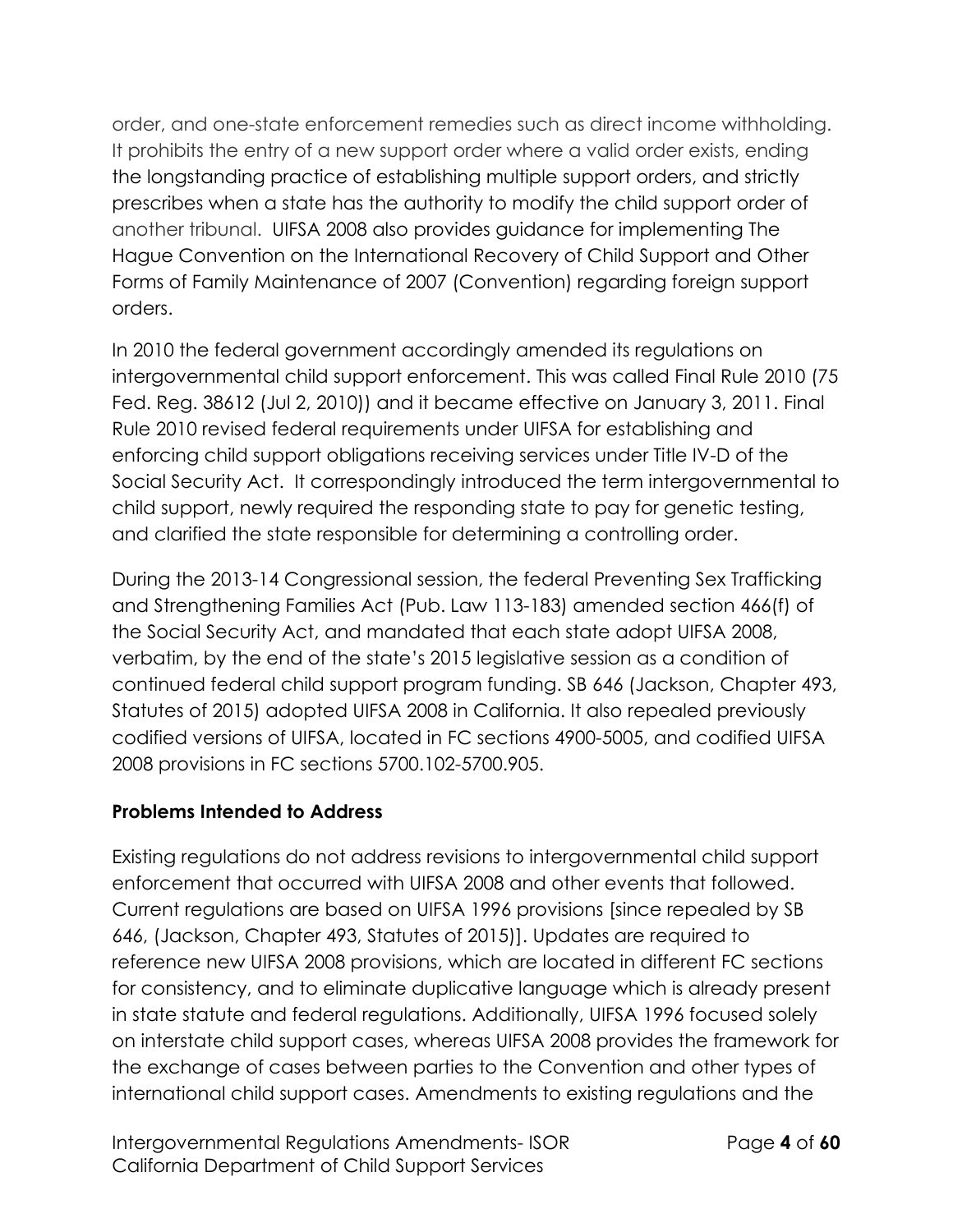adoption of new regulations are needed to reflect this new framework for the exchange of cases.

Another problem to address is updating terminology in existing regulations to create consistency with evolving federal regulations and state statutes and reflect today's inclusivity. Federal Final Rule 2010 began to use the new term "intergovernmental" instead of "interstate". Intergovernmental reflects the relationships between other U.S. states and territories, Native American Tribes, and foreign countries for which UIFSA 2008 provides the framework. Interstate did not reflect all jurisdictions, such as Native American Tribes or foreign countries. The shift towards the use of "intergovernmental" instead of "interstate" where applicable will reflect all types of jurisdictions and begin to create consistency between the CCR, state statutes and federal regulations.

Where gender specific terminology is not required, updating terminology to be gender-neutral will further reflect inclusivity. In the past, laws governing parentage and child support were written in terms of specific genders, and under the assumption that couples consisted of a man and a woman. Changes in law, such as the June 26, 2015, Supreme Court decision that all states must license and recognize same-sex marriage (Obergefell v. Hodges (2015) 135 S. Ct. 2584) have led to a shift toward more inclusivity in meeting children's support needs. AB 2684 (Bloom, Chapter 876, Statutes of 2018) made important changes to the FC by removing genders, where possible, and modified procedures for establishing paternity to a more inclusive process of establishing parentage, among other provisions related to parent-child relationships. The California Gender Recognition Act, Senate Bill 179 (Atkins and Wiener, Chapter 853, Statutes of 2017), recognizes a non-binary gender, and calls for pronouns associated to gender identity are to be replaced with gender-neutral pronouns.

The Department is proposing this rulemaking action to help ensure and continue its mission to promote parental responsibility to enhance the well-being of children by providing child support services to establish parentage and collect child support when families reside in different jurisdictions.

#### **Specific Purpose of the Regulations and Factual Basis for Determination that Regulations Are Necessary**

The purpose of amending the regulations and the Manual of Policies and Procedures is to enhance brevity, repeal regulations which repeat federal regulations or state statute or are obsolete, and to conform to changes in

Intergovernmental Regulations Amendments- ISOR Page **5** of **60** California Department of Child Support Services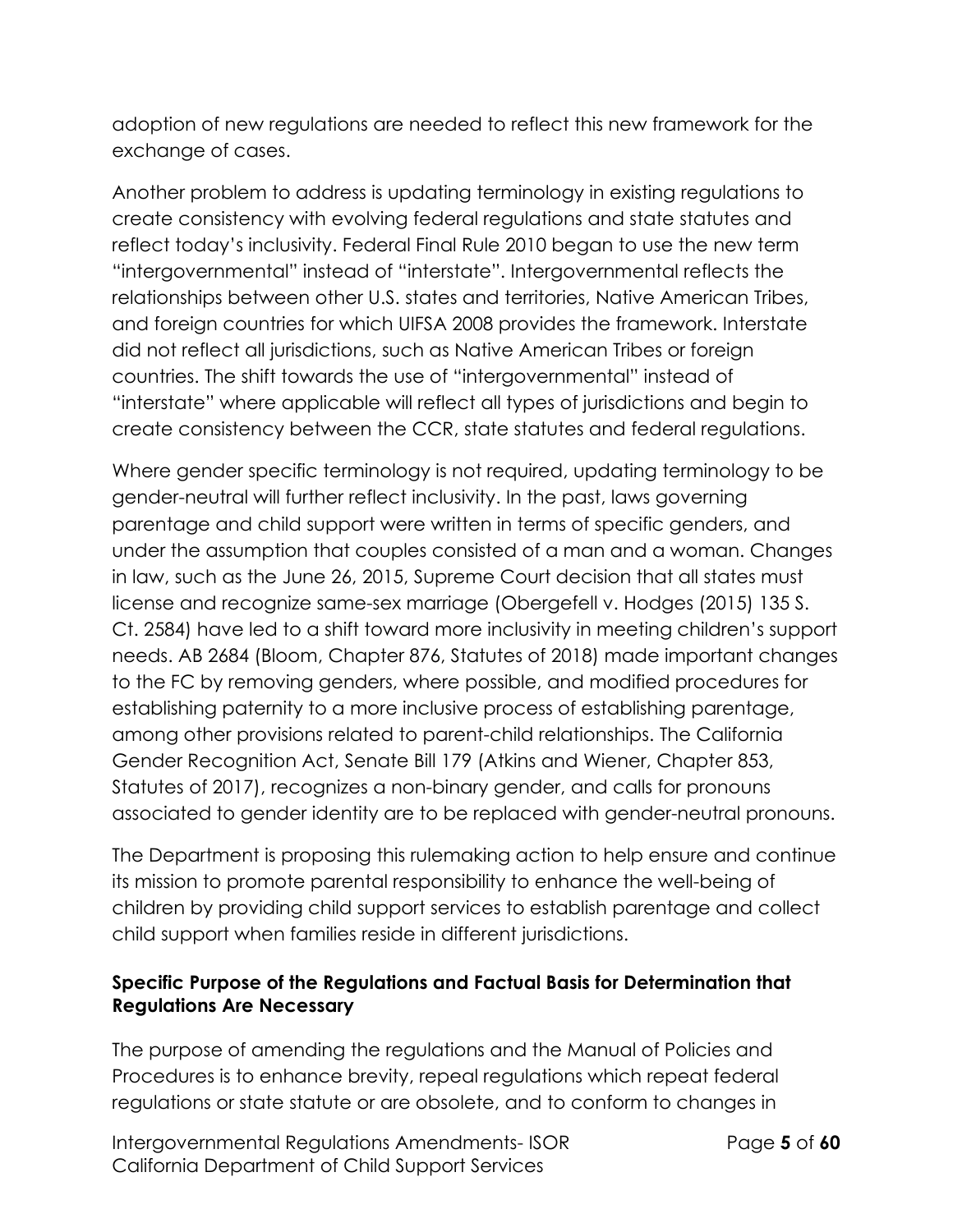federal regulations or state statutes to maintain consistency. To aid in navigation and understanding of intergovernmental case processing while eliminating repeated regulation text, certain regulations are amended, and content is relocated in the proposed regulations. Adopted regulations are added to provide clarity and highlight changes in federal regulations and state statutes.

Proposed regulations will improve interstate, tribal, and international child support enforcement, as well as California's child support collections. The amended regulations interpret, implement, and make specific Title 45 Code of Federal Regulations (CFR) sections 301.1 and 303.7, and FC sections 5700.101- 5700.905.

The proposal is as follows:

## **Amendments, Adoptions, and Repeals to Article 1. Definitions, Subchapter 1, Chapter 1, Division 13, of Title 22:**

### **Amend Section 110132. Central Registry.**

#### Specific Purpose:

The term "interstate" is replaced with "intergovernmental" to clarify changes in UIFSA 2008 and include expanded international provisions.

The FC reference is also updated from FC section 4924 to FC section 5700.310.

#### Factual Basis:

The updated term is necessary for consistency throughout regulations and statutes since interstate is limited to cases within the United States while intergovernmental cases encompass all child support cases both interstate and internationally.

In addition, SB 646 (Jackson, Chapter 493, Statutes of 2015), repealed UIFSA 1996 from FC sections 4900-5005 and codified UIFSA 2008 in FC sections 5700.101- 5700.905.

### **Adopt Section 110146. Comity.**

#### Specific Purpose:

This section is proposed to adopt a definition of "comity."

#### Factual Basis:

Intergovernmental Regulations Amendments- ISOR Page **6** of **60** California Department of Child Support Services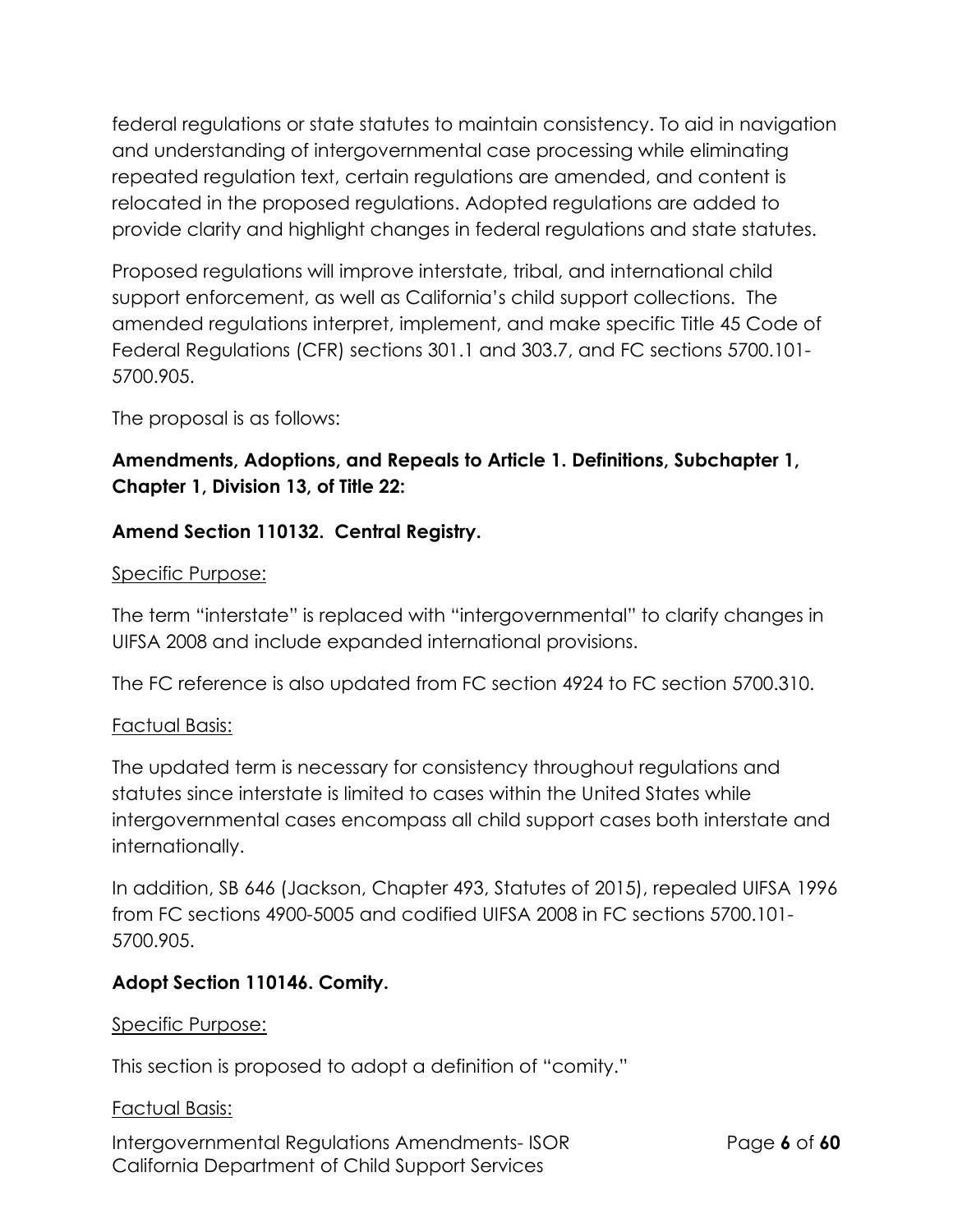The Department is proposing to adopt 22 CCR section 110146 to define a term used in Chapter 7. All definitions relating to child support regulations are located in article 1, subchapter 1, chapter 1, of division 13 as a central location for definitions. Terms defined here are consistent with terms used throughout Chapter 7 and other articles included in this rulemaking file and are consistent with those used within the intergovernmental and child support communities.

This section is necessary for consistency and uniformity with the use of "comity" in FC sections 5700.104(a) and 5700.105(b), as it is not defined in FC or federal regulations.

## **Amend Section 110192. Continuing, Exclusive Jurisdiction.**

#### Specific Purpose:

This regulation is amended to reflect changes in UIFSA 2008 evidentiary procedures for intergovernmental cases.

The FC reference is also amended from FC section 4909 to FC section 5700.205.

### Factual Basis:

UIFSA 2008 provisions allow parties to express consent in a "record", as defined in FC section 5700.102(20), or in open court. Because of this technical change, references to written consent, including the filing of such consent, have been repealed from the regulations.

In addition, SB 646 (Jackson, Chapter 493, Statutes of 2015) repealed UIFSA 1996 from FC sections 4900-5005 and codified UIFSA 2008 in FC sections 5700.101- 5700.905.

### **Amend Section 110196. Controlling Order.**

#### Specific Purpose:

This section is being amended to remove "and other terms".

The FC reference is also proposed to be amended from FC section 4911 to FC section 5700.207.

### Factual Basis: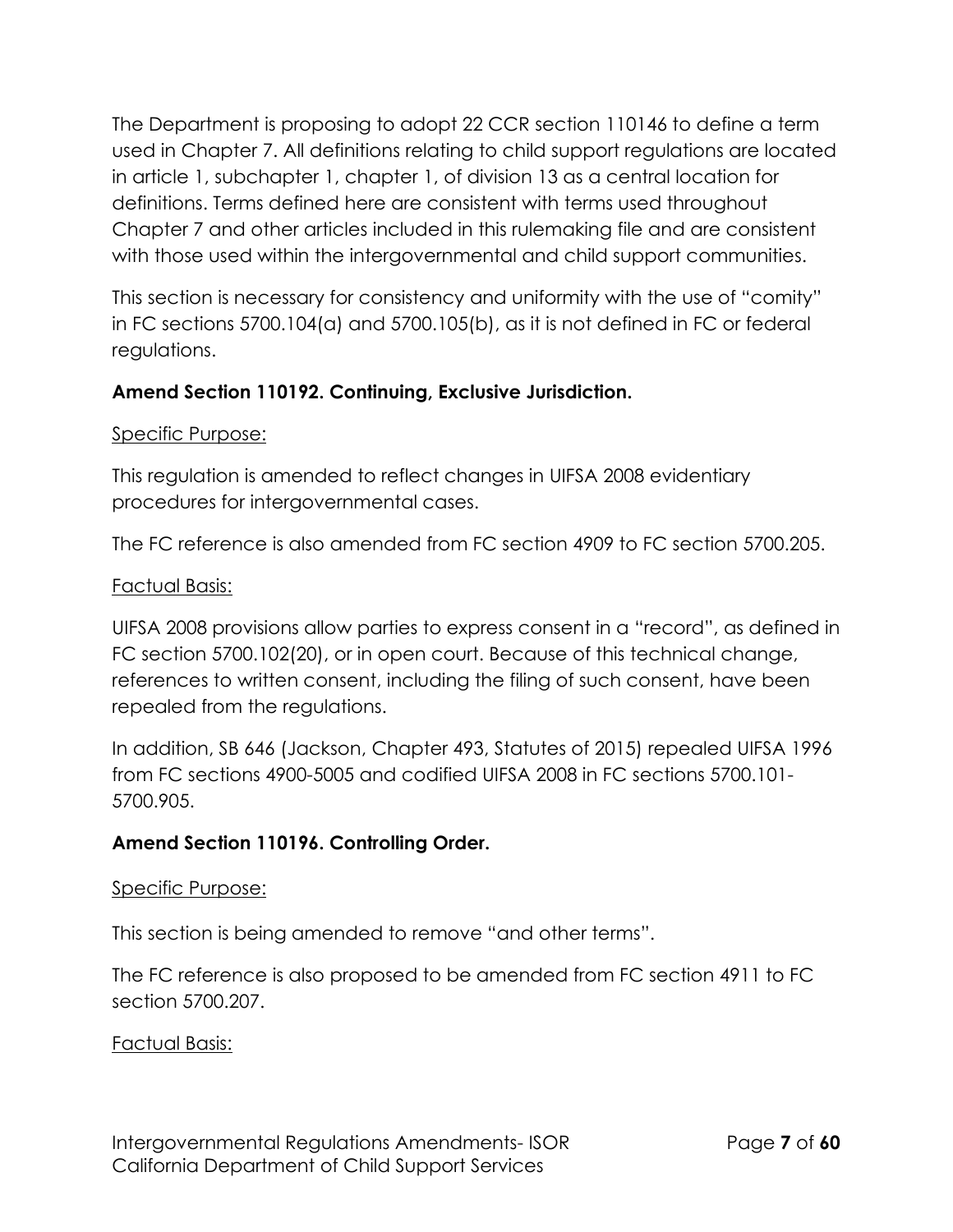The Determination of Controlling Order (DCO) decides which of the valid orders controls the child support amount and duration when multiple orders have been issued. In a true DCO, only the support amount and duration are determined to be controlling. Any other terms of a child support obligation that go beyond basic support, such as extracurricular expenses or college funds, remain valid, but they are not considered to be controlling. This proposed repeal improves the clarity of what terms are considered during a DCO.

SB 646 (Jackson, Chapter 493, Statutes of 2015) repealed UIFSA 1996 from FC sections 4900-5005 and codified UIFSA 2008 in FC sections 5700.101-5700.905.

### **Adopt Section 110198. Convention.**

#### Specific Purpose:

This section is proposed for adoption to provide a definition for "Convention."

#### Factual Basis:

The Department is proposing to adopt section 110198 to define terms used in Chapter 7. This section is necessary for consistency with the use of "Convention" in FC sections 5700.101-5700.905. While "Convention" is defined in FC section 5700.102(3), the proposed regulation 22 CCR section 110198 specifies the effective date of the Convention within the United States. This is necessary to identify international cases with child support orders in effect prior to the effective date of the Convention on January 1, 2017, are not subject to the provisions of Convention cases. Those international cases issued before January 1, 2017, are subject to other provisions.

### **Amend Section 110268. Direct Income Withholding.**

#### Specific Purpose:

The word "order" is proposed to be adopted after the word "withholding".

The FC reference is proposed to be amended from FC section 4940 to FC section 5700.501.

#### Factual Basis:

The existing definition of "direct income withholding" specifies this as a type of income withholding order, but it failed to include the identifying term "order" on the end of the term definition. Confusion occurs on whether "direct income

Intergovernmental Regulations Amendments- ISOR Page **8** of **60** California Department of Child Support Services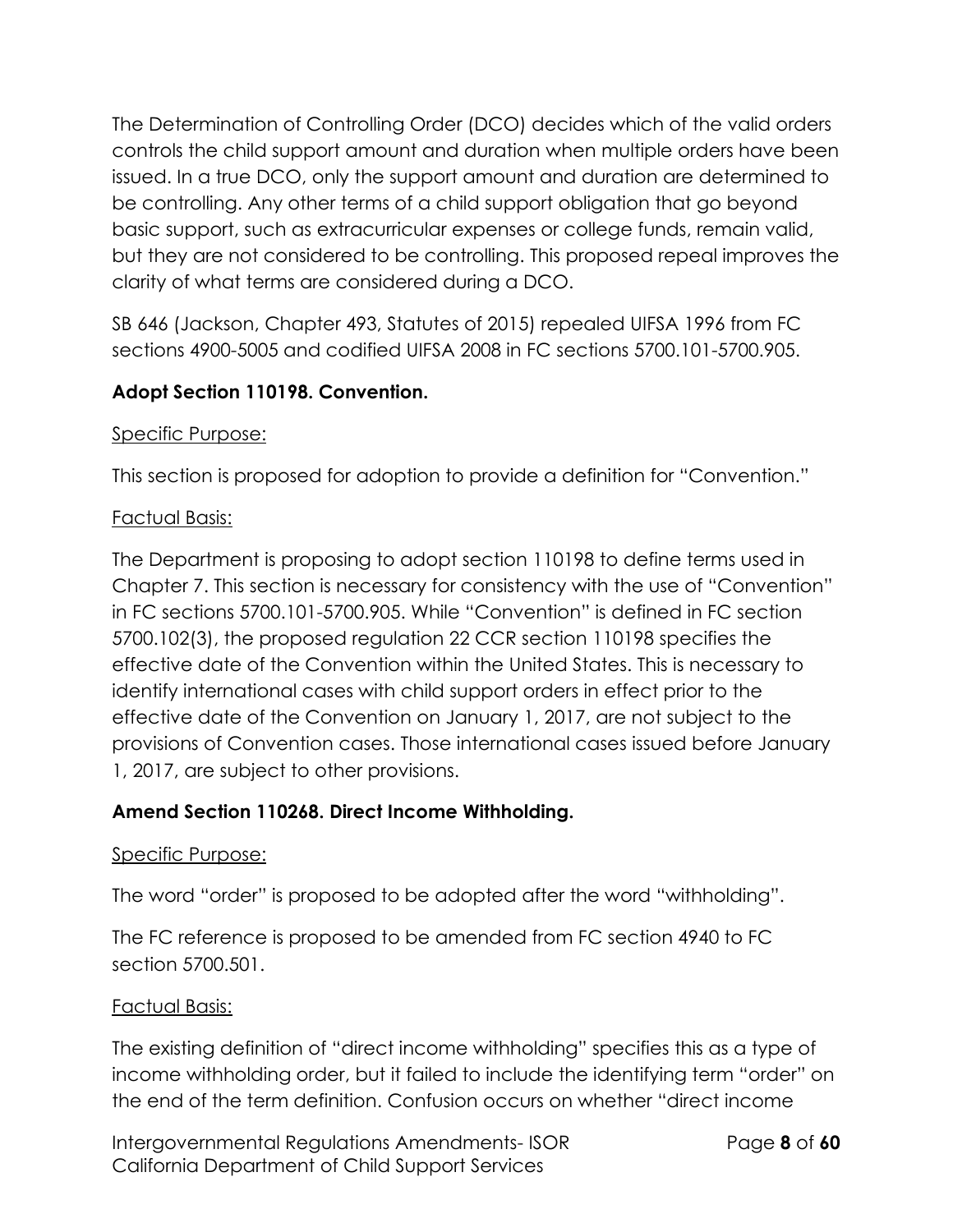withholding" is the same thing as a "direct income withholding order" as other regulations use the term "direct income withholding order". The Department is proposing to add "order" to the end of the term to clarify this as a specific type of income withholding order used in interstate child support cases. It also creates consistency with the same child support terminology being used throughout the regulations.

In addition, SB 646 (Jackson, Chapter 493, Statutes of 2015) repealed UIFSA 1996 from FC sections 4900-5005 and codified UIFSA 2008 in FC sections 5700.101- 5700.905.

## **Amend Section 110296. Earnings.**

#### Specific Purpose:

The FC reference is proposed to be amended from FC section 4901(e) to FC section 5700.102(9).

#### Factual Basis:

SB 646 (Jackson, Chapter 493, Statutes of 2015) repealed UIFSA 1996 from FC sections 4900-5005 and codified UIFSA 2008 in FC sections 5700.101-5700.905.

### **Amend Section 110307. Emancipation.**

### Specific Purpose:

The Department is proposing to amend "issuing state" to "issuing tribunal" in subsection (c).

Reference citations in the authority and reference notes are proposed to be amended to repeal FC sections 17306, 17310 and 17312.

### Factual Basis:

When the definition for the term "emancipation" was adopted, subsection (c) only included states and excluded foreign countries. Now that foreign countries are included with UIFSA 2008, an amendment is required to this subsection to include foreign countries. "Issuing tribunal" was selected because FC section 5700.102(14) defines "issuing tribunal" as either a tribunal of a state or foreign country that issues the child support order or judgment determining parentage of a child.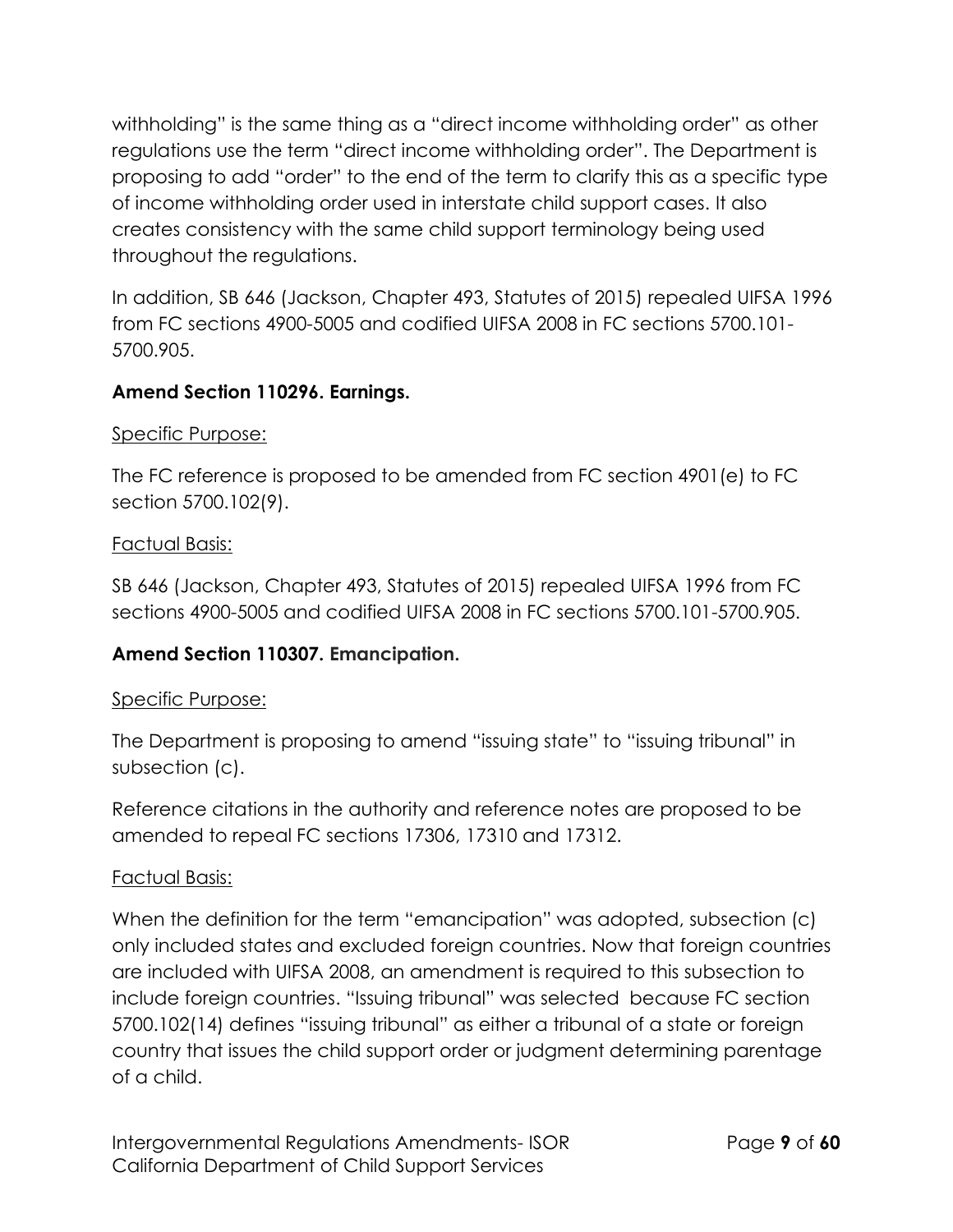FC sections 17306, 17310 and 17312 are the authority citations for the Department. These FC sections do not contain any specific references that apply to the use of the term "emancipation" in this regulation. For clarity and brevity these reference citations are proposed to be repealed from the reference notes.

## **Repeal Section 110375. Foreign Order.**

### Specific Purpose:

The Department proposes to repeal this section because it repeats FC section 5700.102(6).

### Factual Basis:

FC section 5700.102(6) defines the phrase "foreign support order" in terminology similar to that found in the current regulation text for "foreign order". The term "foreign" can be used in various contexts. It typically means orders issued outside the state of California and can include a different state, country, or sovereign nation.

Where the term "foreign order" or other variations currently exists in the CCR, the Department proposes those occurrences be amended with other clarifying terms, such as "support order", in this rulemaking action. These proposed changes in other CCR sections are to avoid confusion over the context of "foreign". The proposed repeal of "foreign order" from the CCR also assists with brevity and non-duplication in Division 13 regulations, as infrequently used terms are defined by higher authorities, such as FC.

### **Repeal Section 110422. Home State.**

#### Specific Purpose:

The Department proposes to repeal this section because it repeats FC section 5700.102(8) and the occurrences of "home state" in other existing CCR sections are proposed to be repealed by the Department.

#### Factual Basis:

FC section 5700.102(8) defines the phrase "home state" in terminology substantially similar to that found in the current regulation text. FC section 5700.102(6) also broadens "home state" to include a foreign country, which is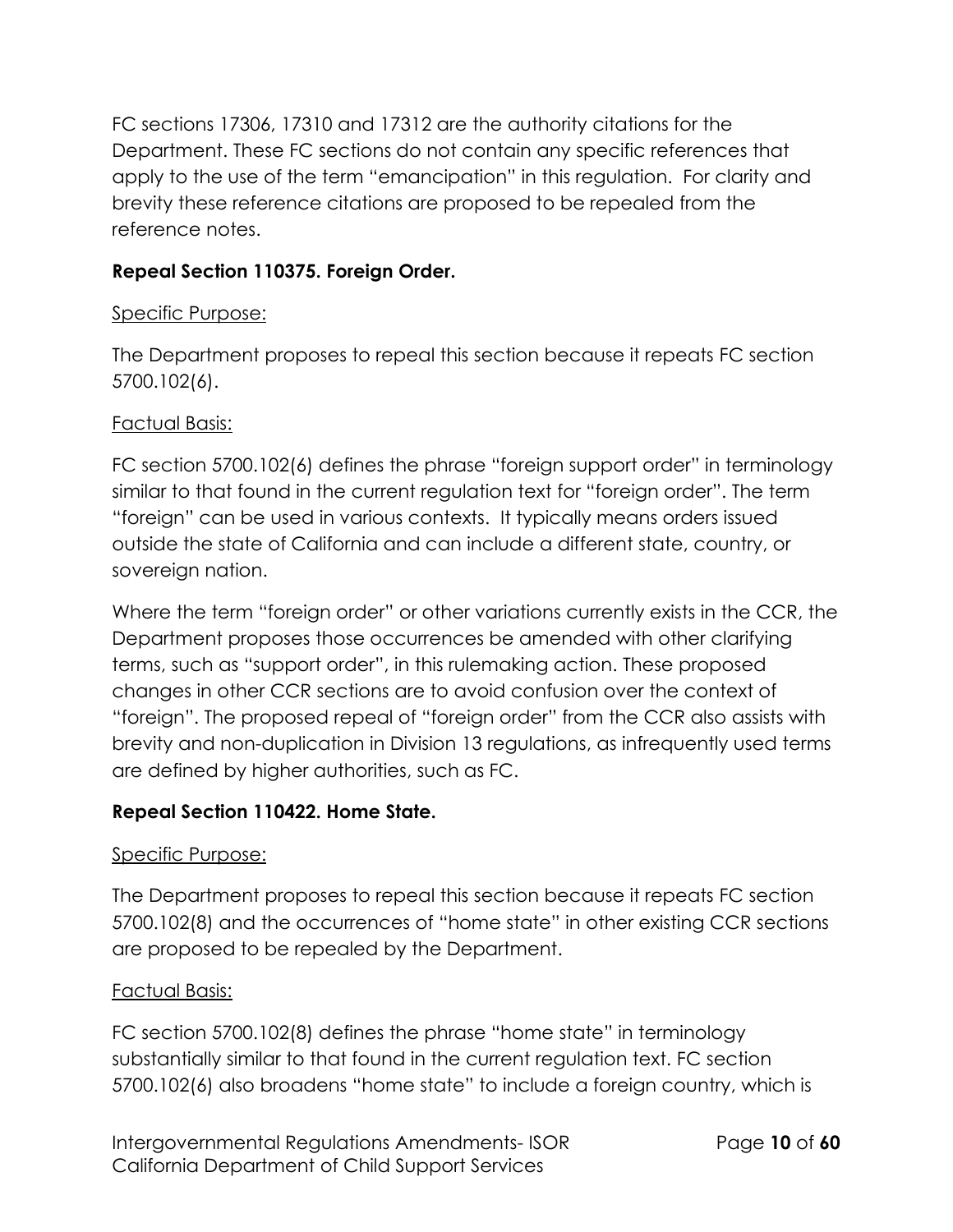excluded in the CCR definition for "home state". Since "home state" in FC section 5700.102(6) goes beyond what is currently stated in section 110422, for reasons on nonduplication "home state" is proposed for repeal from the CCR.

This repeal also assists with brevity in the regulations, as other CCR sections where the term "home state" is used are proposed to be repealed. A CCR definition for "home state" is then no longer necessary since the term will no longer be found in other CCR sections.

## **Amend Section 110430. Income Withholding Order.**

### Specific Purpose:

The "'Order/Notice to Withhold Income for Child Support,' FL-195 OMB Control No. 8 as adopted by the California Judicial Council" is proposed to be repealed and amended to "'Income Withholding for Support', OMB NO.: 0970-0154."

The FC reference is amended from FC section 4901(f) to FC section 5700.102(10).

### Factual Basis:

The federal form cited in this 22 CCR section is a mandated form used in accordance with USC 42 §666(b)(6)(A)(ii,), and must be issued to employers or other income payers to collect child support in tribal, intrastate, and interstate cases. Federal Form OMB NO.: 0970-0154 has been updated and is now called "Income Withholding for Support". The FL-195, also called "Income Withholding for Support", is the state version of this federal form. Since this form may be sent to employers or other income payers outside of California, the Department proposes to cite in regulation the federal form since it is familiar to Native American Tribes, and U.S. states and territories.

SB 646 (Jackson, Chapter 493, Statutes of 2015) repealed UIFSA 1996 from FC sections 4900-5005 and codified UIFSA 2008 in FC sections 5700.101-5700.905.

### **Amend Section 110446. Initiating State.**

#### Specific Purpose:

"Foreign country" is proposed to be adopted to the definition.

The FC reference is amended from FC section 4901 to FC section 5700.102(11).

### Factual Basis:

Intergovernmental Regulations Amendments- ISOR Page **11** of **60** California Department of Child Support Services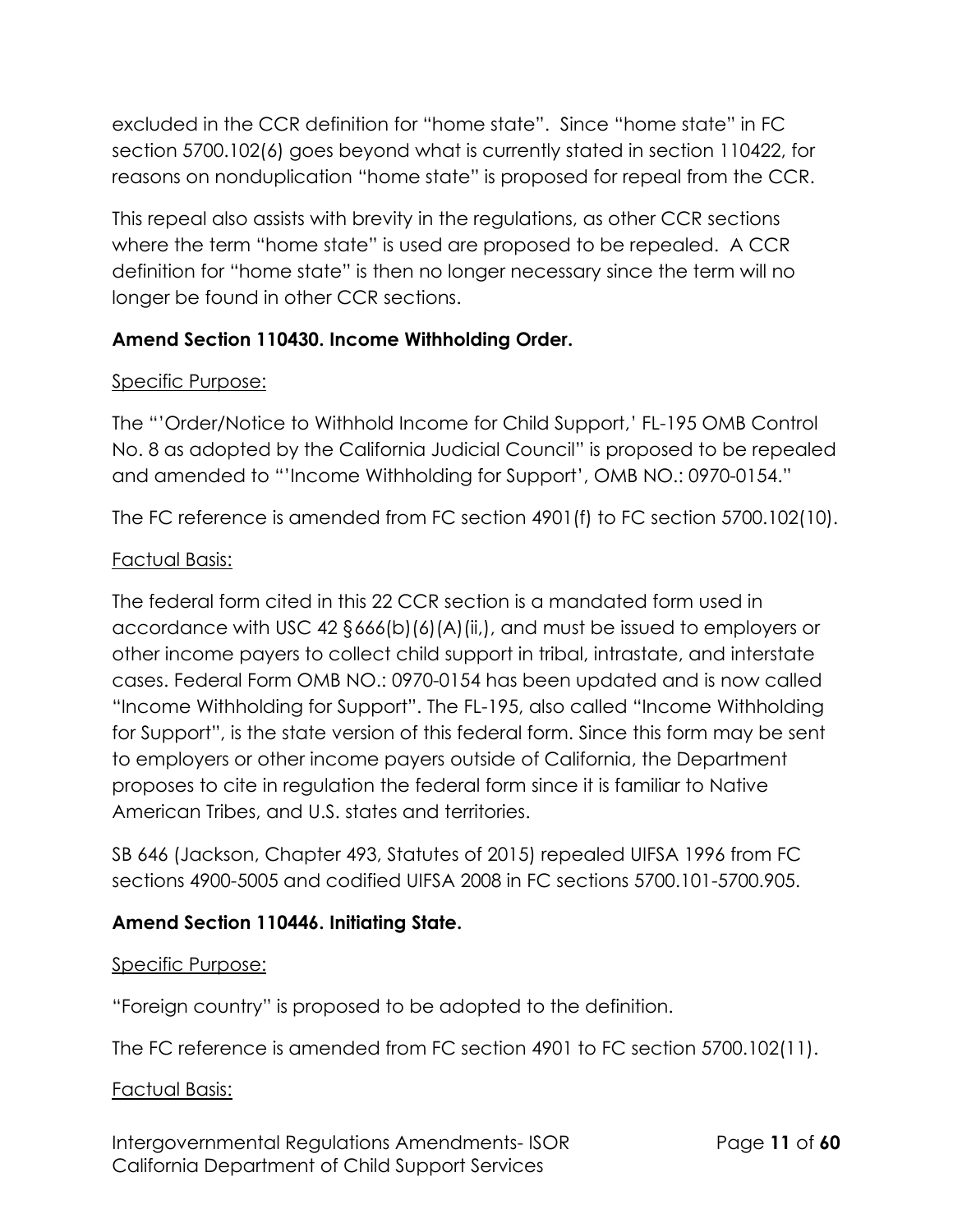UIFSA 1996 defined the term "initiating state" and it still appears throughout federal and state intergovernmental regulations, statutes, and policies today. "Initiating State" is typically used as identification for which state or foreign country has continuing, exclusive jurisdiction in cases that involve two jurisdictions. UIFSA 2008 no longer defines "initiating state" despite its continued use in child support. Since the term by itself is no longer defined in FC, the Department is then proposing a regulation to clarify and make specific FC section 5700.102(11), "initiating tribunal" for "initiating state". "Initiating tribunal" is written in terminology similar to existing 22 CCR section 110446 "initiating state". Since FC section 5700.102(11) includes foreign countries and UIFSA 2008 provision were expanded to include foreign countries, "foreign country" is added to 22 CCR section 110446 for consistency throughout the regulations.

# **Amend Section 110450. Initiating Tribunal.**

### Specific Purpose:

The term "paternity" is proposed to be amended with "parentage" for consistency in the regulations.

The FC reference is proposed for amendment from FC section 4901 to FC section 5700.102(11).

### Factual Basis:

Various state laws and the Uniformed Parentage Act (UPA) have led towards a shift in becoming more inclusive towards contemporary families. AB 2684 (Bloom, Chapter 876, Statutes of 2018) made important changes to the UPA, codified in FC section 7600 et seq., by modifying the procedures for establishing "paternity" to a more inclusive process of establishing "parentage". One of AB 2684's (Bloom, Chapter 876, Statutes of 2018) stated purposes was to provide equal treatment to children born to same-sex couples by updating terms, presumptions, and statutory provisions to ensure that parents and children are treated the same, regardless of whether the children are born to same-sex or opposite-sex couples. Updating "paternity" to "parentage", where applicable, is necessary for consistency throughout the Department's regulations and alignment with state statutes since the definition of "paternity" is limited to biological parents while "parentage" includes married and unmarried persons, regardless of gender, who conceive through assisted reproduction.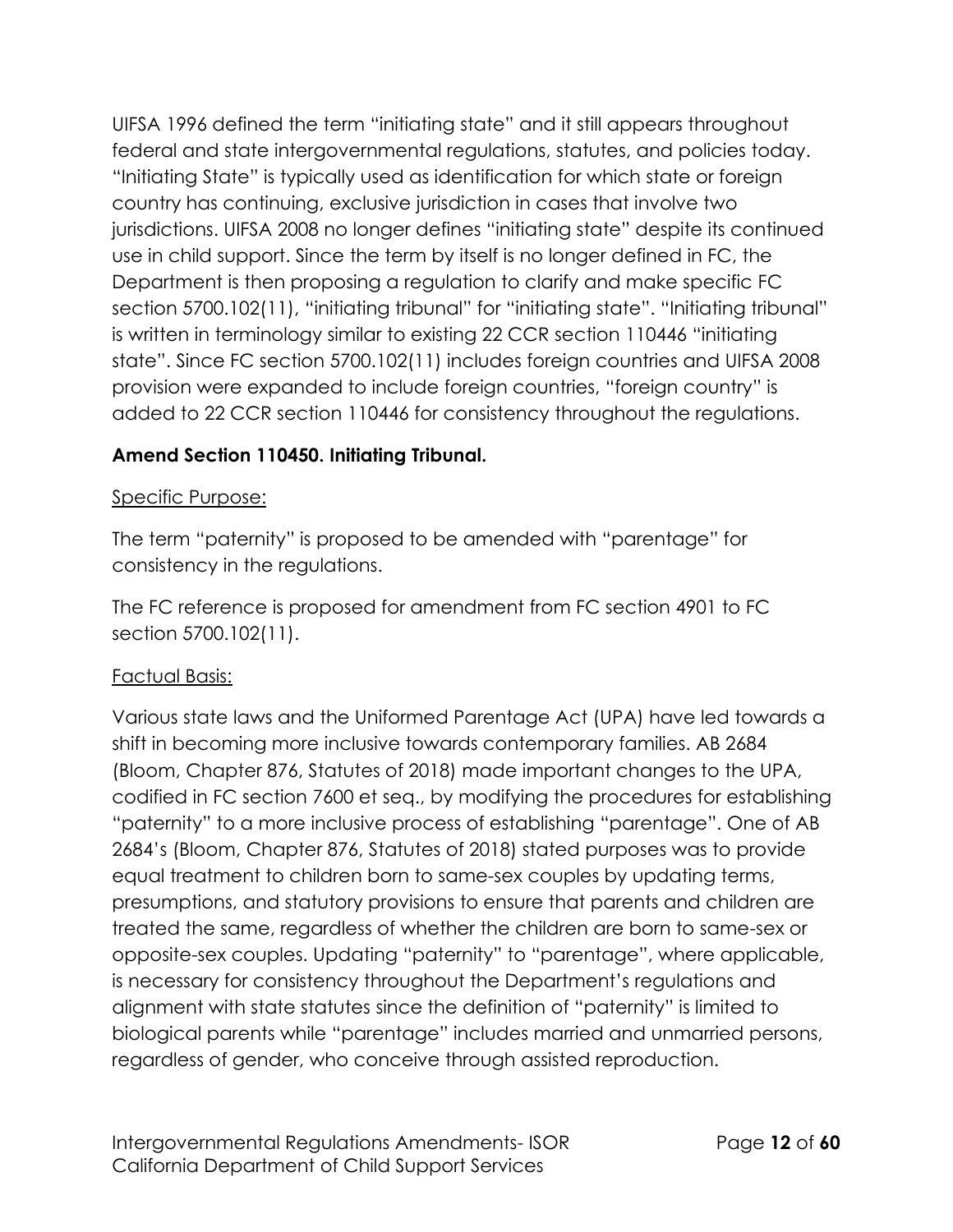In addition, SB 646 (Jackson, Chapter 493, Statutes of 2015) repealed UIFSA 1996 from FC sections 4900-5005 and codified UIFSA 2008 in FC sections 5700.101- 5700.905.

## **Amend Section 110466. Interstate Case.**

### Specific Purpose:

The CFR reference is amended from Title 45 Code of Federal Regulations section 303.7 to 301.1.

The reference citation to FC section 17306 is proposed to be repealed.

### Factual Basis:

45 CFR 303.7 does not currently contain a reference to the meaning of "interstate case". The new reference citation for "interstate case" is 45 CFR 301.1. The current codified version of UIFSA in FC no longer contains a definition for "interstate case" as UIFSA 2008 removed the term, so a federal citation is necessary.

FC section 17306 is an authority citation for the Department, and it does not address interstate cases. Since there is no direct connection to interstate cases in this FC statute, it is proposed to be repealed from the reference citations for reasons of clarity.

# **Repeal Section 110474. Issuing State.**

### Specific Purpose:

The Department proposes to repeal this section because it repeats FC section 5700.102(13), "issuing state".

### Factual Basis:

FC section 5700.102(13) defines the term "issuing state" in terminology substantially similar to that found in the current regulation text. "Issuing state" is also a term that is becoming less used in child support since it excludes foreign countries. For reasons of non-duplication and brevity in the regulations, the term is proposed to be repealed.

# **Repeal Section 110478. Issuing Tribunal.**

### Specific Purpose:

Intergovernmental Regulations Amendments- ISOR Page **13** of **60** California Department of Child Support Services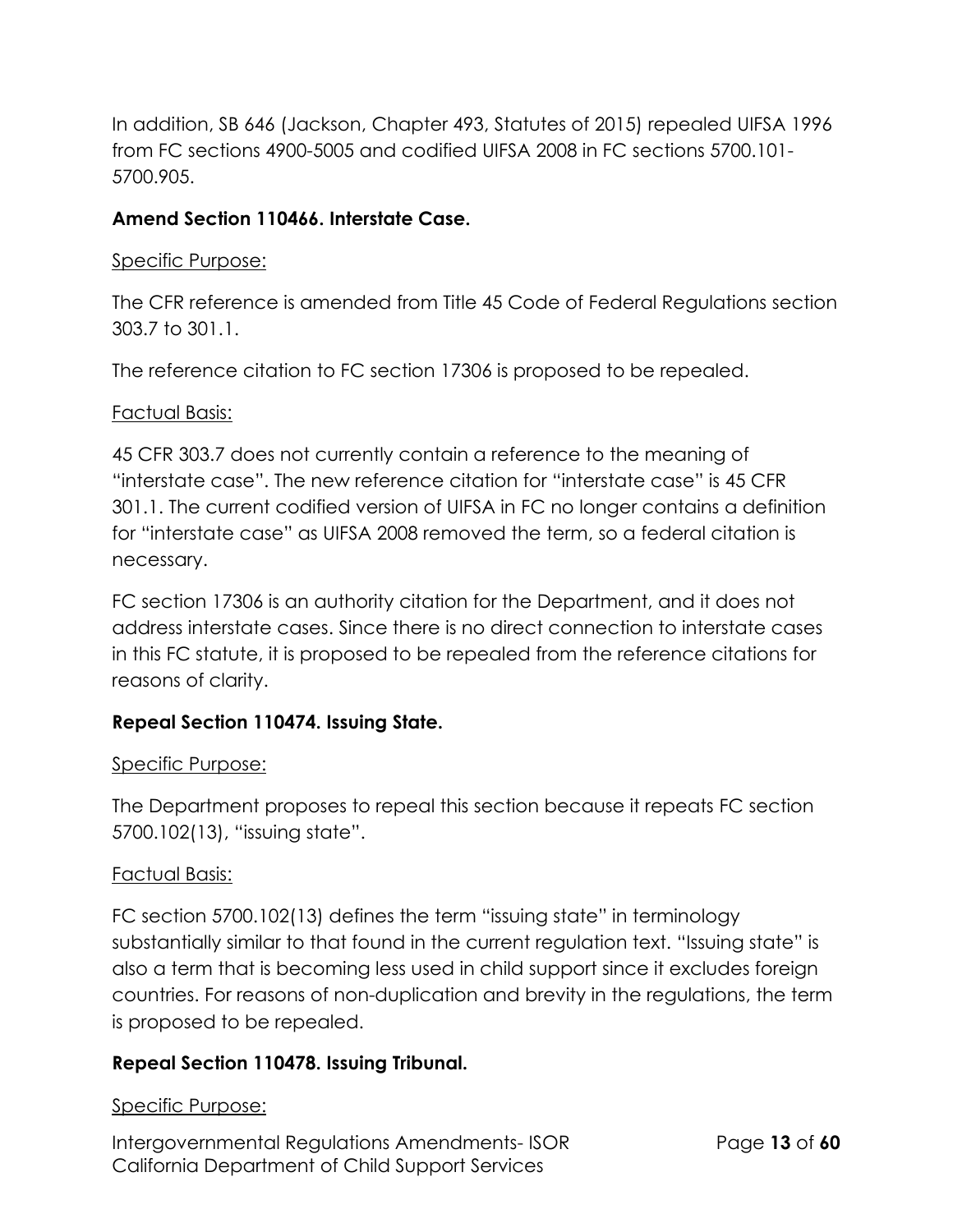The Department proposes to repeal this section because it repeats FC section 5700.102(14), "issuing tribunal".

#### Factual Basis:

For reasons of non-duplication and brevity in the regulations, the term is proposed to be repealed. FC section 5700.102(14) defines the term "issuing tribunal" in terminology substantially similar to that found in the current regulation text. While FC 5700.102(14) does not specifically mention that "issuing tribunal" includes an administrative agency or quasi-judicial entity in its definition, the definition for "tribunal" from FC 5700.102(29) does state a tribunal is a court, administrative agency or quasi-judicial entity authorized to establish, enforce, or modify support orders or to determine parentage of a child.

## **Amend Section 110518. Long Arm Jurisdiction.**

#### Specific Purpose:

The FC reference citation is proposed to be amended from FC section 4905 to FC section 5700.201.

#### Factual Basis:

SB 646 (Jackson, Chapter 493, Statutes of 2015) repealed UIFSA 1996 from FC sections 4900-5005 and codified UIFSA 2008 in FC sections 5700.101-5700.905.

### **Amend Section 110590. Obligee.**

#### Specific Purpose:

Interchangeable terms "payee" and "creditor" are added to the definition.

FC reference citations are proposed for adoption citing FC sections 3550, 3900, 5214, and 5700.102(16).

FC reference citations to FC sections 17306, 17310 and 17312 are proposed to be repealed.

#### Factual Basis:

Child support policies and statutes use the terms "obligee", "payee", and "creditor" interchangeably. Because the Convention itself uses the term "creditor" instead of "obligee", a regulation clarifying these interchangeable terms is needed. "Payee" has not been defined in the CCR, state statutes or

Intergovernmental Regulations Amendments- ISOR Page **14** of **60** California Department of Child Support Services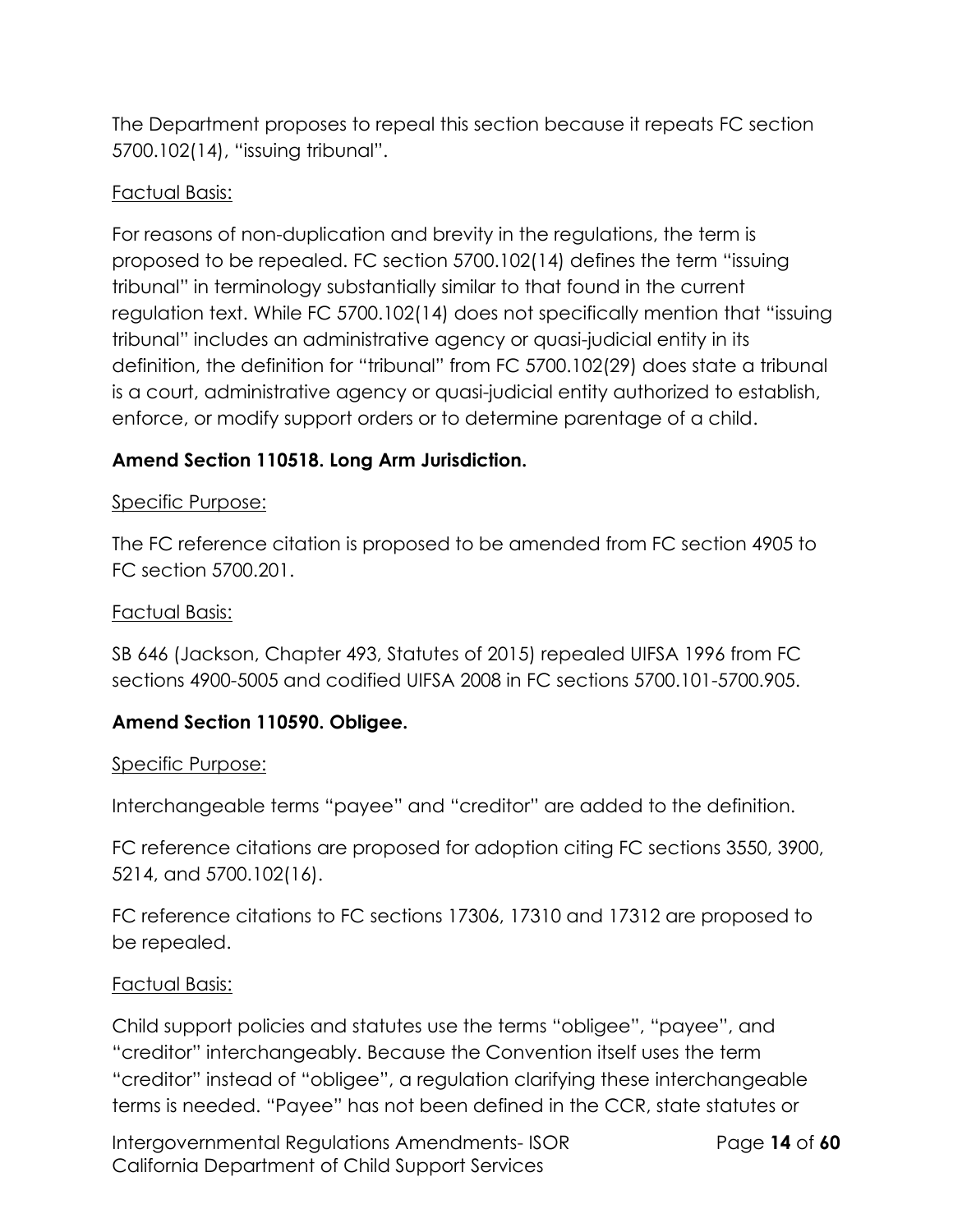federal regulations. For the reasons of necessity and consistency, "payee" is included with the definition for "obligee" to avoid confusion when the terms are used interchangeably in child support policies and statutes.

FC sections 3550 and 5214 are added since they provide an additional reference to the meaning of the term "obligee". FC section 3900 is added to reference the meaning of "duty of support". FC section 3900, titled "Duty of parents", provides an equal duty for both parents to support their child(ren) in the manner suitable to their child(ren)'s circumstances. This is commonly known as a "duty to support". Under this interpretation of FC section 3900, an obligee is also required to support their child(ren); it is not just the obligor's responsibility. The inclusion of these FC sections also creates consistency with the reference citations for the term "obligor".

FC sections 17306, 17310 and 17312 are the authority citations for the Department. These FC sections do not contain any specific references that apply to the use of the term "obligee".

In addition, SB 646 (Jackson, Chapter 493, Statutes of 2015) repealed UIFSA 1996 from FC sections 4900-5005 and codified UIFSA 2008 in FC sections 5700.101- 5700.905.

### **Amend Section 110594. Obligor.**

#### Specific Purpose:

Interchangeable terms "payor" and "debtor" are proposed to be adopted to the definition.

Proposal to amend the phrase "owes a duty of support" to "liable under a support order" for clarity.

FC sections 5700.102(17), 3550 and 3900 are proposed for adoption in this CCR's reference citation section.

#### Factual Basis:

Child support policies and statutes use the terms "obligor", "payor", and "debtor" interchangeably. Because the Convention itself uses the term "debtor" instead of "obligor", a regulation clarifying the term is necessary to explain. "Payor" has not been defined in the CCR, state statutes or federal regulations. For the reasons of necessity and consistency, "payor" is added to the definition

Intergovernmental Regulations Amendments- ISOR Page **15** of **60** California Department of Child Support Services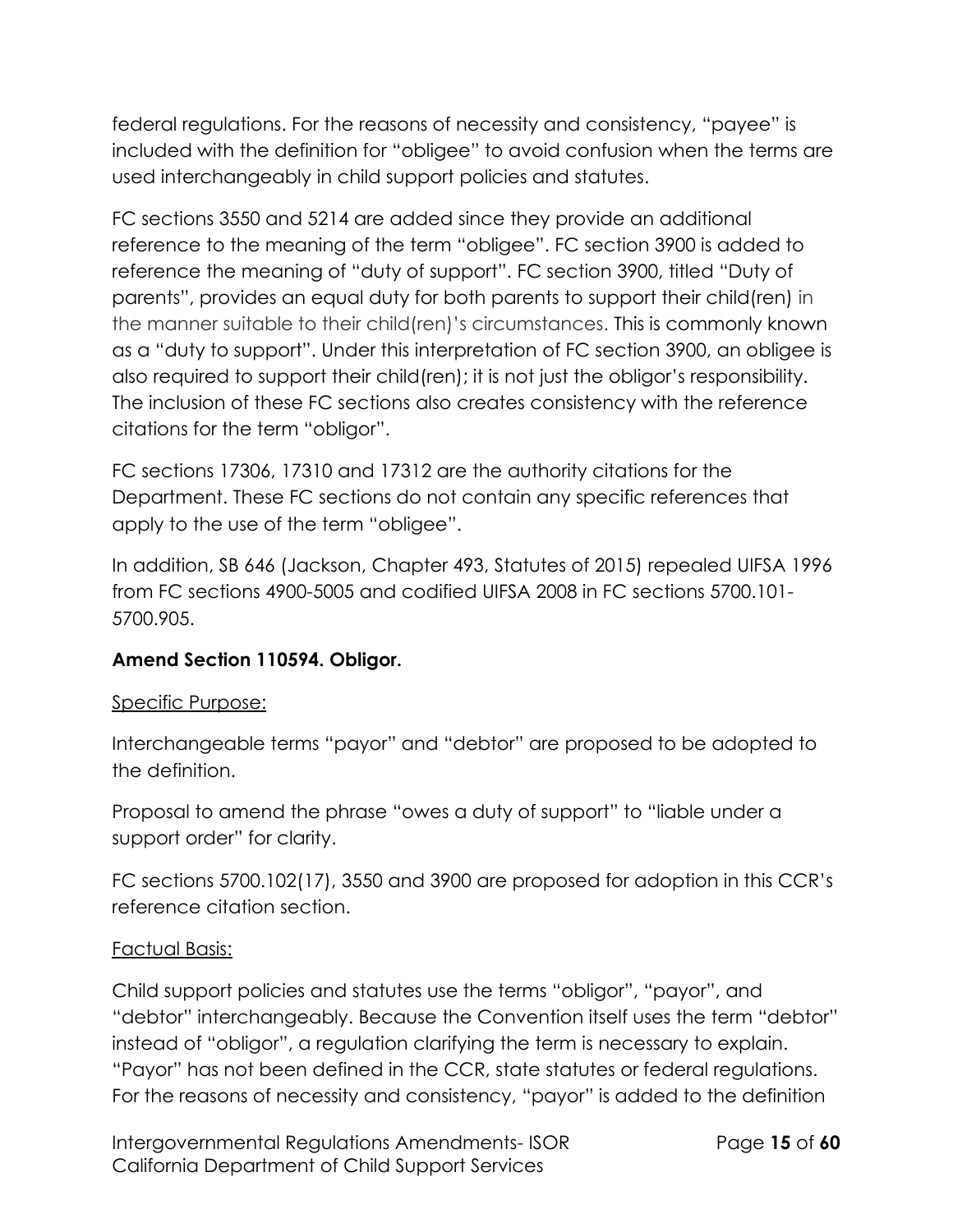for "obligor" to avoid confusion when the terms are used interchangeably in child support policies and statutes.

FC section 3900, titled "Duty of parents", provides an equal duty for both parents to support their child(ren) in the manner suitable to their child(ren)'s circumstances. This is commonly known as a "duty to support". It can be confusing to define the obligor as the only person with a duty to support their child(ren), as the obligee has this responsibility too. Amending the obligor definition to "liable under a support order", rather than "owes a duty of support", clarifies the obligor is legally obligated by a support order. It is a more accurate definition as seen in FC section 5700.102(17).

In addition, SB 646 (Jackson, Chapter 493, Statutes of 2015) repealed UIFSA 1996 from FC sections 4900-5005 and codified UIFSA 2008 in FC sections 5700.101- 5700.905. FC section 3550 is inserted since it provides an additional reference to the meaning of the term "obligor". FC section 3900 is inserted to reference the meaning of "duty of support".

### **Amend Section 110654. Personal Jurisdiction.**

#### Specific Purpose:

The FC reference is proposed to be amended from FC section 4905 to FC section 5700.201.

#### Factual Basis:

SB 646 (Jackson, Chapter 493, Statutes of 2015) repealed UIFSA 1996 from FC sections 4900-5005 and codified UIFSA 2008 in FC sections 5700.101-5700.905.

### **Amend Section 110710. Register.**

### Specific Purpose:

The terminology "commence the process by which the" and "obtains" are proposed for insertion to make minor editorial and grammatical changes for clarity.

"In a state" is proposed to be repealed.

The FC reference is proposed to be amended from FC section 4950 to FC section 5700.601.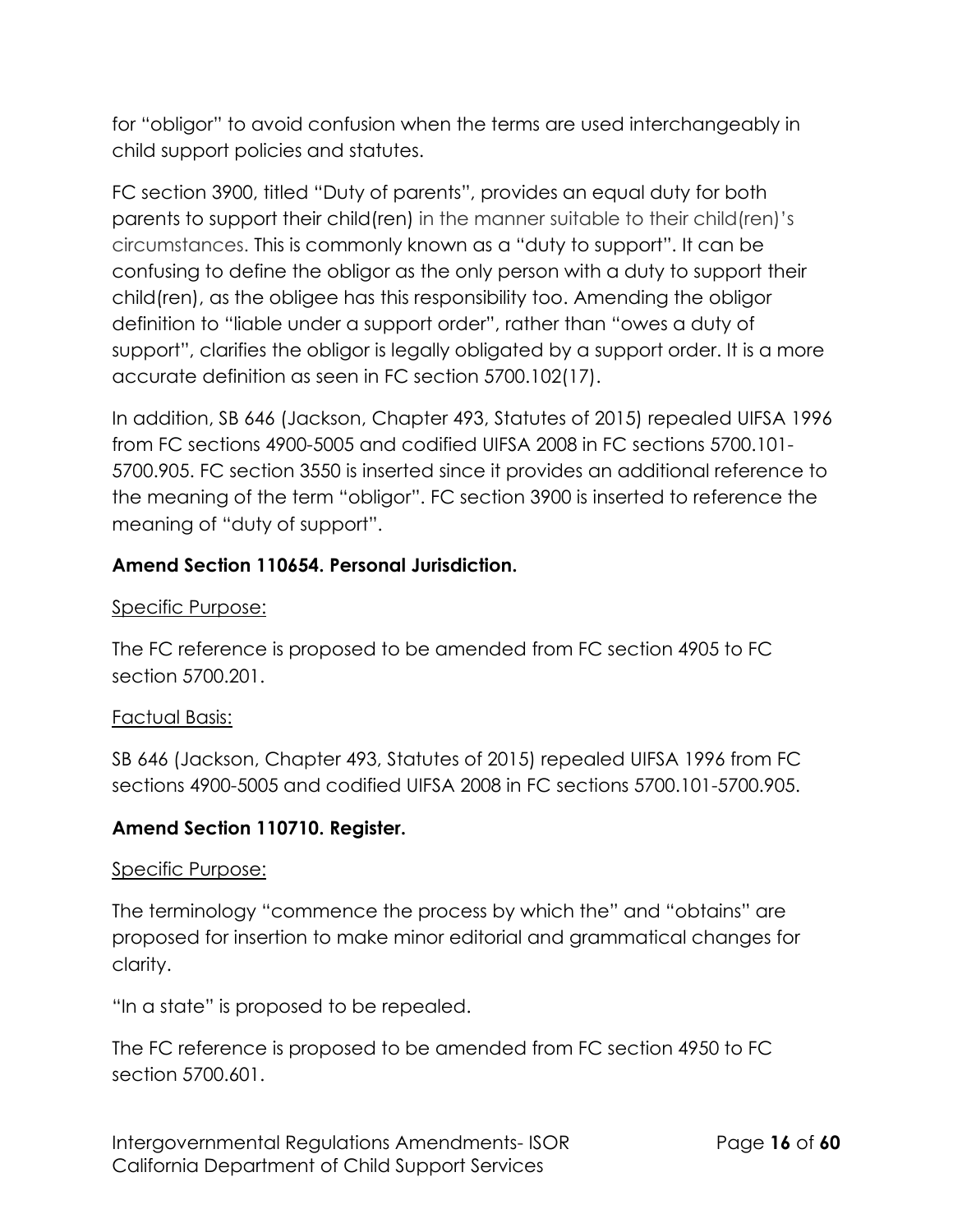#### Factual Basis:

Adding the terminology "commence the process by which the" and "obtains" helps clarify that before any modifications to or the enforcement of a support order or judgment can occur, the support order or judgment must be registered with a tribunal. FC sections 5700.501 through 5700.507 authorizes administrative enforcement prior to registration. This is considered the first step for a jurisdiction to obtain authority to modify or judicially enforce a support order or judgment.

"In a state" is proposed to be repealed since a tribunal is not limited to a state only. A tribunal now includes foreign countries or Native American nations or tribes.

In addition, SB 646 (Jackson, Chapter 493, Statutes of 2015) repealed UIFSA 1996 from FC sections 4900-5005 and codified UIFSA 2008 in FC sections 5700.101- 5700.905.

#### **Repeal Section 110730. Responding State.**

#### Specific Purpose:

The Department proposes to repeal this section because it repeats FC section 5700.102(23).

#### Factual Basis:

FC section 5700.102(23) defines the phrase "responding state" in terminology substantially similar to that found in the current regulation text. A regulation is not necessary since it does not make specific or clarify existing federal regulations or state statutes. Its repeal also creates brevity in the regulations.

### **Repeal Section 110734. Responding Tribunal.**

#### Specific Purpose:

The Department proposes to repeal this section because it repeats FC section 5700.102(24).

#### Factual Basis:

FC section 5700.102(24) defines the phrase "responding tribunal" in terminology substantially similar to that found in the current regulation text. Outside of this definition, the term is not used in the CCR. A regulation is not necessary since it

Intergovernmental Regulations Amendments- ISOR Page **17** of **60** California Department of Child Support Services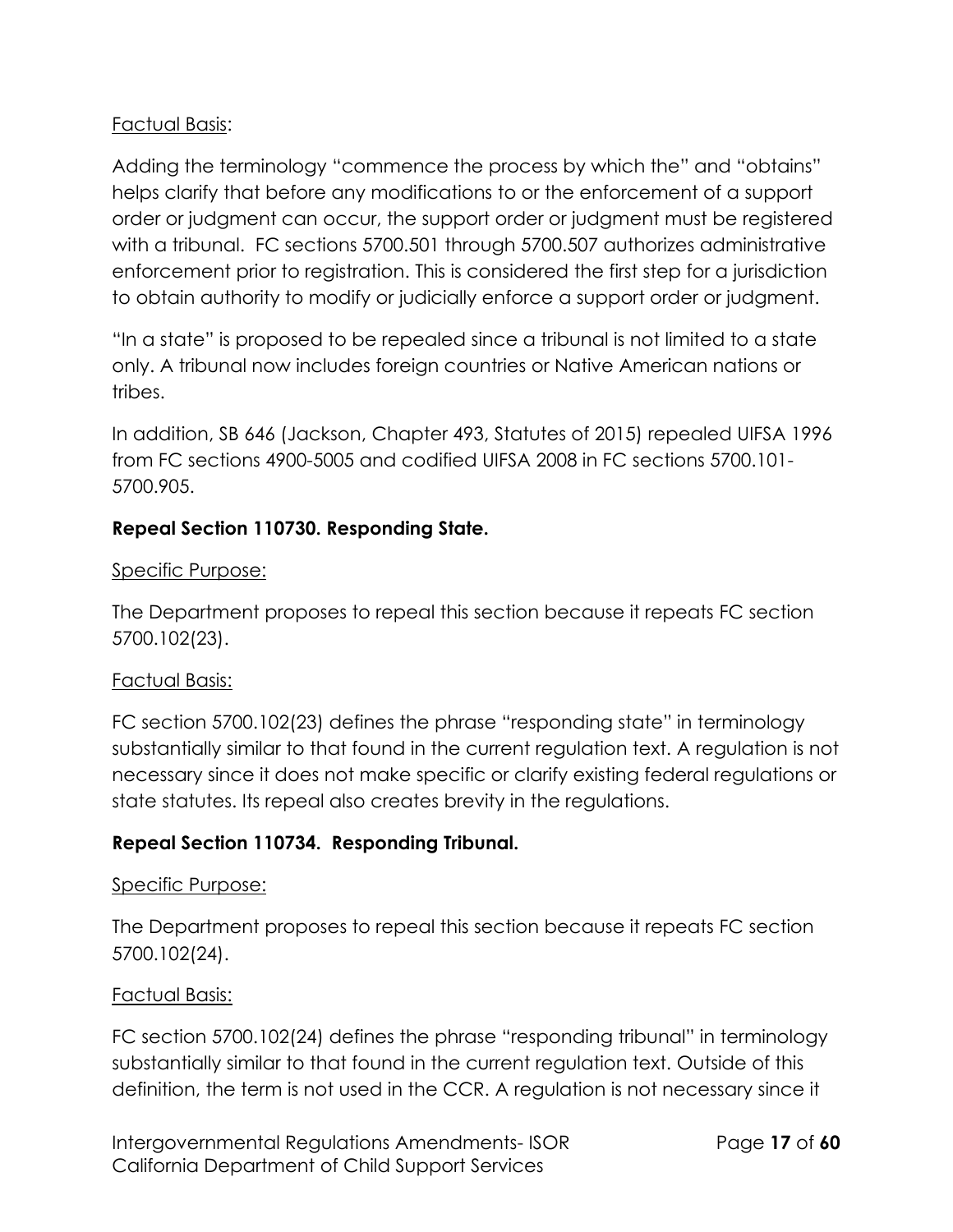does not make specific or clarify existing federal regulations or state statutes. It also creates brevity and non-duplication by repealing infrequently used child support terms.

### **Repeal Section 110758. Spousal Support Order.**

#### Specific Purpose:

The Department proposes to repeal this section because it repeats FC section 5700.102(25).

### Factual Basis:

FC section 5700.102(25) defines the phrase "spousal-support order" in terminology substantially similar to that found in the current regulation text. A regulation is not necessary since it does not make specific or clarify existing federal regulations or state statutes. For reasons of non-duplication and brevity it is proposed to be repealed.

### **Repeal Section 110762. State.**

#### Specific Purpose:

The Department proposes to repeal this section because it repeats FC section 5700.102(26).

### Factual Basis:

FC section 5700.102(26) defines the phrase "state" in terminology substantially similar to that found in the current regulation text. FC section 5700.102(5), "foreign country", exceeds the current description of an included "foreign jurisdiction" contained in existing 22 CCR section 110762(b). A regulation is not necessary since it does not make specific or clarify existing federal regulations or state statutes. A repeal of "state" is for reasons of non-duplication. It also creates brevity in the regulations with its repeal.

### **Section 110794. Subject Matter Jurisdiction.**

### Specific Purpose:

The FC reference is amended from FC section 4905 to FC section 5700.201.

#### Factual Basis:

Intergovernmental Regulations Amendments- ISOR Page **18** of **60** California Department of Child Support Services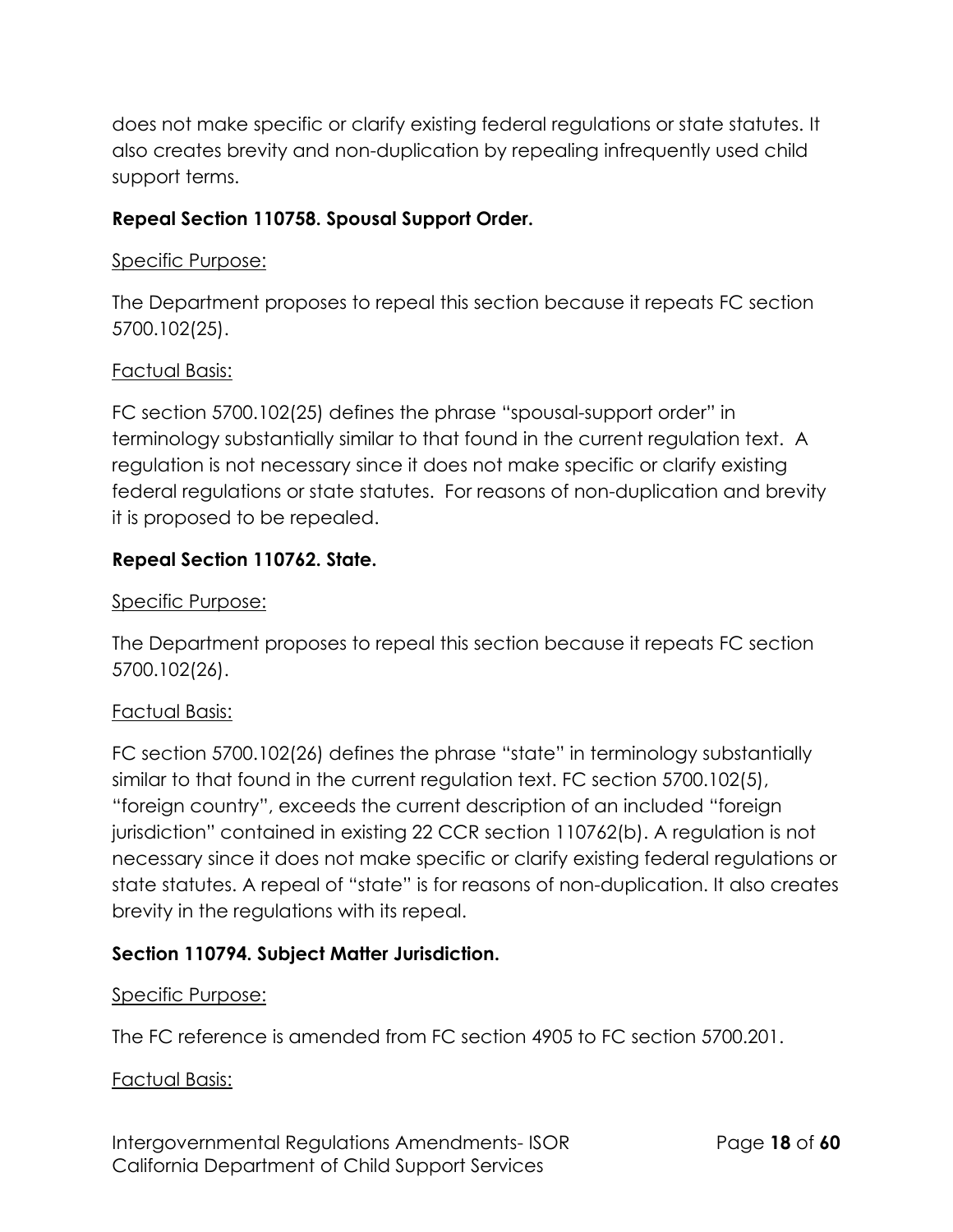SB 646 (Jackson, Chapter 493, Statutes of 2015) repealed UIFSA 1996 from FC sections 4900-5005 and codified UIFSA 2008 in FC sections 5700.101-5700.905.

## **Repeal Section 110858. Tribunal.**

#### Specific Purpose:

The Department proposes to repeal this section because it repeats FC section 5700.102(29) and 45 CFR 301.1.

#### Factual Basis:

45 CFR 301.1 and FC section 5700.102(29) define "tribunal" in terminology substantially similar to that found in the current regulation text. A regulation is not necessary since it does not make specific or clarify existing federal regulations or state statutes. Its repeal avoids duplication and creates brevity in the regulations.

## **Adopt Section 110860. Uniform Interstate Family Support Act (UIFSA).**

#### Specific Purpose:

This section is proposed to adopt a definition for "Uniform Interstate Family Support Act (UIFSA)".

### Factual Basis:

The Department is proposing to adopt 22 CCR section 110860 to define terms used in Chapter 7. This section is necessary for consistency with the use of "UIFSA" in FC sections 5700.101-5700.905. While this term is also defined in 45 CFR 301.1, proposed 22 CCR section 110860 specifies the location of the codified Uniform Interstate Family Support Act within the California statute and clarifies the Uniform Interstate Family Support Act may be cited as UIFSA.

### **Amendments to Section 113100. Local Child Support Agency Responsibilities.**

### Specific Purpose:

The Department proposes amendments to update the form names from "Locate Data Sheet, OMB No. 0970-0085" to "Child Support Enforcement Transmittal #3-Request for Assistance/Discovery" and "CPLS Form CR-60" to "Application for Non Title IV-D Locate Services, DCSS 0073 (Rev. 09/01/05)" in subsection (g).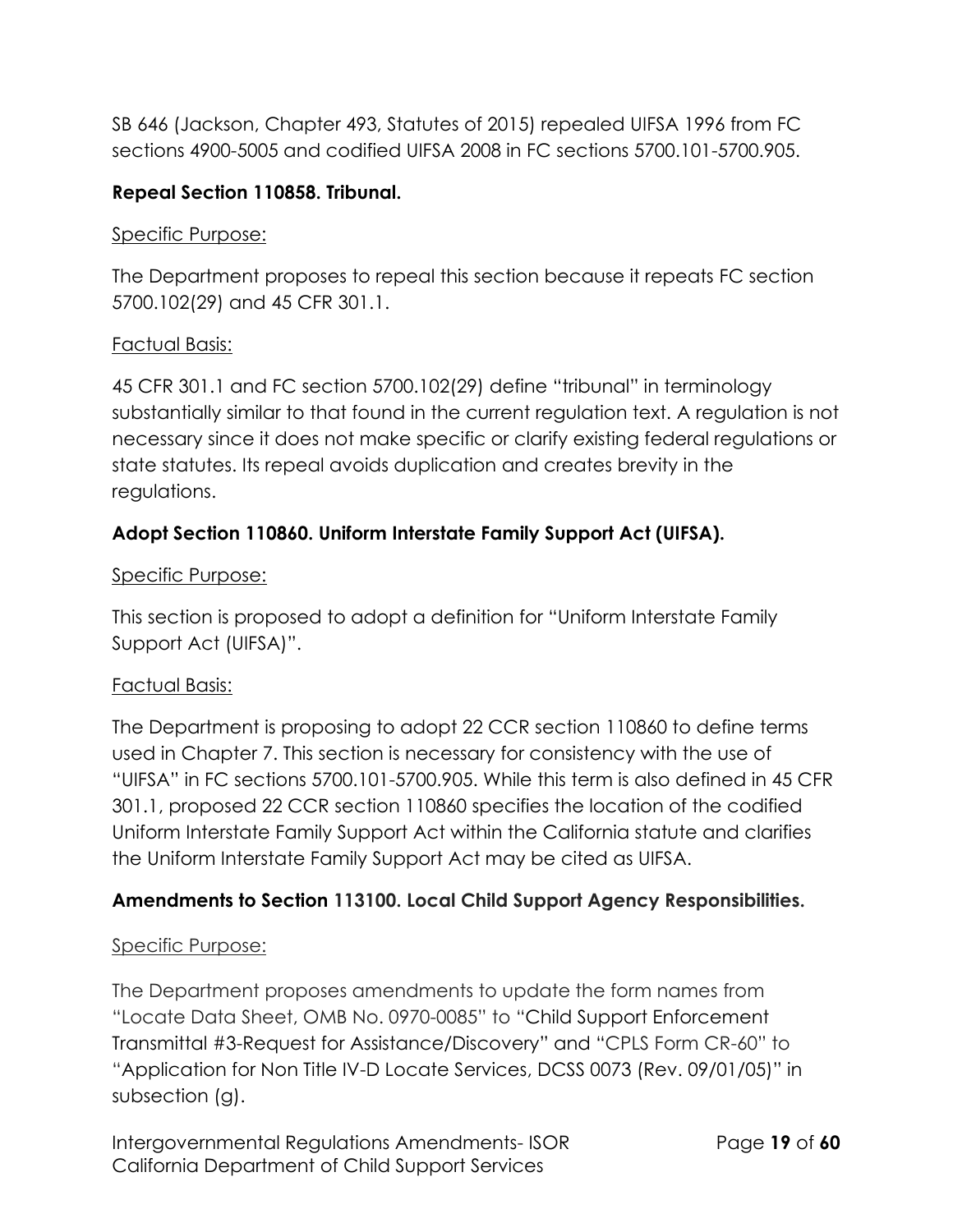Proposal to amend "paternity" to "parentage" in subsection (g)(1)(B).

## Factual Basis:

Since 22 CCR section 113100 was adopted as a Certificate of Compliance in September 2002, the federal Office of Child Support Enforcement has renamed the "Locate Data Sheet, OMB No. 0970-0085" to "Child Support Enforcement Transmittal #3-Request for Assistance/Discovery". The OMB number has remained the same. This federal form is utilized in intergovernmental cases when states are attempting to only locate a case participant in another state. The Department proposes to update this form name to align with the current name of the form for consistency.

"Application for Non Title IV-D Locate Services, DCSS 0073" (Rev. 09/01/05) is incorporated by reference as it would be cumbersome and impractical to publish the entirety of the standardized letter in the CCR. This standardized letter is sent out to an Authorized Requester when a request and/or inquiry regarding locate services has been received either by letter or phone. Authorized Requesters are an agent or attorney of any state who has the duty or authority to seek to recover any amounts owed as child and spousal support under Title IV-D, a court which has authority to issue an order or to serve as the initiating court in an action to seek an order against a party for the support and maintenance of a child, or any agent of such court; a party, attorney, or agent of a child who is not receiving public assistance; or a California agency administering a program under either Title IV-B Child and Family Services or Title IV-E Foster Care and Adoption Assistance. The format of the form was changed in 2005 to be a standard letter based on review of the regulations, CPLS Form CR-60, and conversations with LCSAs. The letter describes the specific information, as well as suggested general information, that would be helpful and/or necessary to provide locate services. The Authorized Requester can respond in an unspecified format when providing information. The LCSA would input the information received from the Authorized Requester on the CR-60 electronically. This 22 CCR section requires an update to reflect the adoption of this standardized letter.

Updating "paternity" to "parentage", where applicable, is necessary for consistency throughout the Department's regulations and alignment with state statutes since the definition of "paternity" is limited to biological parents while "parentage" includes multi-parent and assisted reproduction cases, as well as

Intergovernmental Regulations Amendments- ISOR Page **20** of **60** California Department of Child Support Services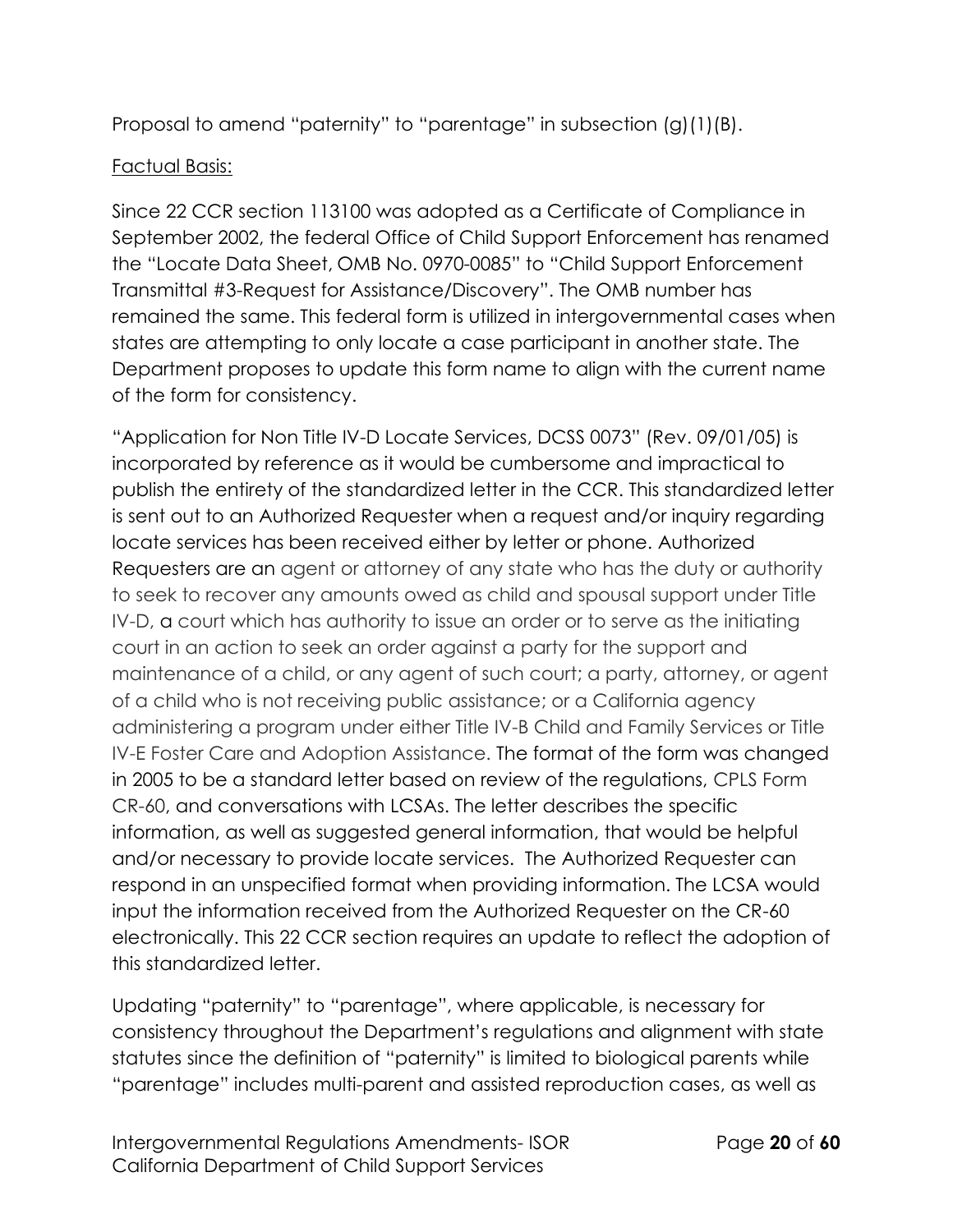same-sex couples and domestic partnerships. It also aligns with 45 CFR 302.35(d)(1), which uses the terminology "parentage".

#### **Amendments to Section 115510. Processing a Review for Adjustment of a Support Order - Request by a Party.**

#### Specific Purpose:

An in-text citation in subsection (d) is proposed to be amended from 22 CCR section 117403 to 117300.

The term "interstate" is proposed to be amended to "intergovernmental" to clarify changes in UIFSA 2008 and include expanded international provisions in subsection (d).

In the reference citations, the 22 CCR reference is proposed to be amended from 117403 to 117300.

#### Factual Basis:

The Department is proposing in this rulemaking action to repeal 22 CCR section 117403 as the content is proposed to be moved to 22 CCR section 117300. It is necessary to amend the in-text citation and reference citation to reflect this movement.

The updated term "intergovernmental" is necessary for consistency throughout regulations and statutes since "interstate" is limited to cases within the United States while "intergovernmental" cases encompass all child support cases both interstate and internationally.

## **Amendments to Section 116100. Preparing and Serving an Income Withholding Order -General Requirements and Timeframes.**

#### Specific Purpose:

The Department proposes to amend "foreign state order" to "support order" in 22 CCR subsection 116100(c)(1)(E).

#### Factual Basis:

"Foreign state order" refers to a support order issued outside of a state's borders. Using the term "foreign state order" creates confusion with the term "foreign support order". Since UIFSA 2008 expanded to include international cases, the

Intergovernmental Regulations Amendments- ISOR Page **21** of **60** California Department of Child Support Services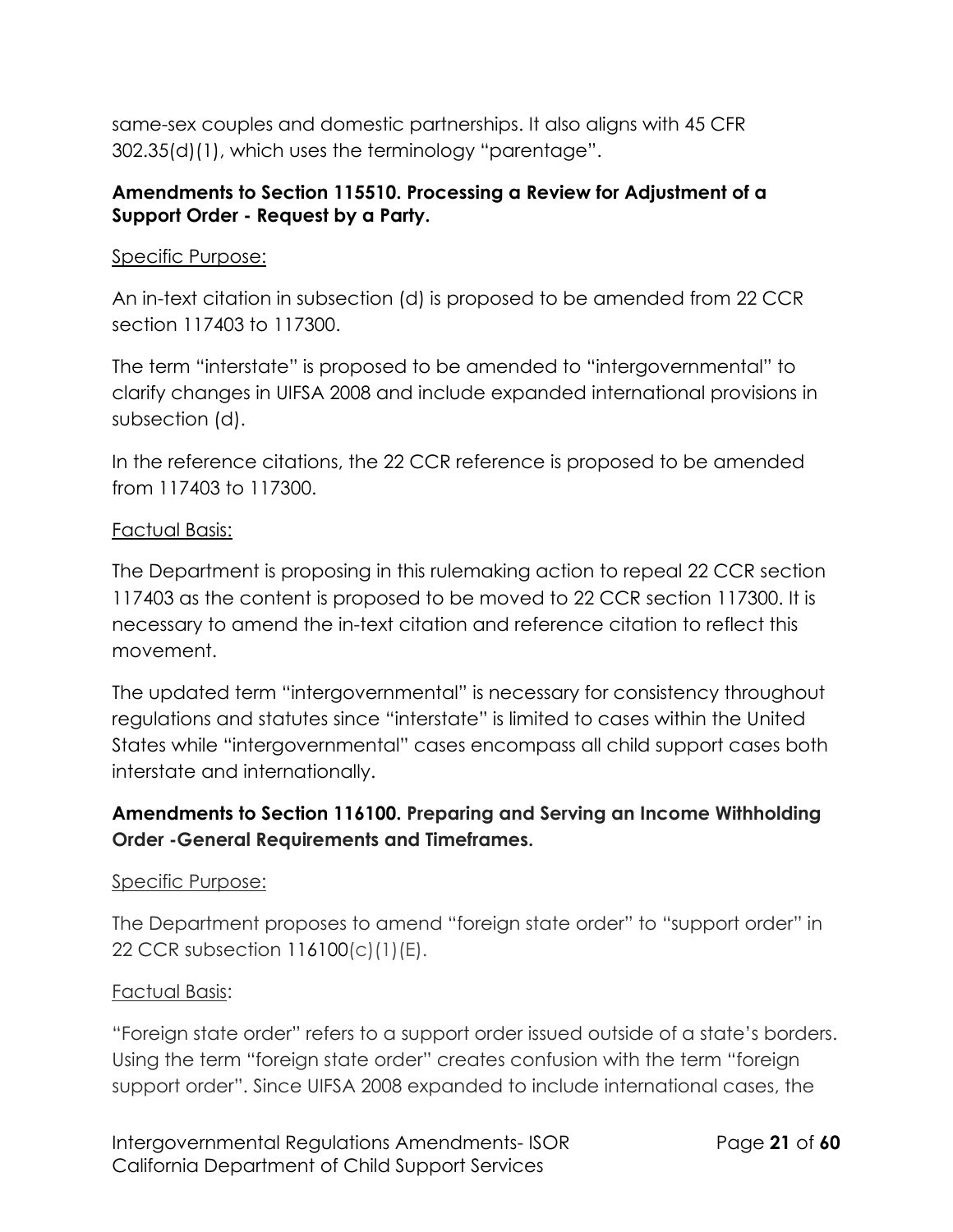term "foreign" can be used in various contexts. Confusion occurs on whether the regulations are referring to orders from just other states, just orders from foreign countries, or both other states and foreign countries. Since this CCR section now needs to include orders from foreign countries along with continued use of meaning orders from other states, the Department proposes to use the more general term "support order". "Support order" includes both other states and foreign countries and avoids any confusion caused by using the word "foreign" in the term.

# **Amendment to Chapter 7. Interstate Cases, Division 13, of Title 22:**

# **Chapter 7. Interstate Cases**

### Specific Purpose:

Chapter 7 is proposed to be entitled Intergovernmental Cases.

### Factual Basis:

The Department is proposing to amend the chapter heading to better reflect the contents of this chapter. The renaming of Chapter 7 further assists with organizational purposes since all intergovernmental regulations are contained within this chapter. This chapter includes Articles 1-7 pertaining to interstate and international cases, including Hague Convention cases. Intergovernmental encompasses all these cases. The name change also aligns to changes in federal Final Rule 2010 to use "intergovernmental" instead of "interstate" for consistency in the regulations.

# **Adopt Section 117000. Intergovernmental Definitions.**

### Specific Purpose:

The Department proposes to adopt this CCR to inform readers that meanings and reference for child support terms used throughout Chapter 7 are defined in CCR Chapter 1, Article 1. Definitions, FC, or the CFR.

### Factual Basis:

In this rulemaking action, the Department is proposing to repeal certain child support terms from the CCR, as FC sections 5700.102 and 5700.701and 45 CFR 301.1 currently define these terms substantially similar to existing CCRs. Repealing terms from the CCR is part of an effort to create brevity in the Department's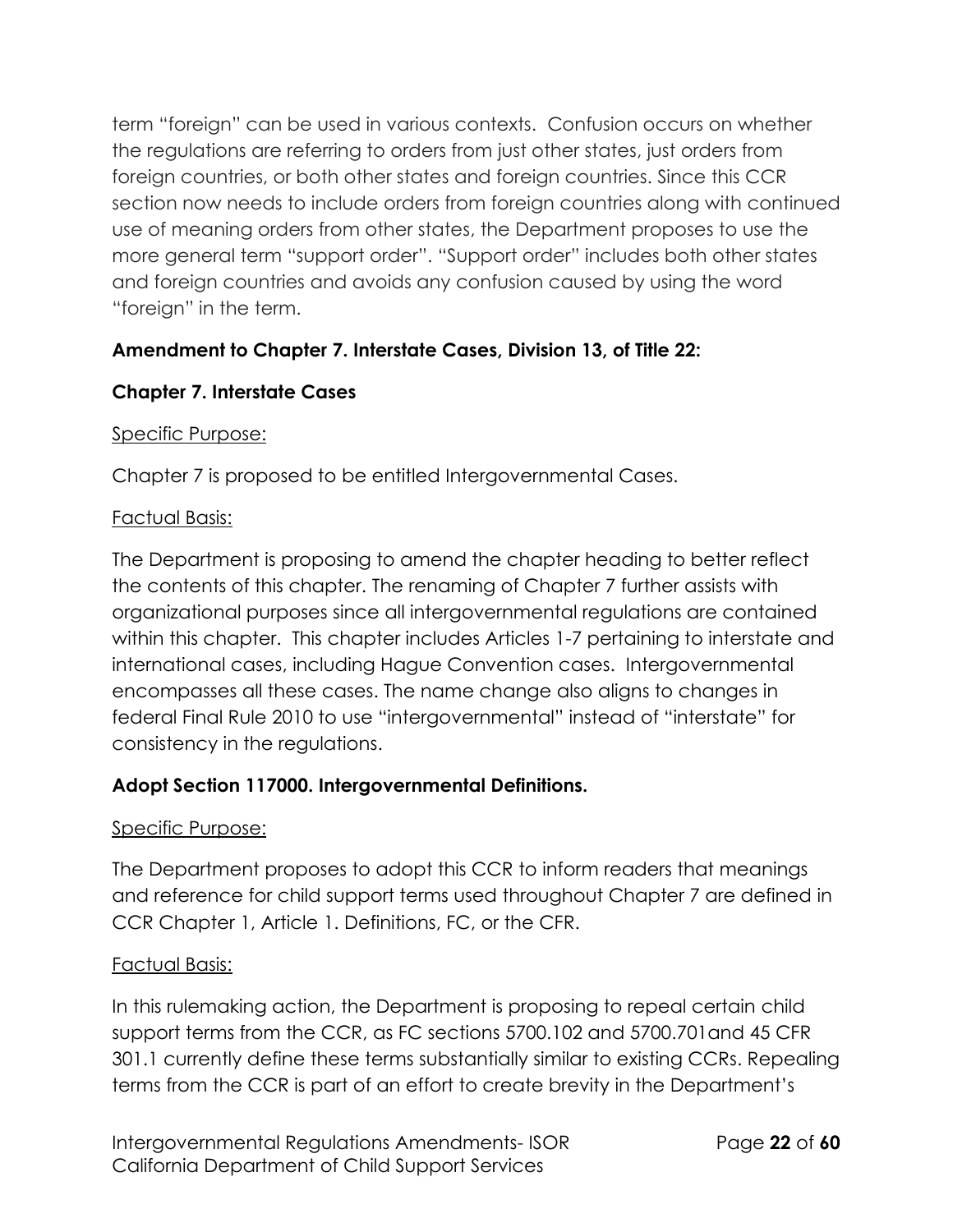regulations and rely on higher authorities for definitions. Repealing child support terms from the CCR then means it is necessary to inform a reader which specific FC or CFR sections they may search to locate the meanings of repealed child support terms. Repealed terms from the CCR are specific child support terms that are not defined by a usual meaning or dictionary meaning, as 22 CCR section 110000, Meaning of Words, would imply. An in-text citation to CCR chapter 1, article 1, first directs a reader to check that chapter and article to see if an unknown child support term is currently defined there. If the unknown term is not defined in 22 CCR, a reader could assume the usual or standard meaning of the term applies without direction to the specific FC or CFR sections. Providing direction to the appropriate higher authority for definitions creates clarity to the user and brevity of the regulations.

# **Amend Section 117200. General Requirements.**

## Specific Purpose:

The section heading is proposed to be amended to adopt "for Long Arm Jurisdiction" after "General Requirements".

"Subject to the discretion of the local child support agency" is proposed to be adopted to subsection (a).

"And" is proposed to be adopted in subsection (a).

The term "paternity" is proposed to be amended to "parentage" in subsections (a) and (b).

"Foreign country" is proposed to be adopted in subsection (a).

Proposal to adopt "Child support order" in subsection (b).

"Father" is proposed to be amended to "parent" in subsection (b).

"For any of the following factors" is proposed to be amended to "for any factors as defined in FC section 5700.201" in subsection (c).

Subsections (c)(1) through (c)(8) are proposed for repeal.

Subsection (d) is proposed for repeal.

The FC reference from the existing regulation is proposed to be amended from FC section 4905 to FC section 5700.201.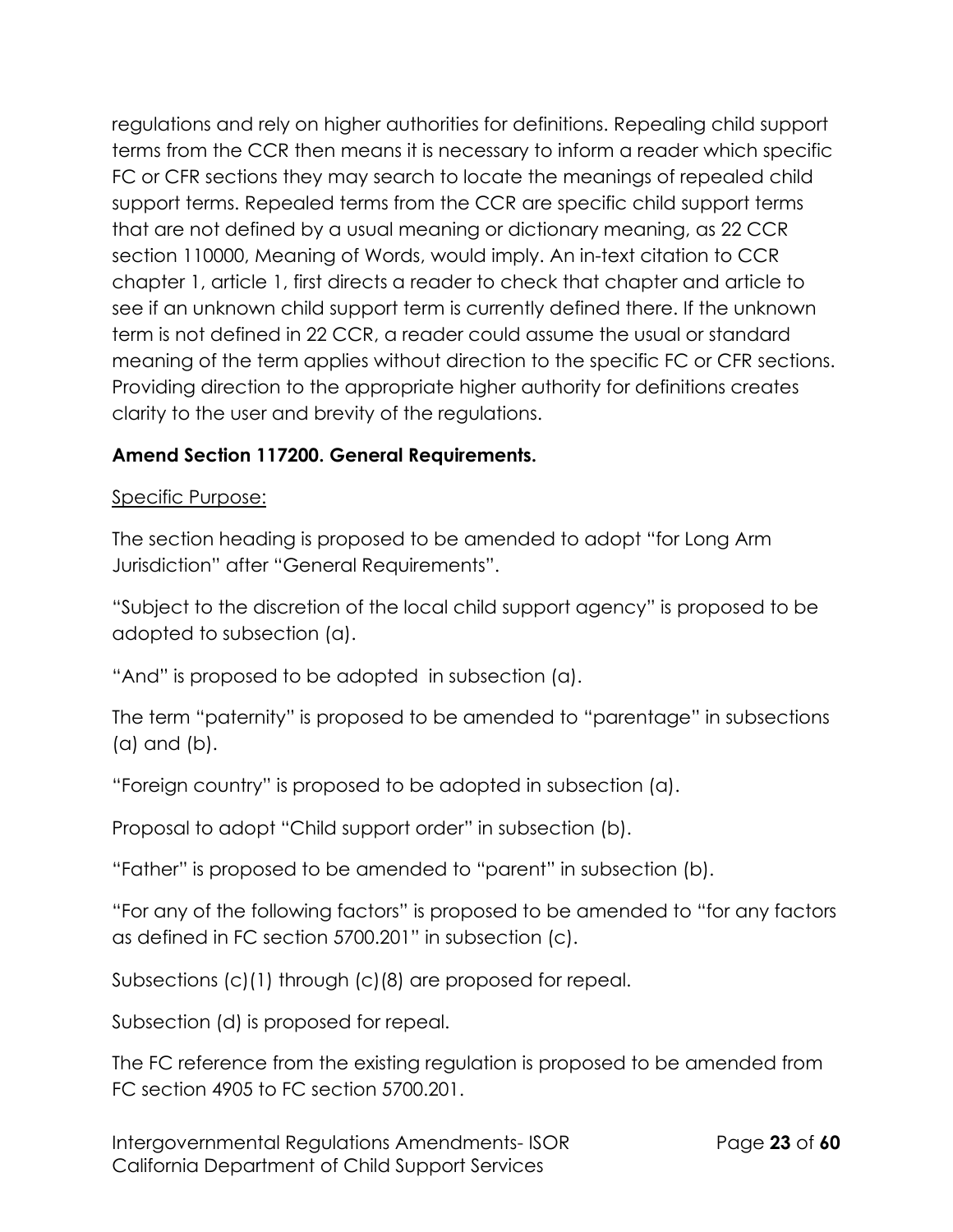#### Factual Basis:

The section heading is amended for clarity and ease of locating information in the CCR. 22 CCR section 116114 and article 5 in chapter 9 also have the headings "General Requirements". Inserting "for Long Arm Jurisdiction" at the end assists a reader to easily locate information on long arm jurisdiction when searching the CCR using section headings. It also avoids having 22 CCR sections with the same heading.

It is necessary to add "Subject to the discretion of the local child support agency" at the beginning of subsection (a). In certain scenarios it is not appropriate for the LCSAs to pursue long arm jurisdiction against an obligor to establish parentage and/or a child support order. This discretion may occur when a very long time has passed since an obligor has had a connection to California. This flexibility in deciding to pursue long arm jurisdiction allows the LCSAs to increase their efficiency and conform to modern business practices.

"And" is inserted to provide clarity that both conditions of establishing parentage and support along with California's ability to assert personal jurisdiction need to exist in a case for the LCSA to exercise long arm jurisdiction.

"Paternity" is amended to "parentage" since "paternity" references the biological father whereas "parentage" is the legal relationship of any parent to the child. This proposed amendment is to align with AB 2684 (Bloom, Chapter 876, Statutes of 2018) that made important changes to the UPA codified in FC section 7600 et seq. AB 2684 (Bloom, Chapter 876, Statutes of 2018) generally updated the term "paternity" to "parentage". This proposed amendment creates consistency throughout regulations and state statutes since the definition of "paternity" is limited to biological parents while "parentage" includes multi-parent and assisted reproduction cases, as well as same-sex couples and domestic partnerships.

"Foreign country" is inserted for consistency as UIFSA 2008 expanded to include international cases. There are cases where a party lives in a foreign country and California is able to utilize long arm jurisdiction in that foreign country.

Subsection (b) amends "paternity" to "parentage" for the reasons referenced in subsection (a). "Father" is also changed to "parent" for consistency with the UPA. This section also adds that a child support order may need to be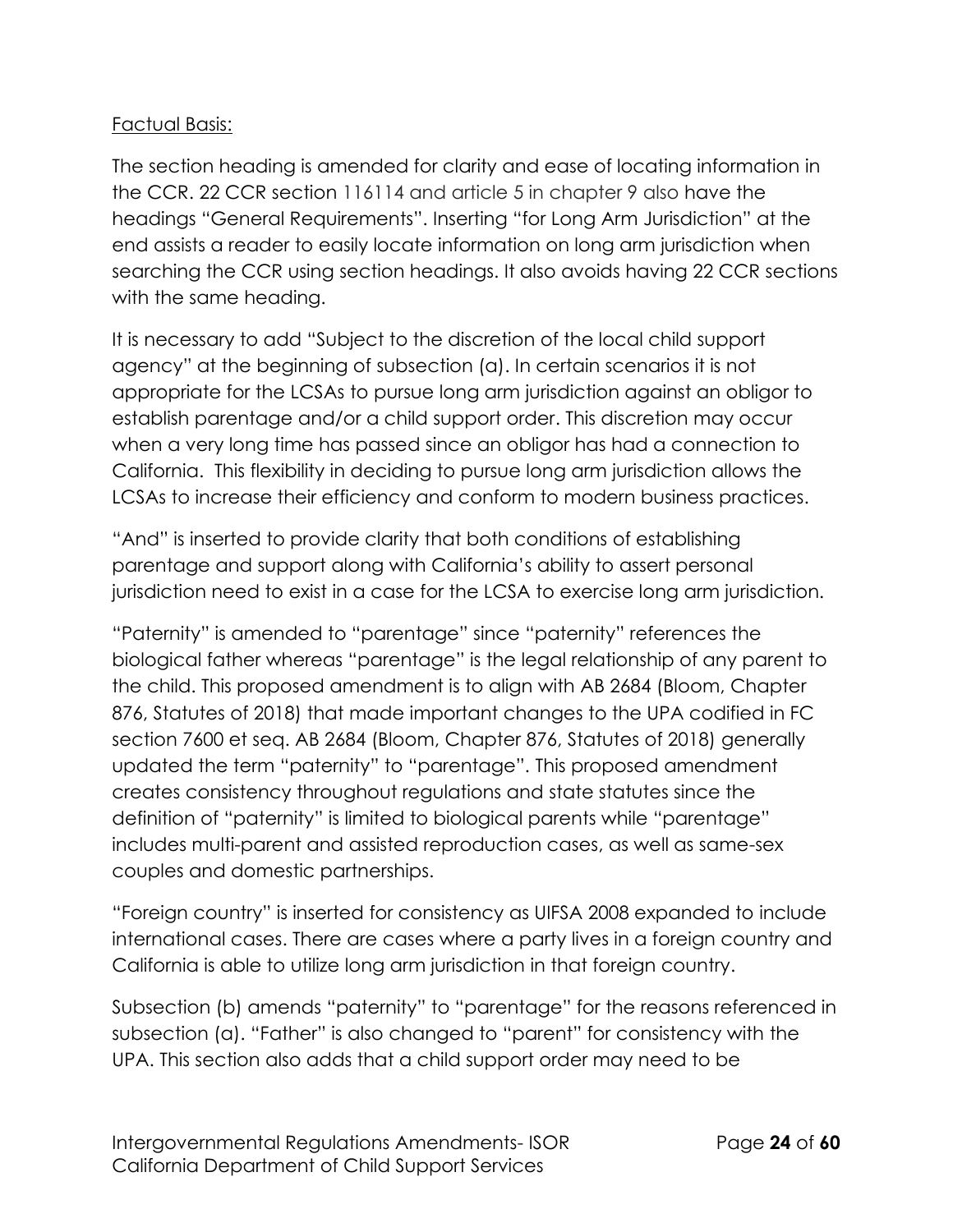established. Parentage may already be established, leaving only a child support order to be established.

Subsection (c) removes "for any of the following factors" and instead states "for any factors as defined in FC section 5700.201". This helps to eliminate repetitive language from the FC by an in-text citation and creates brevity in the regulations.

The Department proposes to delete existing subsections in 117200 (c)(1) through  $(c)(8)$  since they repeat existing FC section 5700.201 $(a)(1)$ - $(8)$ . This repeal prevents duplication of state statutes.

The Department proposes to repeal existing subsection 117200(d) due to special exclusions in certain UIFSA cases. This subsection reiterates content contained in FC sections 5700.316 through 5700.318 on these special rules for UIFSA cases. Those special rules are regarding special evidentiary and discovery provisions. In these UIFSA cases only, judicial officers from one jurisdiction can talk to another jurisdiction and can compel someone to respond to discovery outside of this state.

In addition, SB 646 (Jackson, Chapter 493, Statutes of 2015) repealed UIFSA 1996 from FC sections 4900-5005 and codified UIFSA 2008 in FC sections 5700.101- 5700.905.

## **Amend Section 117300. Continuing, Exclusive Jurisdiction to Modify a Support Order.**

#### Specific Purpose:

This section is being amended to reflect changes in terminology including the addition of international cases with UIFSA 2008 and changes in evidentiary procedures for intergovernmental cases.

Additional amendments are proposed to add exceptions to the general continuing, exclusive jurisdiction rule which maintains the state or foreign country that issues an order retains continuing, exclusive jurisdiction and is the only jurisdiction that can modify the order so long as the obligor, individual obligee, or the child reside in that state or foreign country.

Minor non-technical grammatical amendments were made for clarity in the subsections.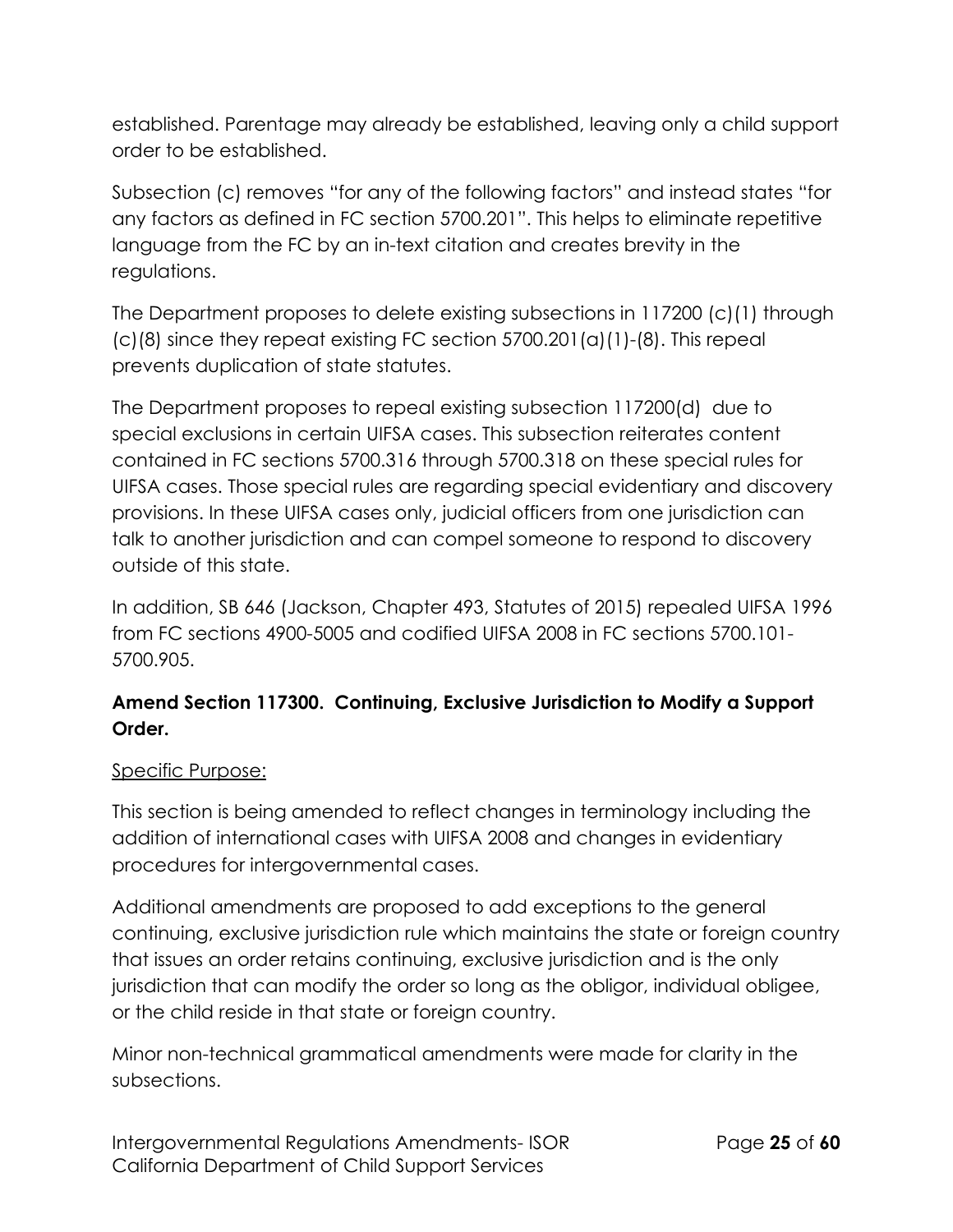The FC references are amended from FC sections 4909, 4959, 4960, and 4962 to FC sections 5700.205, 5700.610, 5700.611, 5700.613 and 5700.615.

## Factual Basis:

Subsection (a) includes new exceptions from subsections (f), (j), and (l) as to which jurisdiction can modify an order based on principles of continuing, exclusive jurisdiction. It also makes a clarifying technical change to specify that the state that issued the order shall retain continuing, exclusive jurisdiction with the insertion of "that issued the order" into the proposed regulatory text. This terminology insertion clarifies that if a state assumes continuing, exclusive jurisdiction, it will then issue the order. A non-technical grammatical error was also made to change the word "subsection" into its plural form.

No changes to subsections (b), (b)(1), or (b)(2).

Subsection (b)(3) makes changes to conform to new evidentiary procedures allowed by UIFSA 2008 provisions. The UIFSA 2008 provisions allow parties to express consent in a "record", as defined in FC section 5700.102(20), or in open court. Because of this technical change, references to written consent, including the filing of such consent, are proposed to be repealed from the regulations. The addition of "or foreign country" after issuing tribunal is to create alignment with the FC section 5700.102(14) definition of "issuing tribunal". "Issuing tribunal" includes foreign countries and that needs to be reflected here.

Subsections (c) and (d) add "or a foreign country" after the word "state" since the definition for "state" in FC section 5700.102(26) excludes foreign countries, and they are required to be included with the introduction of the Convention. The adoption of the terminology "to the extent practicable" in proposed subsection (d) is to allow flexibility for certain situations when the LCSA is not able to forward the request for modification to another jurisdiction despite its efforts to forward the request. This allows the LCSA to have efficient modern business practices and make determinations on the next steps in the case if it is unable to forward the request.

Subsection (e) removes "parent" and replaces the term with "party". Various changes in state laws and the UPA have led to a shift toward more inclusivity in meeting children's support needs. The Department uses the term "party" to promote inclusivity and recognize the fact that the person caring for a child may not be a parent to the child.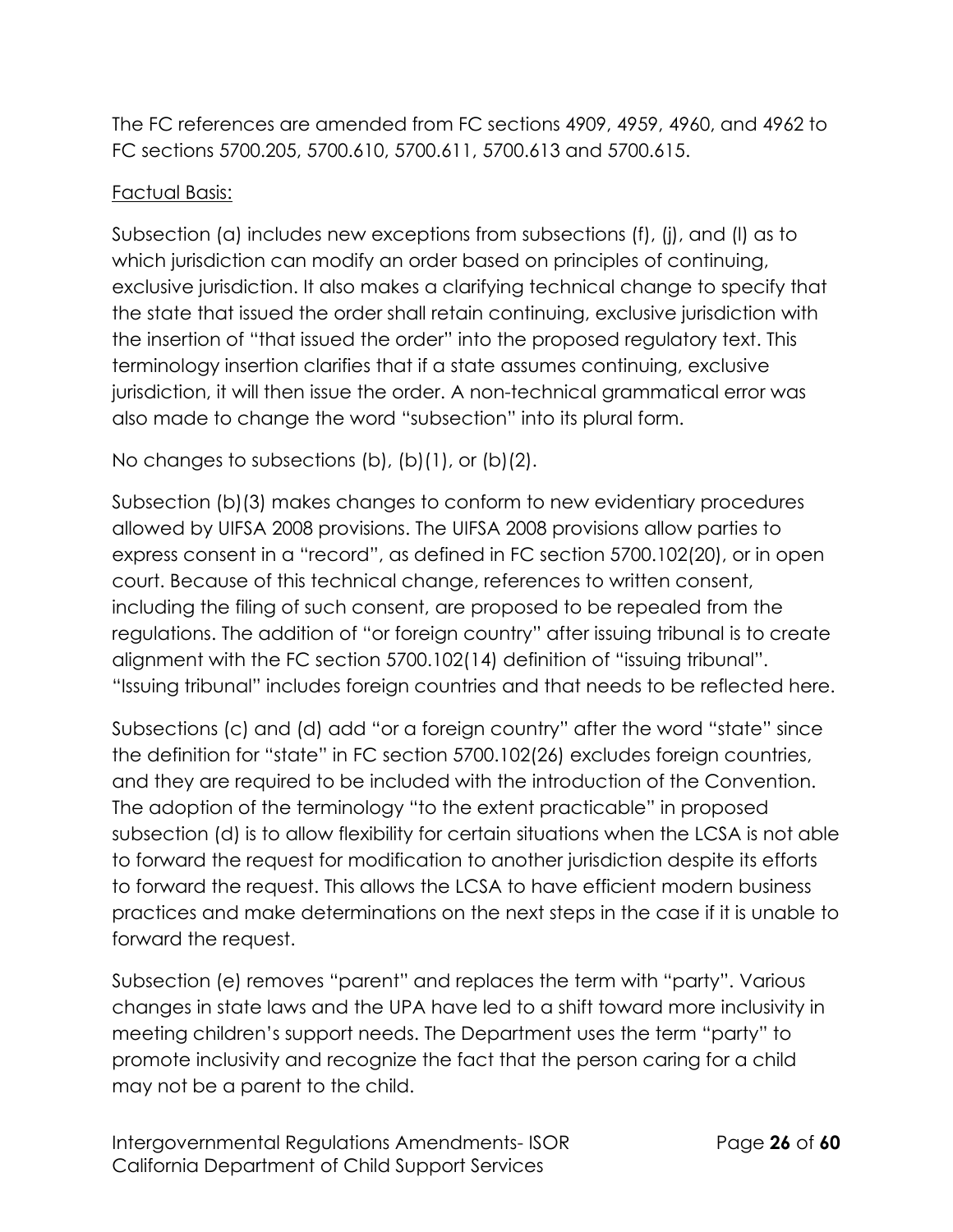Subsection (f) proposes to repeal language pertaining to outdated terms, evidentiary procedures, or requirements. It also inserts language for clarity. This subsection clarifies California may assume continuing, exclusive jurisdiction and modify an order when California did not issue the order, as long as both parties consented in the issuing state's tribunal for California to have continuing, exclusive jurisdiction. "If the child or any individual party to an action resides in California, a" clarifies which party is subject to personal jurisdiction in this scenario. The amended language is clearer and makes changes to conform to new evidentiary procedures as described in subsection (b)(3) above. "Parents" is also replaced with "parties" as described in subsection (e) above. This scenario for the assumption of continuing, exclusive jurisdiction is outlined in UIFSA 2008 (with comments) section 205(b)(1) and FC section 5700.205(b)(1).

Subsection (g) proposes to add "foreign country". Prior to ratification and the effective date of the Convention, foreign countries were not bound by UIFSA, so the concept of exclusive continuing jurisdiction did not apply to them. Now with the ratification and post effective date of the Convention, LCSAs must now consider all states and Convention countries that may have continuing, exclusive jurisdiction in a case. The insertion of "foreign country" is to align with those considerations.

Subsection (h) makes non-substantive, grammatical changes. This is for clarity when reading the regulation and to correct a misspelling of the word California.

Subsection (i) proposes to add clarifying language of "appropriately" and "pursuant to UIFSA". "Appropriately" is necessary to ensure a case has gone through the legalities for enforcement and that a state is the one with continuing, exclusive jurisdiction. "Pursuant to UIFSA" is necessary to ensure states modified the order under UIFSA provisions because if the order was not modified consistent with UIFSA, California would lose prospective enforcement. Foreign countries are not included in this subsection as they are in subsection (g). If a foreign country modified a California order, without obtaining advance notification or following UIFSA's continuing, exclusive jurisdiction rules, California would not necessarily recognize the foreign country's modified order.

New subsection (j) outlines the new option for consent for California to retain continuing, exclusive jurisdiction when all parties do not reside in California as outlined in UIFSA 2008 (with comments) section 205(a)(2) and FC section 5700.205(a)(2). For various personal reasons, both parties may prefer California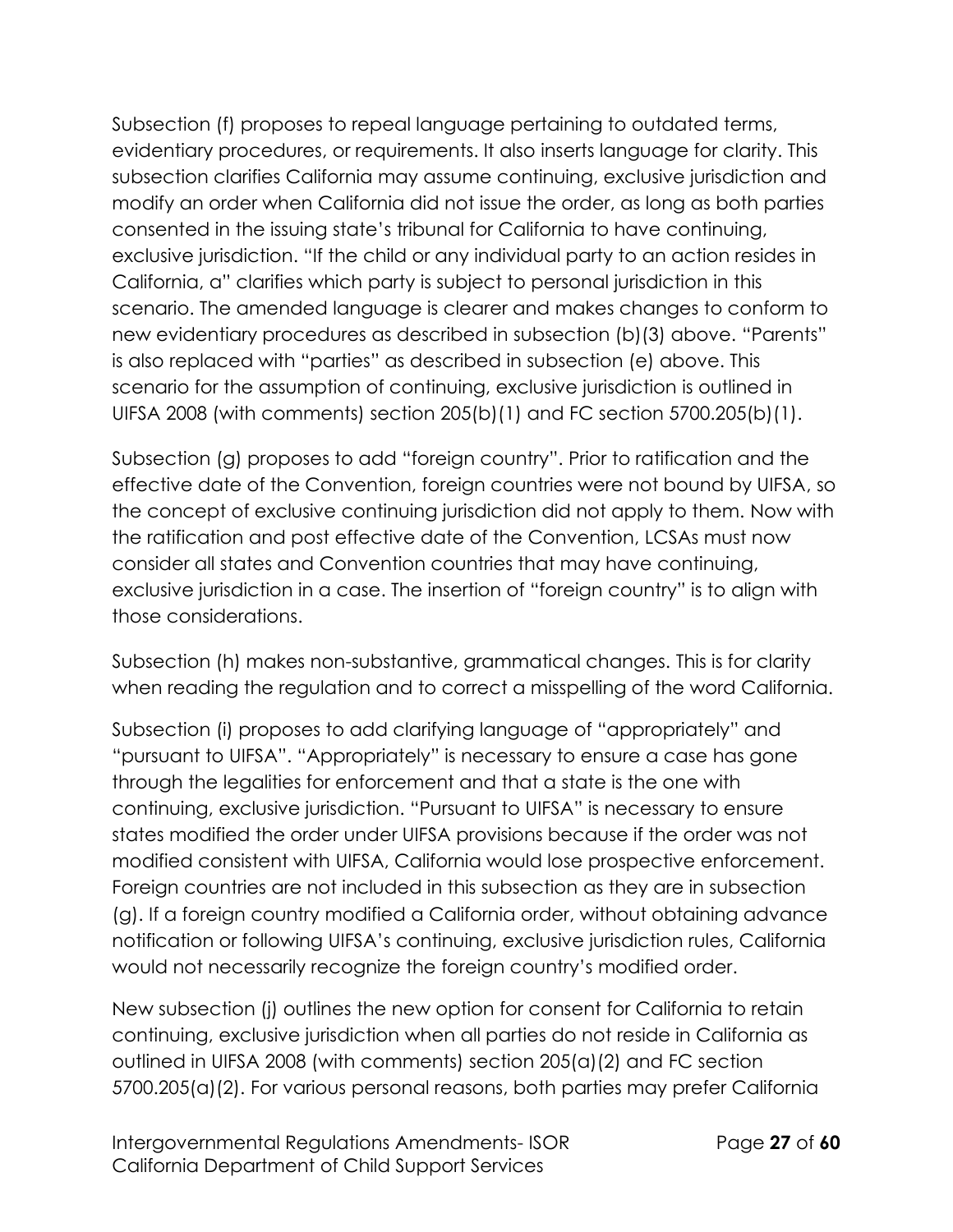to have continuing, exclusive jurisdiction since it was the state that issued the order. California retaining continuing, exclusive jurisdiction in this situation is accomplished by all parties expressing consent or in open court. UIFSA 2008 provisions allow parties to express consent in a record, as defined in FC section 5700.102(20), or in open court. This clarifies that the consent in a record or open court refers to a California court when the order issuing state is California.

New subsection (k) identifies California as being responsible for modification of an order to ensure parties are not left without a forum to modify their order due to the general modification rule for clarification. California would be responsible for modification of the order when there is a request from a party and one-party lives in another state while the other party lives in a foreign country. Adding in "and no other state has assumed continuing, exclusive jurisdiction" further clarifies the order being modified must be the operative order with no other intervening orders.

New subsection (l) outlines the new option for modification of foreign support orders as outlined in UIFSA 2008 (with comments) section 615 and FC section 5700.615. Situations may occur where one party lives in California and the other party lives in a foreign country and that foreign country is unable to or refuses to modify its support order. In this situation, either party may request California to modify the foreign order. This request grants California personal jurisdiction over the requesting party. Since California may bind any party with whom it has personal jurisdiction which does not require the party's consent in this situation.

New subsection (m) has been relocated to this section from existing 22 CCR section 117403(c) for organizational purposes, to group similar regulatory content together and avoid having duplicate regulations elsewhere in the CCR. Changes were then made to allow an LCSA flexibility to determine whether to proceed with a pending motion to modify support after it has been served, even if a party leaves California. The point in time in which California has jurisdiction to modify an order is based on the date the action was filed; not some other date.

In addition, SB 646 (Jackson, Chapter 493, Statutes of 2015) repealed UIFSA 1996 from FC sections 4900-5005 and codified UIFSA 2008 in FC sections 5700.101- 5700.905.

### **Amend Section 117301. Duration of Support.**

Intergovernmental Regulations Amendments- ISOR Page **28** of **60** California Department of Child Support Services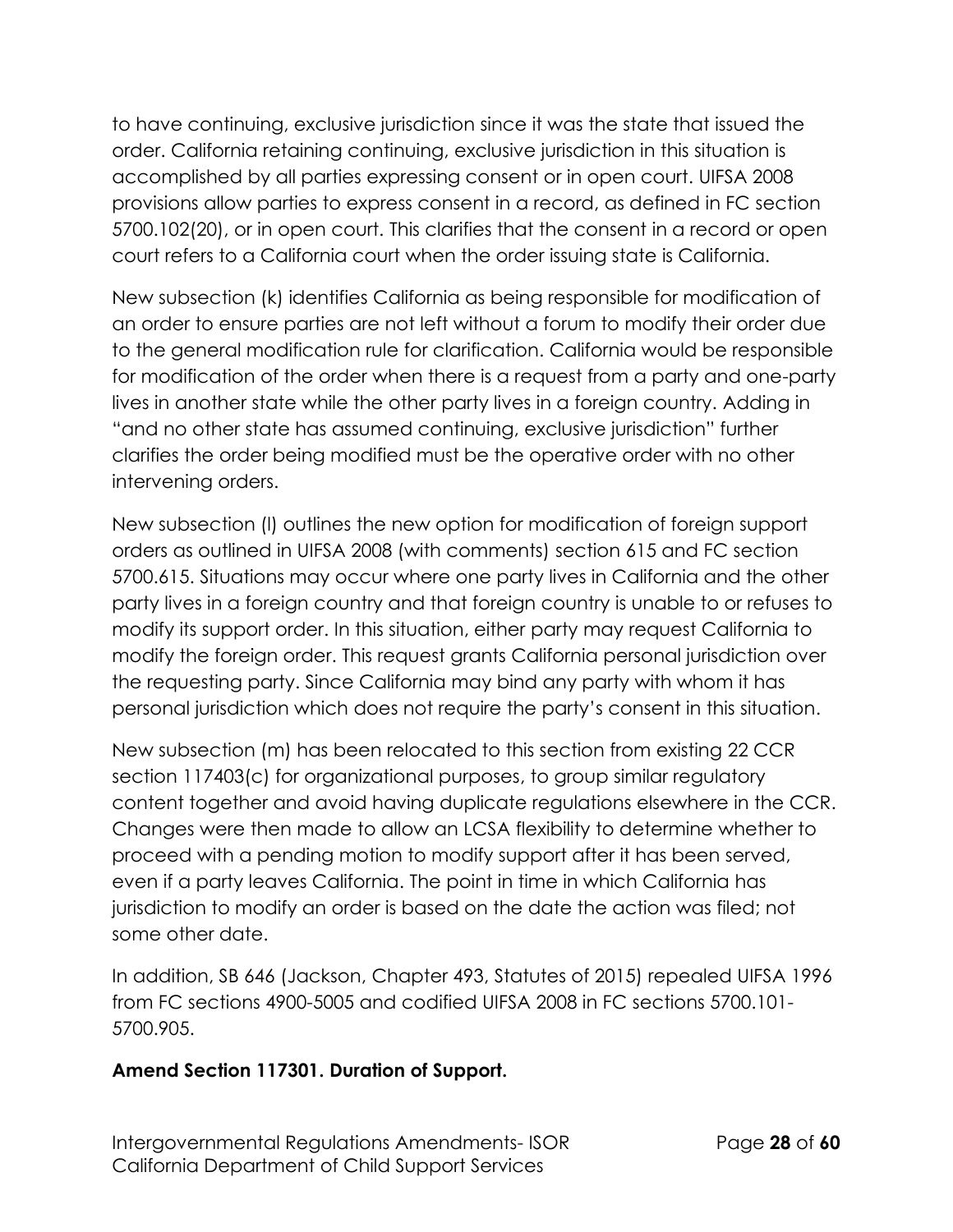#### Specific Purpose:

This section is proposed to be amended to include foreign countries.

The FC reference is proposed to be amended from FC section 4953 to FC section 5700.604.

#### Factual Basis:

The regulation adds "or a foreign country" after state in two places since the definition of state in FC section 5700.102(26) excludes foreign countries and they are required to be included with the introduction of the Convention.

In addition, SB 646 (Jackson, Chapter 493, Statutes of 2015) repealed UIFSA 1996 from FC sections 4900-5005 and codified UIFSA 2008 in FC sections 5700.101- 5700.905.

## **Amend Section 117302. Interest.**

#### Specific Purpose:

This section is being amended to clarify determination of controlling orders and interest when there are two or more conflicting orders with ongoing support.

The Department has proposed repealing specific subsections due to the procedural nature of the content included in the regulation.

The FC references are proposed to be amended from FC sections 4909 and 17524 to FC sections 5700.604 and 5700.611.

#### Factual Basis:

Existing subsection (a) is amended with clarifying language which combines existing subsections (a) and (b). The existing regulation subsections separate the calculation of interest into initiating and responding jurisdictions, which is unnecessary, causes confusion, and includes procedures which should not be contained within regulations. Proposed subsection (a) explains a new provision from UIFSA 2001 and UIFSA 2008 amendments in which the issuing state's order controls and governs any accrual of interest.

Subsections (a)(1), (a)(2), and (a)(3) are repealed due to the procedural content they contain on calculation of interest when California is the initiating jurisdiction. It is intuitive that for a responding jurisdiction to enforce a case on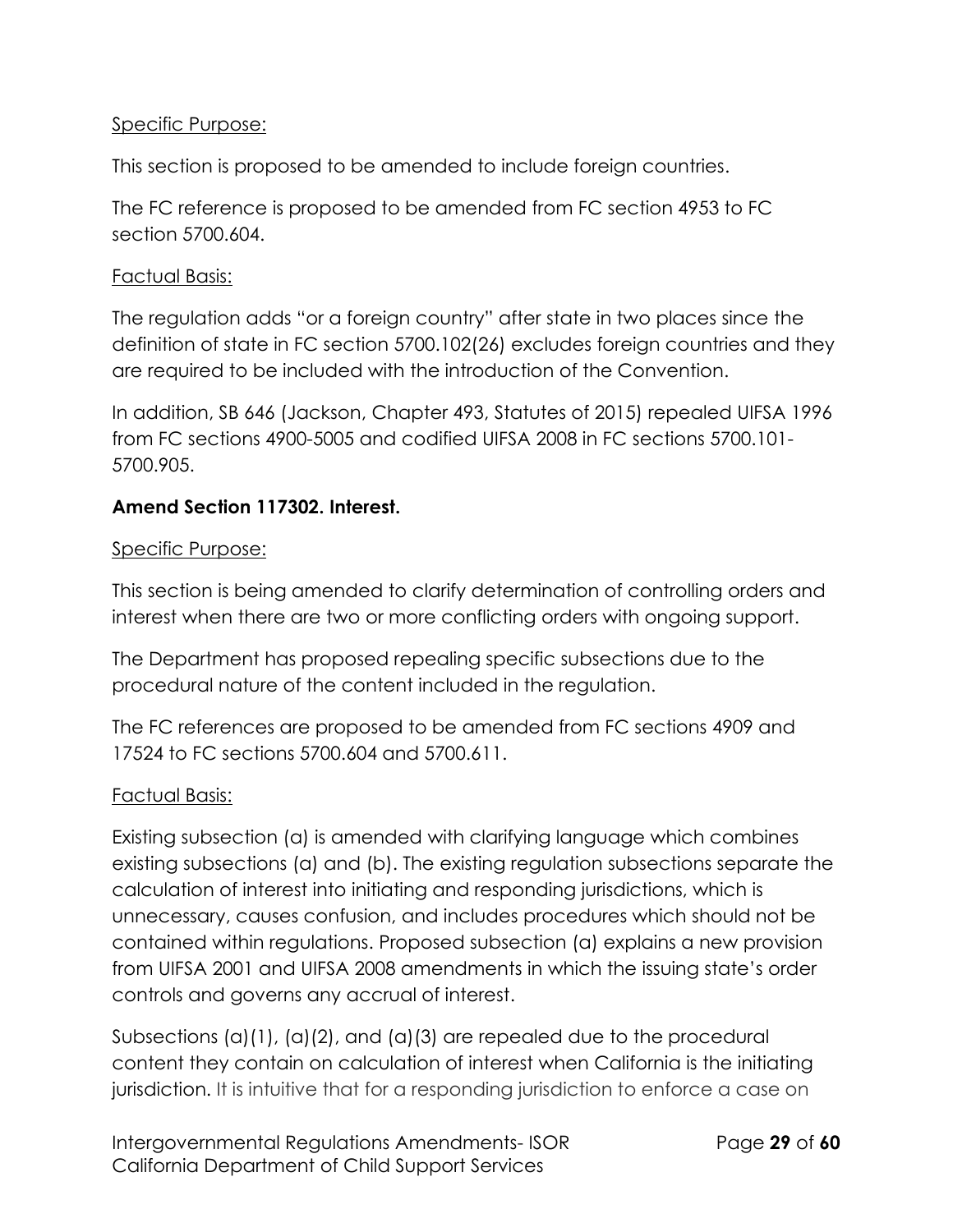behalf of California, it requires case information be sent to them, and 45 CFR 303.7 provides the framework for the working relationship between the two jurisdictions. The Child Support Enforcement (CSE) system contains the financial history of a case, which an LCSA worker can utilize to generate documentation on interest accrual or other financial information, to submit to another jurisdiction for enforcement as part of completing the procedure called for in existing subsection (a)(1). 45 CFR 303.7(c)(5) addresses the initiating jurisdiction sending sufficient, accurate information along with documentation and intergovernmental forms to a responding jurisdiction to enforce an order, and 45 CFR 303.7 subsections (1) and (d)(6)(iv) require the responding jurisdiction to accept and enforce the order. If necessary, a responding jurisdiction can request additional documentation, including financial information, from an LCSA pursuant to 45 CFR 303.7 subsections (d)(2)(ii) and (iii) to enforce a case. Federal regulations address the content contained in existing subsection (a)(2) and allow for its repeal. One of the LCSAs' primary responsibilities, regardless of if the parties in a case all are residing in California or in separate jurisdictions, is to maintain accurate information on account balances. Due to this responsibility, an LCSA is prepared to update balances on arrears and interest and provide this updated information to the responding jurisdiction pursuant to 45 CFR 303.7(c)(7). This covers the repeal of existing subsection (a)(3).

Existing subsection (b) is replaced with a clarification on interest accrual which is not included in state statute. Since there is currently no federal guidance on intergovernmental interest accrual when multiple interest rates exist, a clarification is needed since California only applies one interest rate to a child support case at a time.

Subsections  $(b)(1)$ ,  $(b)(1)(A)$ ,  $(b)(1)(B)$ , and  $(b)(2)$  are repealed due to the procedural content they contain on calculation of interest when California is the responding jurisdiction. As stated before, 45 CFR 303.7 provides the framework for the working relationship between jurisdictions to share information to enforce a case. FC 5700.604 provides that the law of the issuing state or foreign country governs the computation and payment of arrearages and accrual of interest on the arrearages under the support order. FC 5700.604 also states California "shall apply the procedures and remedies of this state to enforce current support and collect arrears and interest due on a support order of another state or a foreign country registered in this state". This statute covers the repeal of subsections (b)(1) and (b)(1)(A). 45 CFR 303.7 allows an initiating jurisdiction to request California enforce a case which covers the repeal of existing subsection

Intergovernmental Regulations Amendments- ISOR Page **30** of **60** California Department of Child Support Services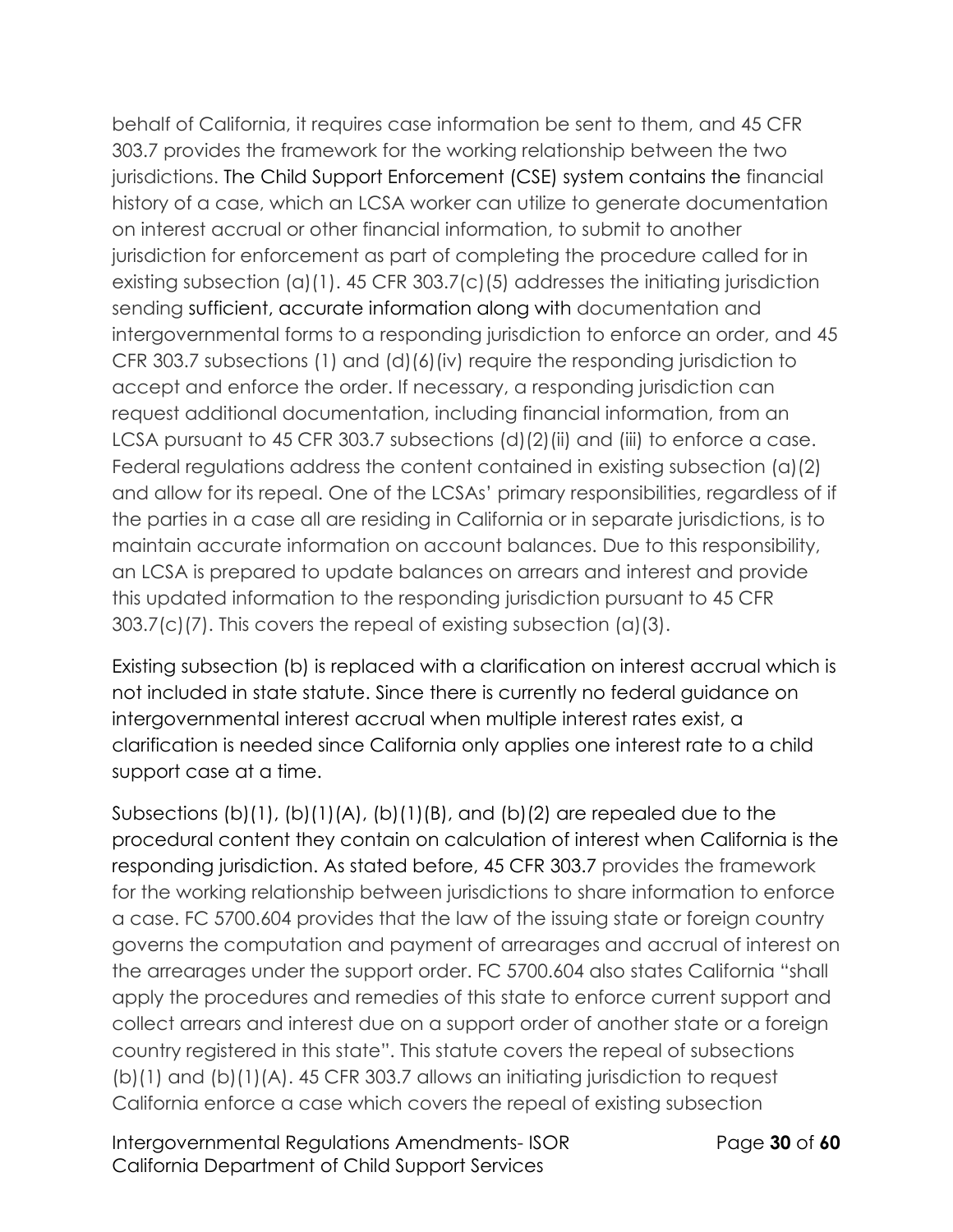(b)(1)(B). Pursuant to 45 CFR 303.7(c)(5), an initiating jurisdiction is required to send sufficient, accurate information along with documentation and intergovernmental forms to California for California to enforce an order. If California requires additional information to enforce the order, California can request additional documentation from the initiating jurisdiction pursuant to 45 CFR 303.7 subsections (d)(2)(ii) and (iii). 45 CFR 303.7(d)(2)(ii) and (iii) cover the repeal of existing subsection (b)(2).

In addition, SB 646 (Jackson, Chapter 493, Statutes of 2015) repealed UIFSA 1996 from FC sections 4900-5005 and codified UIFSA 2008 in FC sections 5700.101- 5700.905. FC section 17524 is a provision that addresses the requirement for an applicant to provide a statement of arrears, signed under penalty of perjury. It is being proposed for repeal as it is inapplicable to the interest calculation on two or more conflicting orders, the subject of 22 CCR section 117302.

# **Amend Section 117303. Reconciling Multiple Orders/Determination of Controlling Order.**

## Specific Purpose:

Clarifies the process for reconciling multiple orders from multiple states after the enactment of the Full Faith and Credit for Child Support Orders Act (28 U.S.C. § 1738B) (FFCCSOA) effective October 20, 1994.

Clarifies the determination of controlling order (DCO) process prior to the enactment of FFCCSOA that are subject to ongoing support.

Clarifies the process for reconciling multiple orders issued prior to the enactment of FFCCSOA when there is no ongoing support.

Proposed amendments also repeal language which repeats FC section 5700.207 and instead adds an in-text citation to the section.

The FC reference is proposed to be amended from FC section 4911 to FC section 5700.207.

### Factual Basis:

Existing subsection (a) is repealed and replaced with clarifying language on the process of reconciling multiple orders issued post-FFCCSOA. Proposed subsection (a) states if multiple orders from multiple states occur after the enactment of FFCCSOA, the Department will aid in or ask a tribunal to

Intergovernmental Regulations Amendments- ISOR Page **31** of **60** California Department of Child Support Services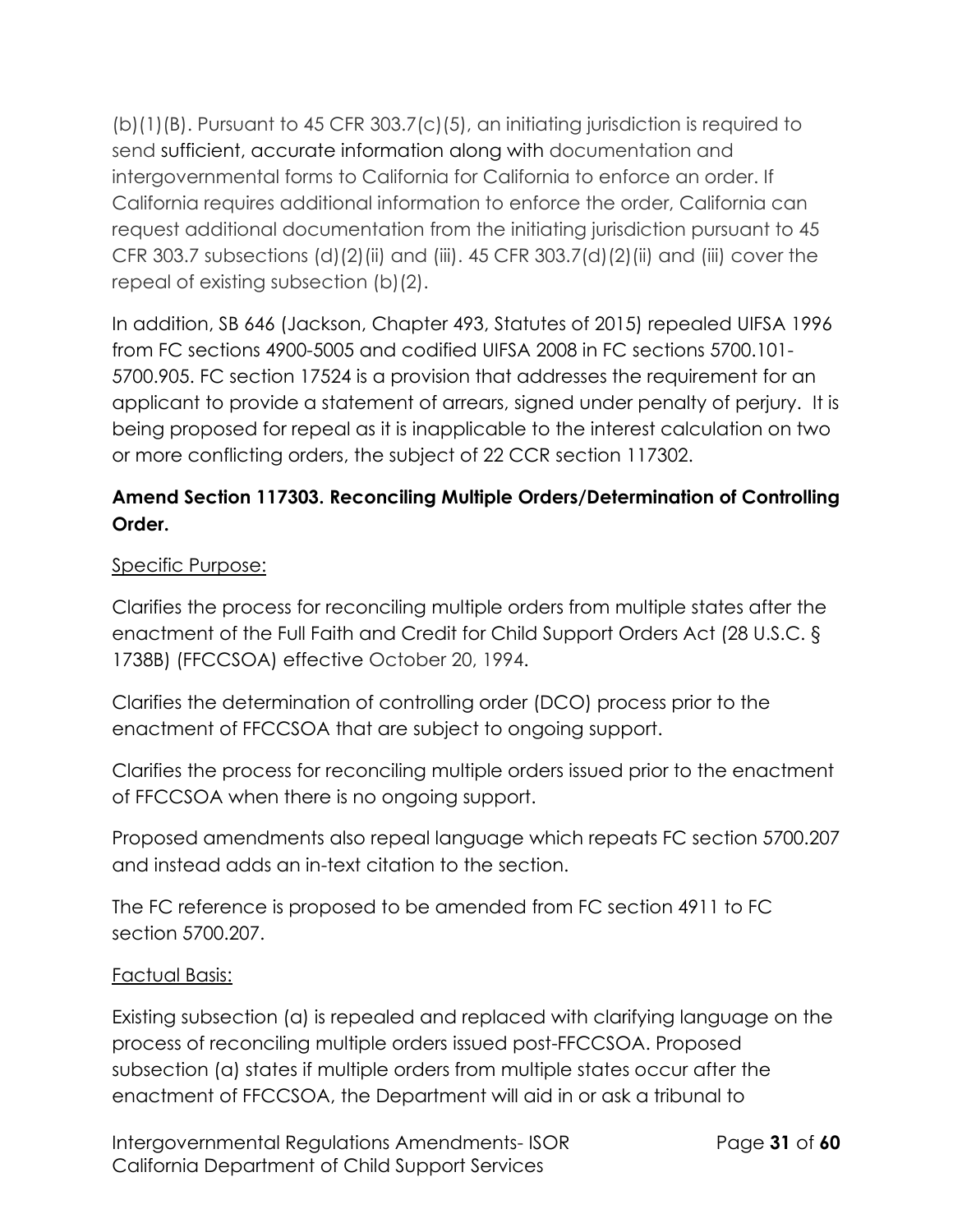determine the validity of the later issued order after gathering copies of all orders in the case. A DCO process is not used for multiple orders issued post-FFCCSOA. A DCO process, as found in FC section 5700.207, only applies to cases that were issued pre-FFCCSOA and with ongoing child support. It would be rare today to do a DCO since the children born in 1994 or before are emancipated.

Existing subsection (b) is repealed and replaced with clarifying language on reconciling orders issued pre-FFCCSOA. New proposed subsection (b) clarifies that a DCO process is only appropriate when the orders were issued prior to the enactment of FFCCSOA and there is ongoing child support. The subsection further states that prospective interest accrues according to the law of the state that issued the controlling order. The insertion of "accrued interest, if any" after a determination and consolidation of arrears provides a reminder. The reminder is that when litigating consolidation or determination of arrears in UIFSA cases, it is important to litigate the accrued interest as well because to fail to do so risks the loss of the interest component to the date of hearing.

Subsection (c) is repealed and replaced with clarifying language on handling multiple orders issued prior to FFCCSOA but not subject to ongoing support (i.e., arrears only cases). A DCO process cannot be used since there is no ongoing support. LCSAs still continue to find some child support cases where this situation occurs, and the multiple orders must be reconciled. After consulting with the federal Office of Child Support Enforcement, the process was determined to gather copies of all orders and petition the local tribunal, or assist the tribunal in another state, to reconcile accounts and determine arrearages. It is necessary to clarify in regulation what process must be applied in these cases since there are no higher authorities on how to address these cases. Existing subsection (c) repeats the content of FC sections 5700.207(a) and (b), so it is repealed for nonduplication.

Subsection (c)(1) is repealed. This subsection repeats the content of FC section 5700.207(a). It is repealed for non-duplication.

Subsection (c)(2) is repealed. This subsection repeats the content of FC section 5700.207(b)(1). It is repealed for non-duplication.

Subsection (c)(3) is repealed. This subsection repeats the content of FC section 5700.207(b)(2)(A). It is repealed for non-duplication.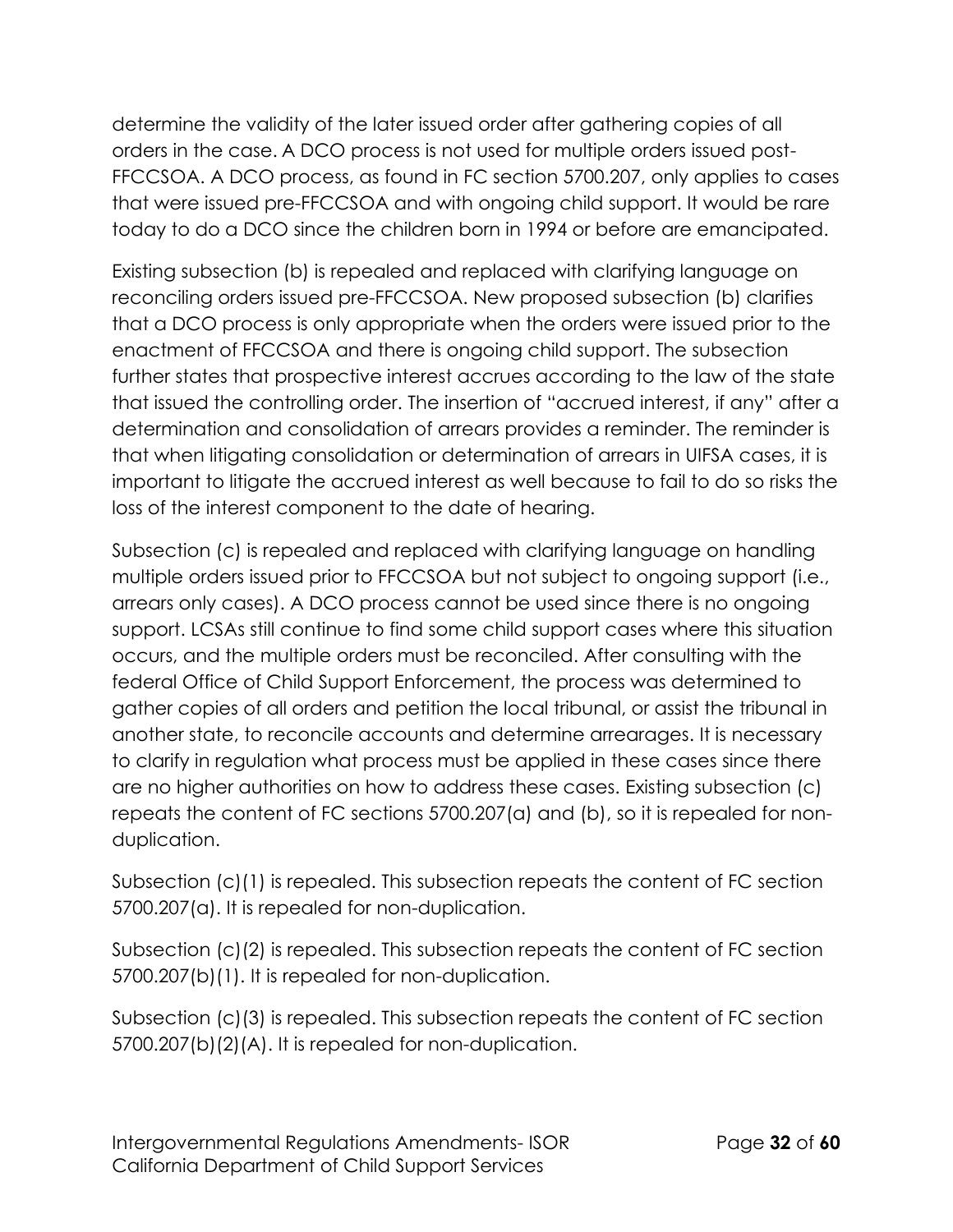Subsection (c)(4) is repealed. This subsection repeats the content of FC section 5700.207(b)(2)(B). It is repealed for non-duplication.

Subsection (c)(5) is repealed. This subsection repeats the content of FC section 5700.207(b)(3). It is repealed for non-duplication.

Subsections (d), (d)(1), and (d)(2) are repealed because the scenario outlined in the regulation is no longer a possibility post-FFCCSOA. In order for this regulation subsection scenario to occur, a DCO would be required, which would only be applicable on pre-FFCCSOA issued orders with ongoing support. After this, another order would need to be found. Since DCO scenarios are extremely rare today, the possibility of finding a subsequent order after a DCO process is nearly impossible.

Subsection (e) is repealed. This subsection repeats the content of FC section 5700.207(g).

In addition, SB 646 (Jackson, Chapter 493, Statutes of 2015) repealed UIFSA 1996 from FC sections 4900-5005 and codified UIFSA 2008 in FC sections 5700.101- 5700.905.

### **Amend Section 117400. General Requirements.**

### Specific Purpose:

The Department proposes to amend the section heading to "General Requirements and Timeframes as an Initiating Jurisdiction" to clarify contents of the section.

Renaming of the subsections. Renaming means there is a newly created subsection (a), and existing subsection (a) is changed to read as subsection (b). Existing subsection (b) then is changed to read as subsection (c) and so on.

Proposed amendments repeal language which repeats 45 CFR 303.7 in existing subsections (d) and (e), and instead adopts an in-text citation to the section in proposed subsection (a).

The term "paternity" is proposed to be amended with "parentage" in proposed subsection (b).

The term "parent" is proposed to be amended with "party" in proposed subsection (b).

Intergovernmental Regulations Amendments- ISOR Page **33** of **60** California Department of Child Support Services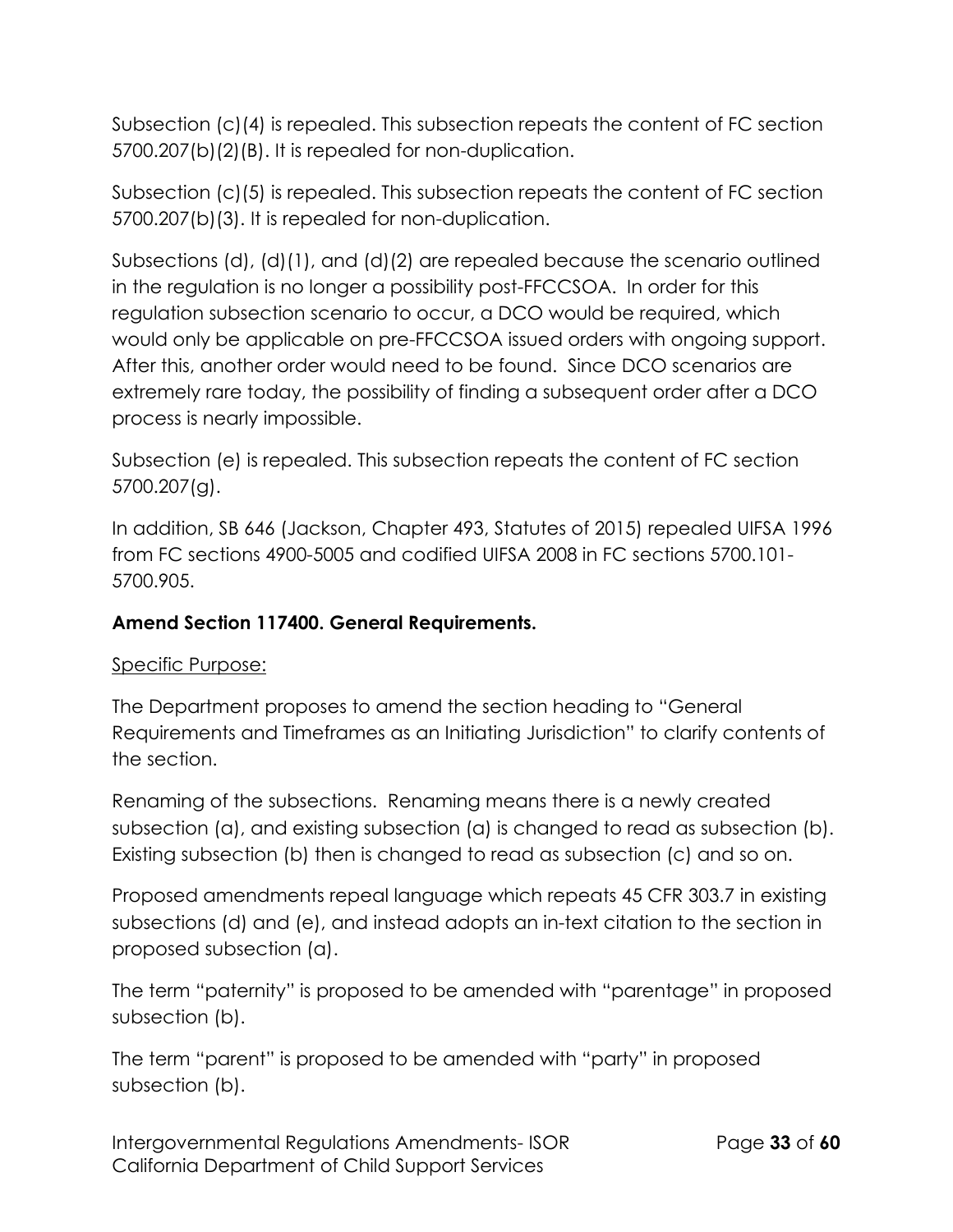The term "foreign countries" are proposed to be inserted, along with "to the extent possible" in proposed subsection (b).

The term "interstate" is amended with "intergovernmental" to clarify changes in UIFSA 2008 and include expanded international cases in proposed subsections (c)(2) and (d).

The word "or" is proposed to be adopted at the end of proposed subsection  $(C)(1)$ .

The word "possible" is proposed to be amended to the word "practicable" in subsection (c)(2).

Proposal to Repeal "never assistance" in proposed subsection (d).

Existing subsection (f) is proposed for repeal due to content being invalid.

#### Factual Basis:

Amending the section heading to include "and Timeframes as an Initiating Jurisdiction" helps to clarify that information contained within this section pertains to the LCSAs' role and responsibilities when California is the initiating jurisdiction. This differentiates between the LCSAs' role and responsibilities when California is the responding jurisdiction. This also assists with easily locating information in the CCR based on section headings as 22 CCR section 117500 is also currently entitled "General Requirements".

Renaming of the subsections assists with organization and clarity in the CCR. It places regulatory content into their own separate subsections, so the content can stand out when reading the CCR. The content is not hidden in another CCR subsection.

Proposed subsection (a) is added to reference 45 CFR 303.7. This helps to eliminate repetitive language from the CFR by an in-text citation and avoids duplication of the CFR.

Existing subsection (a) is changed to read as subsection (b), and the term "paternity" is amended with "parentage" for clarity and consistency. As stated before the UPA was amended by AB 2684 (Bloom, Chapter 876, Statutes of 2018) to include same-sex couples and generally updated the term "paternity" to "parentage". The updated term is necessary for consistency throughout these regulations and with state statutes since the definition of "paternity" is limited to

Intergovernmental Regulations Amendments- ISOR Page **34** of **60** California Department of Child Support Services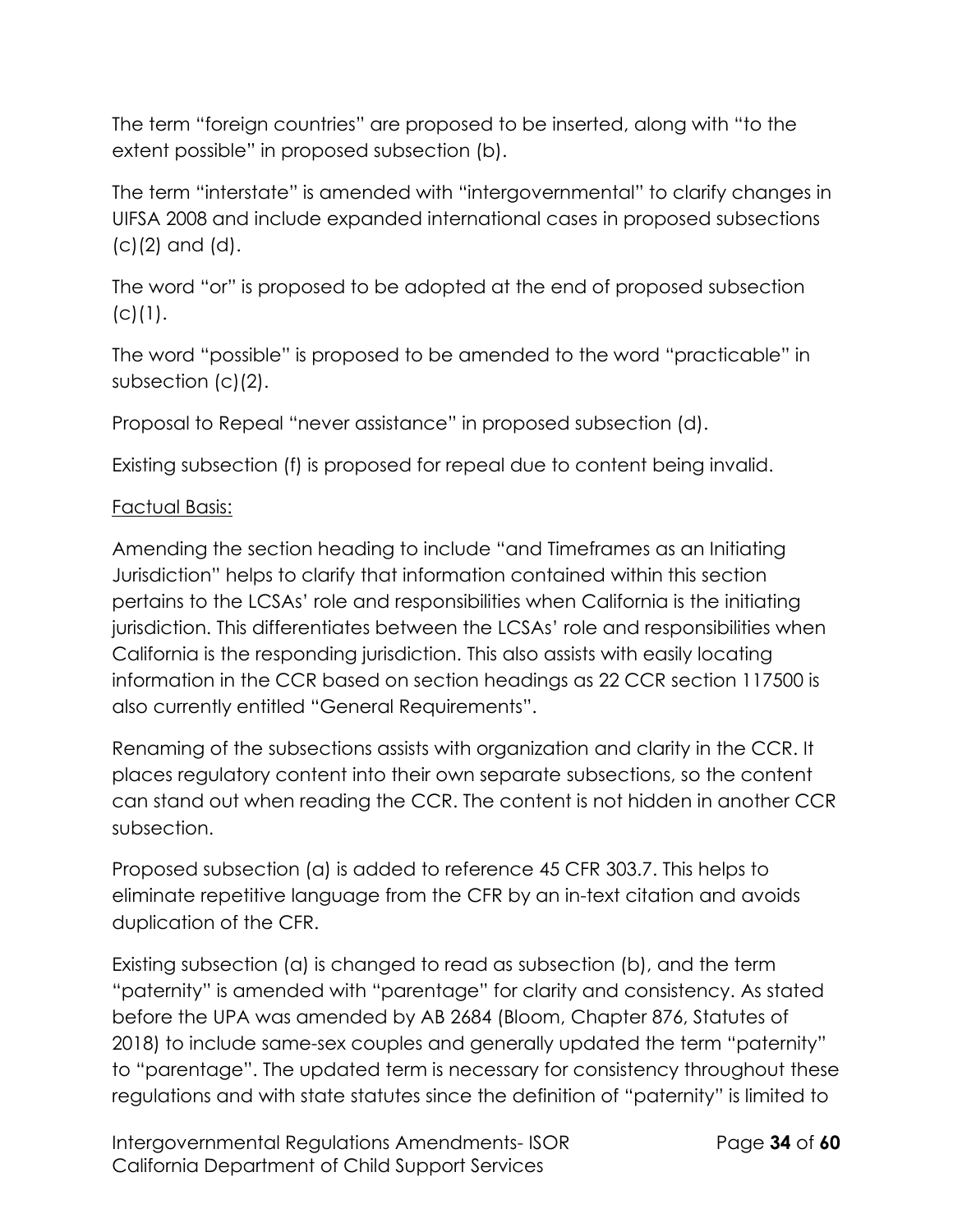unwed biological parents while "parentage" includes parents of any gender or marital status, who conceive through the use of assisted reproduction.

Proposed subsection (b) adds "or a foreign country" after "a state other than California" since the definition of "state" from FC section 5700.102(26) excludes foreign countries, and they are required to be included with the introduction of the Convention.

Insertion of the term "to the extent possible" in proposed subsection (b) allows for flexibility as there may be countries not signatory to the Convention nor have a reciprocal agreement with California or the United States. Certain circumstances may also occur where the LCSA is not able to establish parentage, or establish and enforce support orders.

The term "parent" is changed to "party" in proposed subsection (b). The Department uses the term "party" to recognize the fact that the person caring for a child may not be a parent to the child.

Existing subsection (b) is changed to read as proposed subsection (c) with no changes to the text.

New proposed subsection (c)(1) adds "or" at the end of the subsection to clarify the LCSA has a choice in applying subsection (c)(1) or subsection (c)(2) as an initiating jurisdiction. Depending on specific case factors, one option may be better suited for the case over the other, adding the "or" provides clarity that the LCSA has discretion to use one or the other option.

Amending the term "interstate" to "intergovernmental" in proposed subsection (c)(2) and proposed subsection (d) is necessary for consistency throughout the regulations since "interstate" is limited to cases within the USA while "intergovernmental" cases encompass all child support cases both interstate and internationally. The amending of "possible" to "practicable" makes a nonsubstantive, grammatical change.

Existing subsection (c) is amended to read as proposed subsection (d).

"Never assistance" is repealed for reasons of clarity and brevity in proposed subsection (d). "Never assistance" is currently a "non-public assistance" case. When opening a child support case, it is not necessary to distinguish between "never assistance" and "non-public assistance".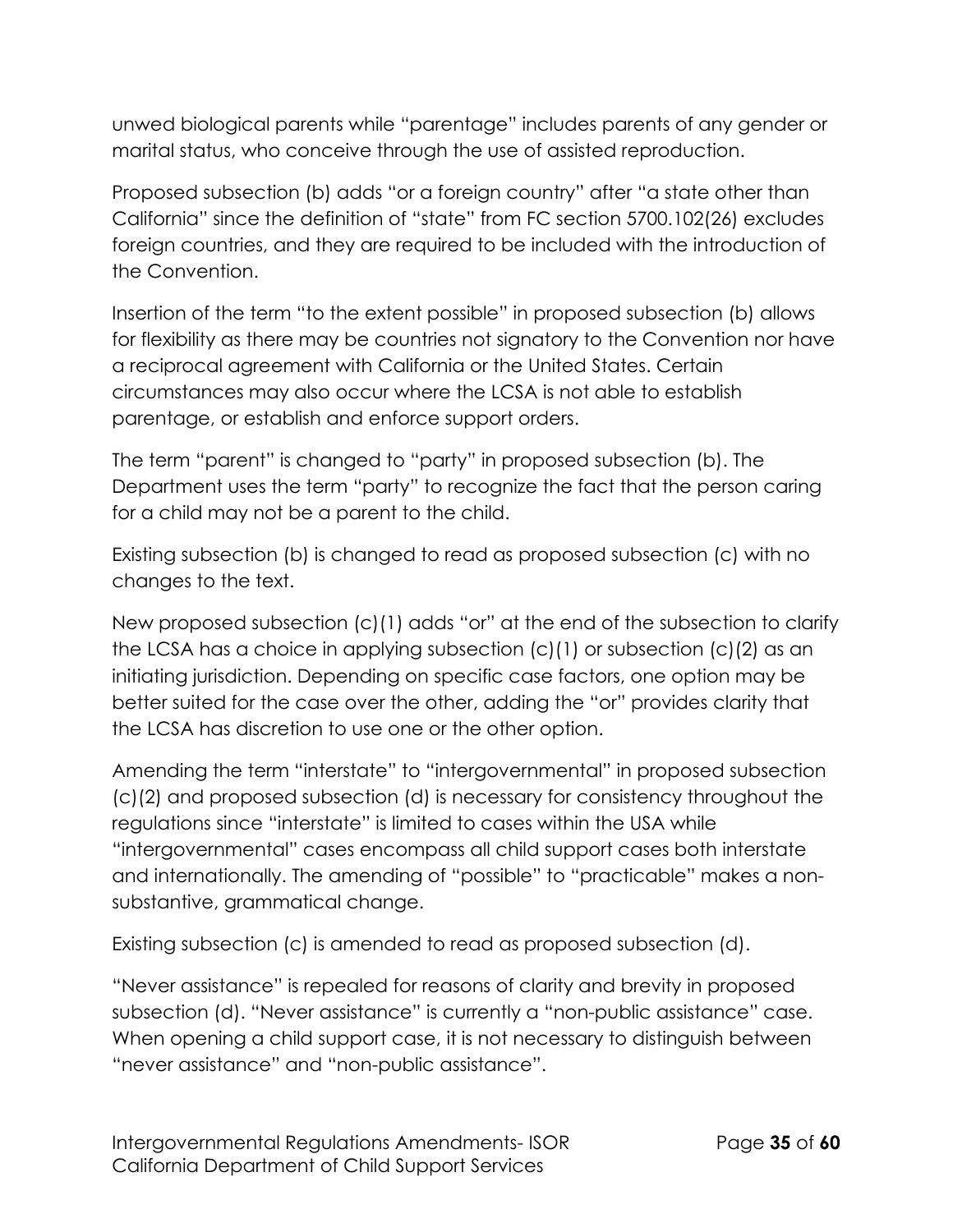Existing subsections (d), (d)(1), (d)(2), (d)(3), and (d)(4), are repealed. These subsections repeat the content of 45 CFR 303.7 subsections (a)(6), (a)(7), (c)(2),  $(c)(4)$ ,  $(c)(4)(i)$ ,  $(c)(4)(ii)$ ,  $(c)(5)$ , and  $(c)(6)$ . The proposed repeal avoids duplication of 45 CFR 303.7 and creates brevity in the regulations.

Subsections (e), (e)(1), (e)(2), (e)(3), and (e)(4) are repealed. These sections repeat provisions described in article 3, section 117303 relating to reconciling multiple orders post-FFCCSOA or completing the DCO process for orders issued pre-FFCCSOA. The repeal creates brevity in the regulations.

Subsection (f) is repealed because the regulations contained therein are invalid since the subsection creates limits on enforcement. As long as there is a need for enforcement of an order, the LCSA will enforce it.

# **Amend Section 117401. Paternity.**

## Specific Purpose:

The Department proposes to amend the section heading to "Paternity as an Initiating Jurisdiction" to clarify contents of the section.

The existing regulation is proposed to be amended to repeal existing subsections (a) and (c) which contradicted with or repeated existing federal regulation.

The proposed regulation also includes proposed amendments for clarity and formatting.

The FC reference from the existing regulation is updated from FC section 4905 to FC section 5700.201.

### Factual Basis:

Amending the section heading to include "as an Initiating Jurisdiction" helps to clarify that information contained within this section pertains to the LCSAs' role and responsibilities when California is the initiating jurisdiction on matters pertaining to paternity. This differentiates between the LCSAs' role and responsibilities when California is the responding jurisdiction on matters pertaining to paternity. This also assists with easily locating information in the CCR based on section headings as 22 CCR section 117501 is also currently entitled "Paternity".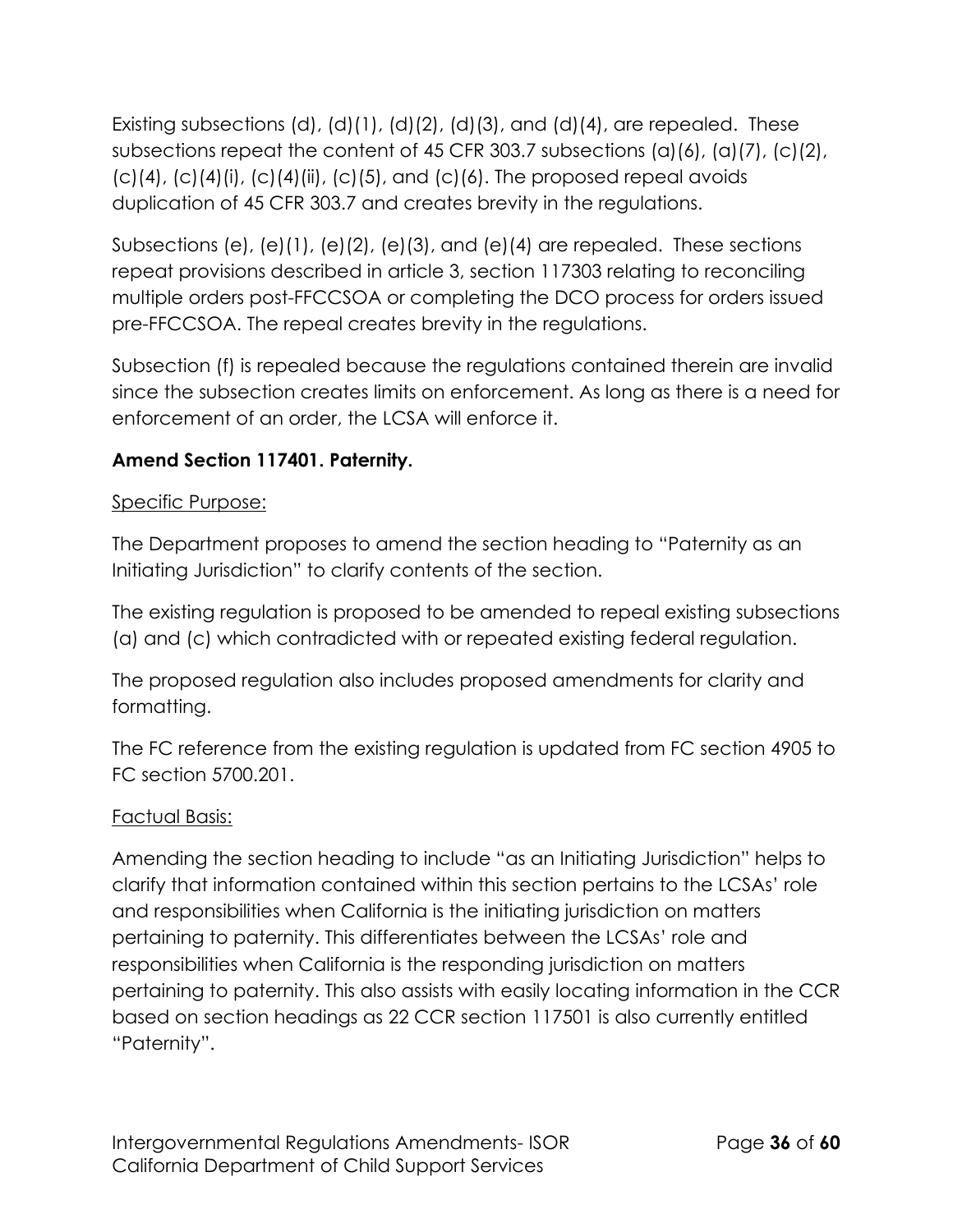Subsection (a) is repealed because it contradicts 45 CFR 303.7(e)(1). 45 CFR 303.7(e)(1) states that a responding jurisdiction must pay processing costs, including genetic testing, in intergovernmental IV-D cases. As an initiating jurisdiction, California would not pay for genetic testing. Federal Final Rule 2010 amended federal regulations to revise that a responding jurisdiction is now responsible for any costs incurred in processing intergovernmental IV-D cases. The existing CCR pre-dates this change from 2010. Repealing content helps to eliminate conflicting language from the CCR and align with federal regulations.

Existing subsection (b) is changed to read as proposed subsection (a). "And" is added to the subsection for clarity and formatting.

Adopted subsection (b) is added to separate a portion of existing subsection (b) for clarity and formatting.

Subsection (c) is repealed because it repeats 45 CFR 303.7(e)(1). 45 CFR 303.7(e)(1) allows a responding jurisdiction the option to seek judgment against an alleged father who denied paternity, if paternity is established, since the responding jurisdiction paid for the costs of genetic testing. This repeal avoids duplication of higher authorities.

In addition, SB 646 (Jackson, Chapter 493, Statutes of 2015) repealed UIFSA 1996 from FC sections 4900-5005 and codified UIFSA 2008 in FC sections 5700.101- 5700.905.

# **Amend Section 117402. Disclosure of Information on Uniform Interstate Family Support Act Pleadings.**

#### Specific Purpose:

Proposed amendments specify the requirements for the nondisclosure of personal information pursuant to UIFSA 2008.

"His/her residence address" and "address" is amended to "their personal information" in subsection (a).

An in-text citation to Civil Code of Procedures section1798.3(a) is added in subsection (a).

Proposed adoption and incorporation by reference to the "Affidavit of Non-Disclosure", DCSS 0722 (Rev. 11/15/16) in subsection (a) and proposed subsection (b).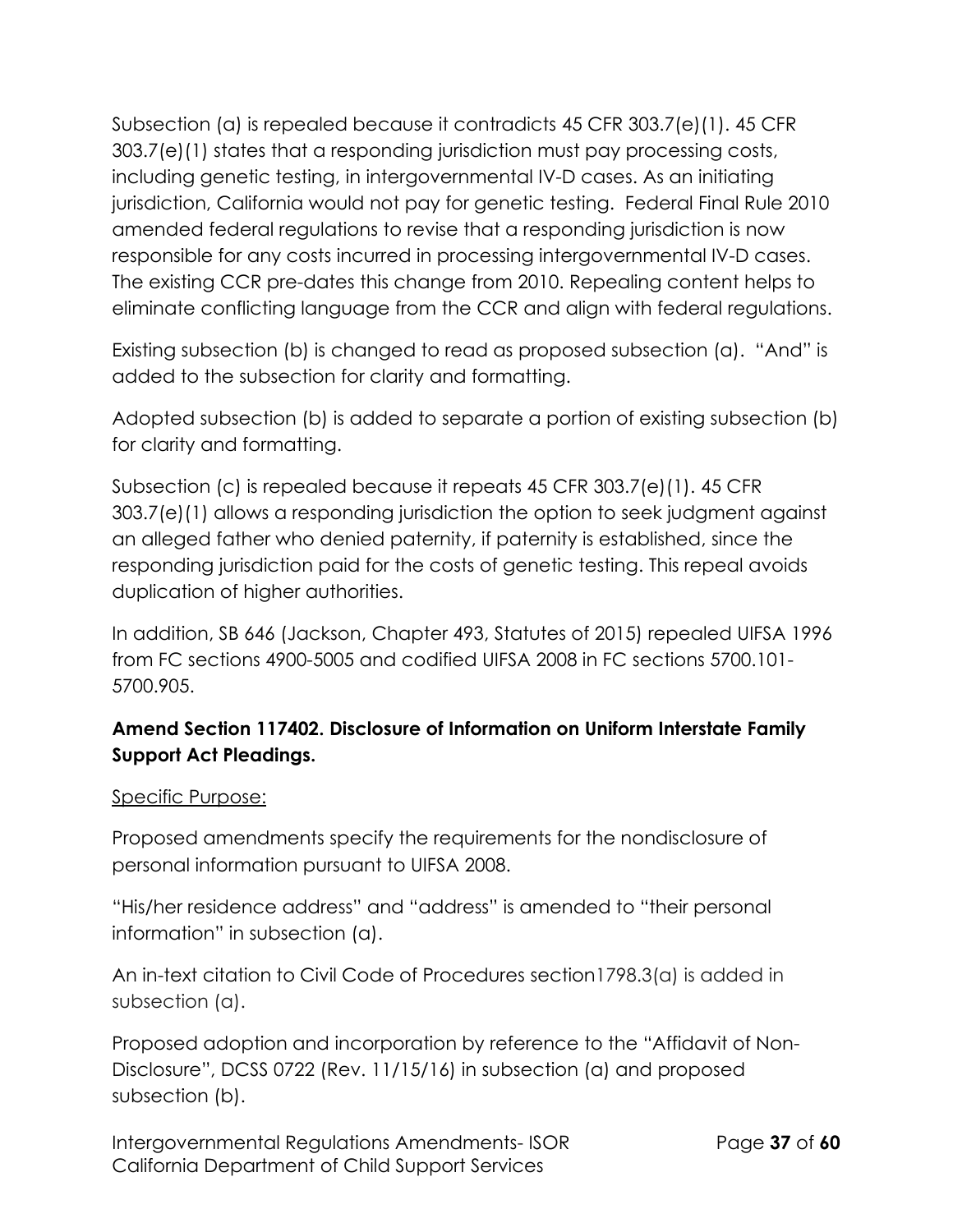Existing subsection (b) is proposed to be repealed.

Existing subsection (c) is proposed to be renamed to subsection (b).

The FC reference from the existing regulation is updated from FC sections 4926, 4977, 4978 to FC section 5700.312.

# Factual Basis:

Subsection (a) is amended to provide for the use of the "Affidavit of Non-Disclosure", DCSS 0722 (Rev. 11/15/16) form, as provided, to keep case participants' personal information from case and court documents which may be shared across state lines. This is due to the possible unintended consequence of putting a case participant or a child at risk if domestic violence was involved in the past. This is necessary to protect case participants and children as use of this form identifies which case information should not be shared across state lines.

Amending "residence address" to "personal information" broadens the inclusion of personal information to further protect case participants and children at risk for domestic violence. Certain combinations of personal information, outside of a residence address, may lead to the location of a case participant or a child if this information is not protected. Broadening the scope of case participant or a child's information outside of a residence address reduces the possible unintended consequence of putting a case participant or a child at risk if domestic violence was involved in the past.

It is necessary for an in-text citation to Civil Code of Procedures section 1798.3(a) to define what is considered personal information, and what may not be disclosed to the other party or public.

The "Affidavit of Non-Disclosure", DCSS 0722 (Rev. 11/15/16) is incorporated by reference as it would be cumbersome and impractical to publish the form in the CCR. The form is necessary to implement the laws on protecting a case participant or child(ren) whose health, safety or liberty is at risk. FC section 5700.312 provides for non-disclosure of identifying information to the other party or the public at the request of a custodial party. To accommodate FC section 5700.312, the Department developed the "Affidavit on Non-Disclosure", DCSS 0722 (Rev. 11/15/16) to support an administrative process. UIFSA 2008 had revised the procedure for nondisclosure requests and made it an administrative process. The "Affidavit of Non-Disclosure", DCSS 0722 (Rev. 11/15/16) is used in

Intergovernmental Regulations Amendments- ISOR Page **38** of **60** California Department of Child Support Services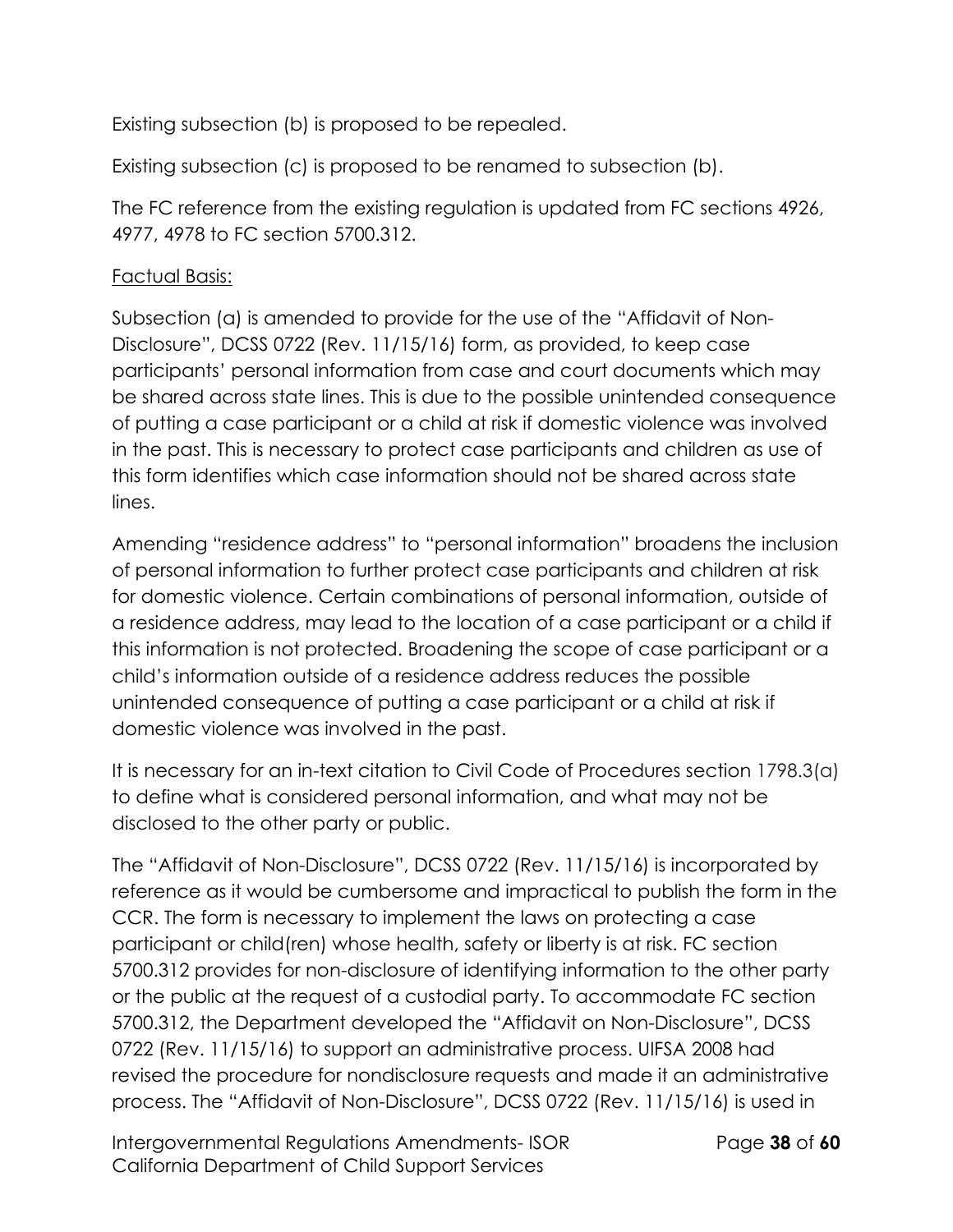UIFSA cases when withholding personal information, such as address, social security number and telephone number, is in the best interest of the child(ren) or party ordered to receive support. This results in the redaction of personal information on filed documents the public may access.

"His/her" is amended to "their" to promote gender inclusivity. This proposed amendment is to align with various state statutes. For example, California Gender Recognition Act, Senate Bill 179 (Atkins and Wiener, Chapter 853, Statutes of 2017), calls for pronouns associated to gender identity to be replaced with gender-neutral pronouns. The UPA was also made gender neutral in 2014 by AB 1403 (Judiciary Committee, Chapter 510, Statutes of 2013).

Subsection (b) is repealed since the procedures and provisions contained therein are no longer relevant with the introduction of FC section 5700.312. FC section 5700.312 pertains to a case participant either alleging in an affidavit or pleading under oath that a disclosure of their personal information risks their or a child's health, safety or liberty, any personal information must then be sealed and not disclosed to the other party or public. Only after a hearing may a court order the disclosure of information that the court determines to be in the interest of justice. This subsection proposed repeal assists with nonduplication and brevity in the regulations.

Existing subsection (c) is changed to read as proposed subsection (b) and makes non-substantive, grammatical changes to incorporate the use of the "Affidavit of Non-Disclosure", DCSS 0722 (Rev. 11/15/16), as provided in subsection (a).

In addition, SB 646 (Jackson, Chapter 493, Statutes of 2015) repealed UIFSA 1996 from FC sections 4900-5005 and codified UIFSA 2008 in FC sections 5700.101- 5700.905.

# **Repeal Section 117403. Modification of Child Support Orders.**

### Specific Purpose:

The Department proposes to repeal existing 22 CCR section 117403 and relocate certain provisions contained within the existing regulation to proposed 22 CCR section 117300, for organizational purposes.

### Factual Basis: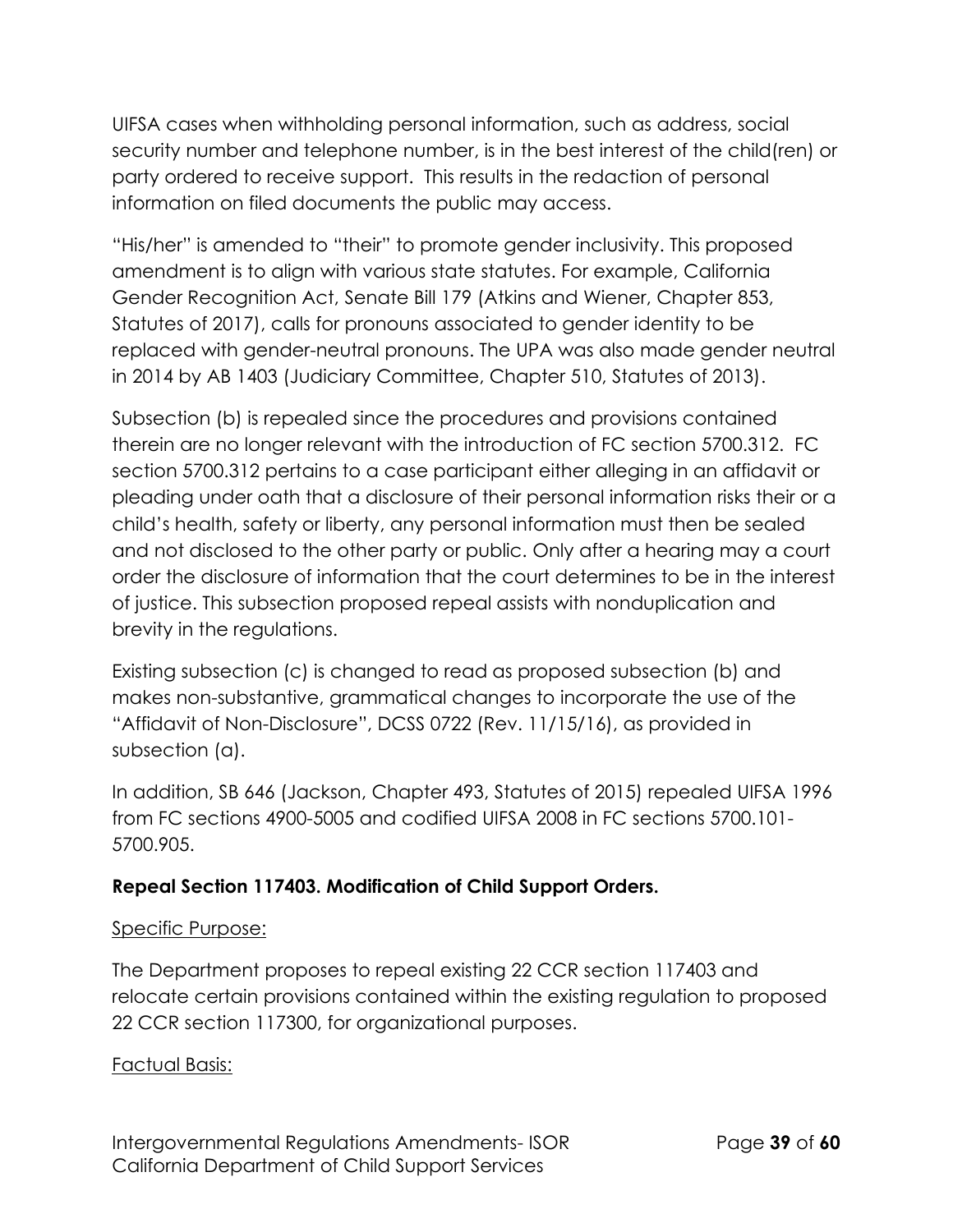The Department proposes relocating all existing regulations relating to modification of child support orders to proposed article 3, section 117300 for organizational purposes. This helps to eliminate repetitive regulations of the same subject matter and improve clarity.

Subsection (a) is proposed to be repealed as it repeats content contained in 22 CCR section 117300(c) and (d). If California does not have continuing, exclusive jurisdiction to modify a child support order, the LCSA is required to forward the request and modification to the state or foreign country with continuing, exclusive jurisdiction. 45 CFR 303.7(c)(9) establishes the 20-day timeframe to forward information referred to in the existing regulation. The proposed repeal avoids duplication and creates brevity in the regulations.

Subsection (b) is proposed to be repealed as it repeats content contained in existing 22 CCR section 117300(e). 22 CCR section 117300(e) states that if no state has continuing, exclusive jurisdiction, a LCSA must forward the request for review and modification to the state of the non-requesting party. The proposed repeal creates brevity in the regulations and assists with organization.

Subsection (c) has been relocated to 22 CCR section 117300 as new subsection (m) for organizational purposes. This helps to eliminate repetitive regulations of the same subject matter and improve clarity.

# **Repeal Section 117404. Modification of Spousal Support Orders.**

### Specific Purpose:

The Department proposes to repeal the regulations contained within existing article 4, section 117404 as they are duplicative of a higher authority.

### Factual Basis:

This section repeats existing FC section 5700.211, which was added in the UIFSA 2008 amendments. FC section 57200.211 decrees that a state that issued a spousal support order is the state with continuing, exclusive jurisdiction to modify the spousal support order. Repealing 22 CCR section 117404 helps to avoid duplication of higher authorities that do not need to be made specific or clarified in regulation.

### **Amend Section 117405. Direct Income Withholding.**

#### Specific Purpose:

Intergovernmental Regulations Amendments- ISOR Page **40** of **60** California Department of Child Support Services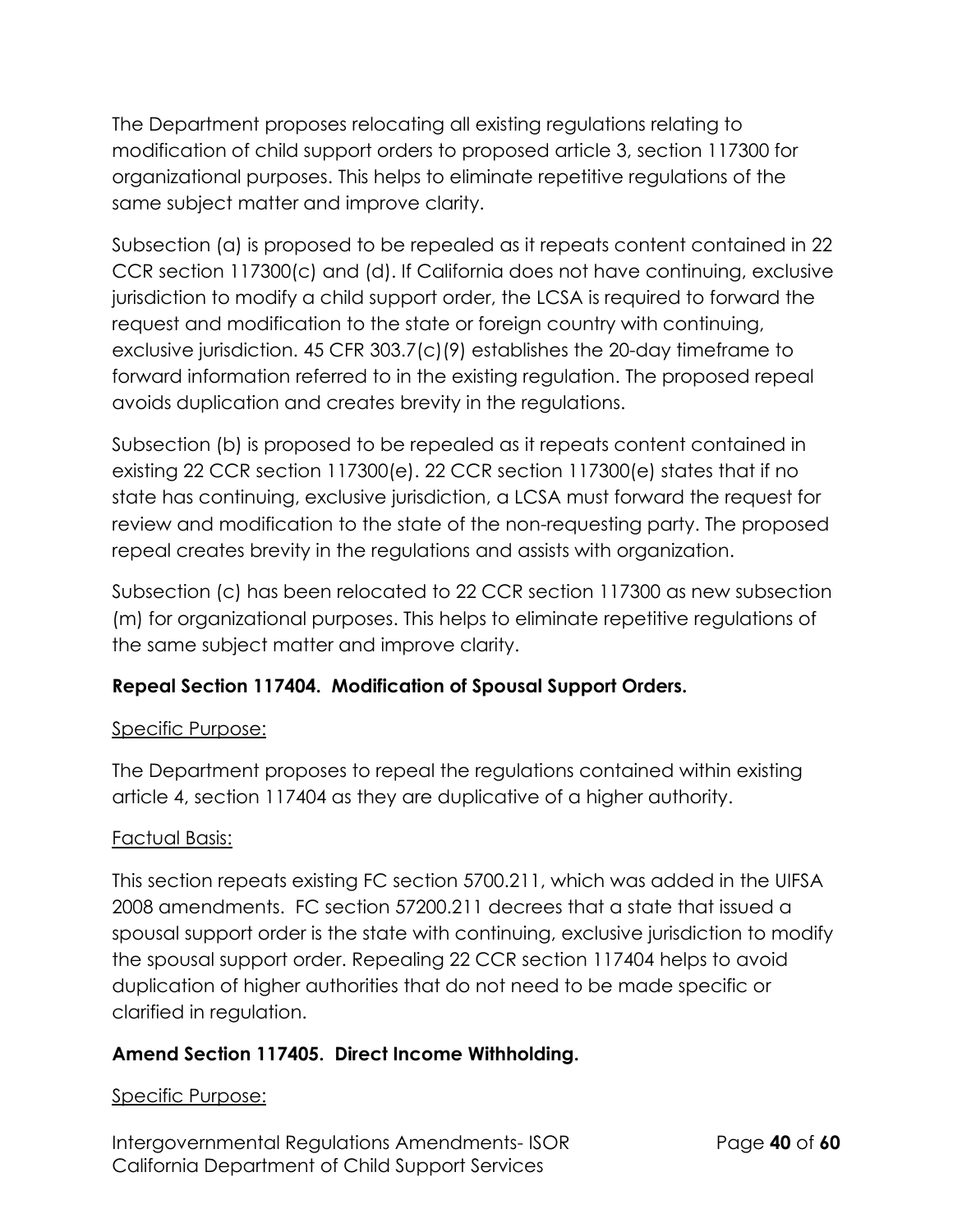The Department proposes to amend the section heading to "Direct Income Withholding Orders" for consistency in using defined terms.

The term "interstate" is proposed to be amended with "intergovernmental" to clarify changes in UIFSA 2008 and include expanded international provisions throughout this CCR.

Subsection (a) is proposed to be amended to insert "To enforce an order issued by or made payable to California".

The title of Federal Form OMB NO.: 0970-0154 is proposed to be amended from "Order/Notice to Withhold Income for Child Support" to "Income Withholding for Support".

Iin subsection (a) the 22 CCR in-text reference to section 110250 is proposed to be amended to section 110311.

Subsection (b) is proposed to be amended to include "one or more of the following, non-inclusive list applies" and a new scenario where an intergovernmental process may be used instead of a direct income withholding process.

The proposed regulation also includes minor punctuation, grammar, and formatting changes.

The FC reference from the existing regulation is updated from FC sections 4940- 4942 and 4944-4946 to FC sections 5700.501-5700.503 and 5700.505-5700.507.

### Factual Basis:

The proposed amended section heading will match a term currently defined in 22 CCR section 110268, "Direct Income Withholding". 22 CCR section 110268 is proposed to be amended to "Direct Income Withholding Order". The Department proposes to add "order" to the term in 22 CCR section 110268 to clarify this as a specific type of income withholding order used in intergovernmental child support cases. Amending the section heading in 22 CCR section 117405 to add "order" creates consistency with use of terms within the regulations.

Subsection (a) amendments specify a direct income withholding order is to be used "To enforce an order issued by or made payable to California" for clarity. The amendments also change the term "interstate" to "intergovernmental" to

Intergovernmental Regulations Amendments- ISOR Page **41** of **60** California Department of Child Support Services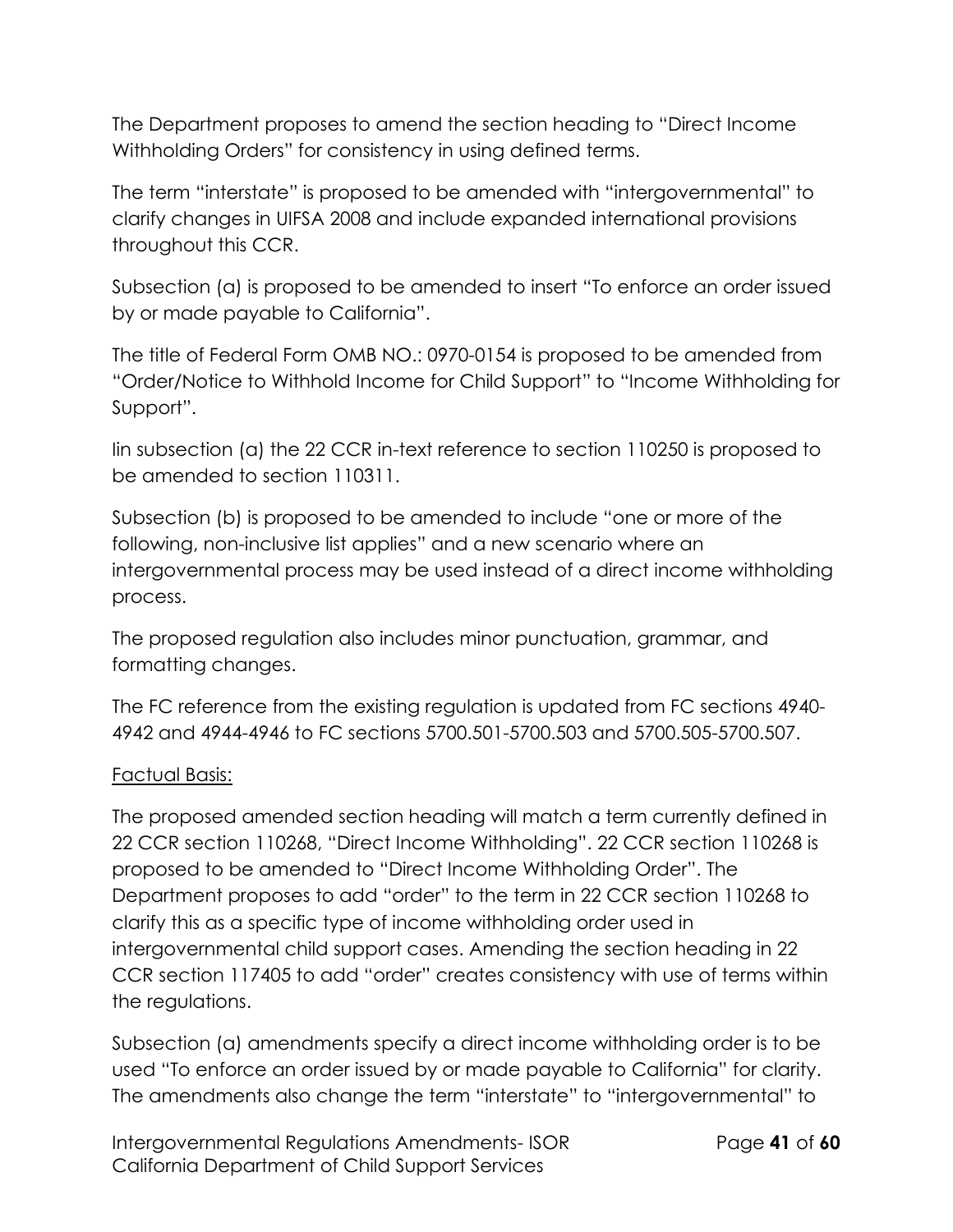clarify changes in UIFSA 2008 and include expanded international provisions. This aligns with the federal Final Rule 2010 switch to "intergovernmental" instead of "interstate".

Federal Form OMB NO.: 0970-0154 is now called "Income Withholding for Support". This is a mandated federal form used in accordance with USC 42 §666(b)(6)(A)(ii,) and must be issued to employers or other income payers to collect child support in tribal, intrastate, and interstate cases. This proposed form name update is to align with the name change.

The in-text 22 CCR reference to section 110250 is amended to section 110311. In 2006, the Department moved all its definition CCRs into title 22, division 13, chapter 1, subchapter 1, article 1 and renumbered various definition CCR sections. Previously "employer" was numbered 22 CCR section 110250 but was renumbered to 22 CCR section 110311 in this reorganization. This proposed amendment is to align with the current 22 CCR section definition for "employer".

Subsection (b) changes the term "interstate" to "intergovernmental" to clarify changes in UIFSA 2008 and include expanded international provisions. This aligns with the federal Final Rule 2010 switch to "intergovernmental" instead of "interstate". Additional proposed amendments state that one or more of the following subsections may apply but that the list is not all-inclusive. Unknown scenarios not stated in the list may occur when a direct income withholding is not possible. A non-inclusive list allows for case flexibility in use of the intergovernmental process when these unknown scenarios occur.

The change from "a" to "an" in subsection  $(b)(1)$  is a non-substantive grammatical error correction.

No changes to subsection (b)(2).

Existing subsection (b)(3) is repealed and replaced with language explaining a typical scenario when an order has been made payable to an initiating state to recoup aid paid to a custodial party. This proposed amendment is to clarify that a DCO process is very unlikely to occur given there must be a current support order and it predates FCCSSOA. This now provides direction that when there is an order issued by another state, an intergovernmental process is utilized.

No changes to subsections  $(b)(4)$ ,  $(b)(5)$ ,  $(b)(6)$ ,  $(b)(7)$ , and  $(b)(8)$ .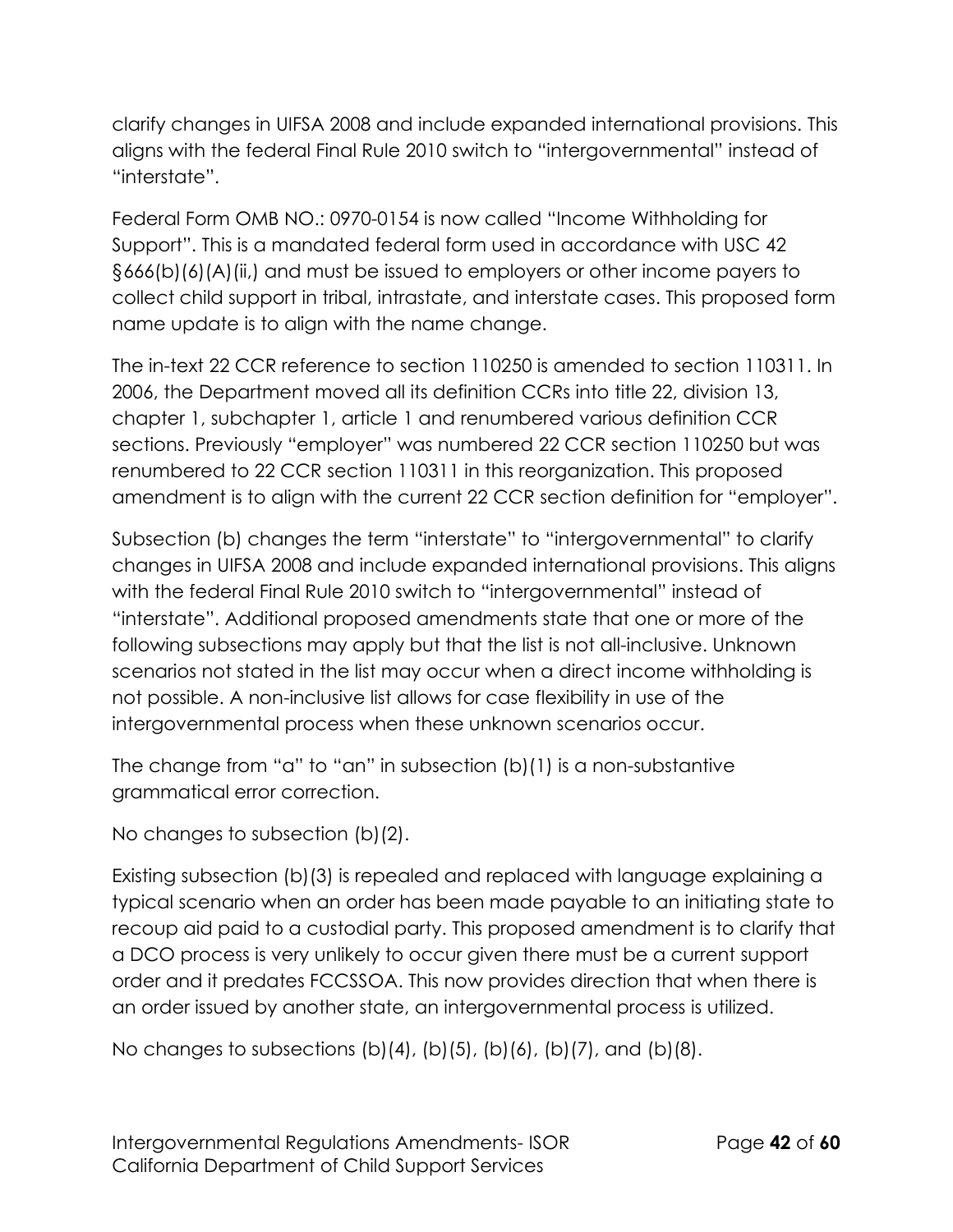Subsection (b)(9) is added to include unemployment and workers' compensation benefits since many states will not accept an income withholding order from another state's central registry, making direct enforcement impossible. This will allow an order to be enforced through an intergovernmental process instead.

In subsections (c) and (d) the term "interstate" is replaced with "intergovernmental" to clarify changes in UIFSA 2008 and include expanded international provisions. This proposed change is to align with the federal Final Rule 2010 switch to using "intergovernmental" instead of "interstate".

No changes to subsections (e) and (e)(1).

Subsection (e)(2) and (f) changes the term "interstate" to "intergovernmental" to clarify changes in UIFSA 2008 and include expanded international provisions. This proposed change is to align with the federal Final Rule 2010 switch to using "intergovernmental" instead of "interstate".

No changes to subsection (g).

In addition, SB 646 (Jackson, Chapter 493, Statutes of 2015) repealed UIFSA 1996 from FC sections 4900-5005 and codified UIFSA 2008 in FC sections 5700.101- 5700.905.

# **Repeal Section 117406. Administrative Enforcement Without Registration.**

# Specific Purpose:

The Department proposes to repeal the regulations contained within existing article 4, section 117406 for organizational purposes.

# Factual Basis:

The Department proposes to repeal existing 22 CCR section 117406 and relocate the provisions contained within the existing regulation, including minor changes, to proposed amended 22 CCR section 117503(b) for organizational purposes. A responding jurisdiction determines whether to register or enforce administratively an order from an initiating jurisdiction when administrative remedies may be used. An initiating jurisdiction has no say in this decision. This content is a duplicate of proposed amended 22 CCR section 117503(b). This proposed repeal also helps create brevity in the regulations.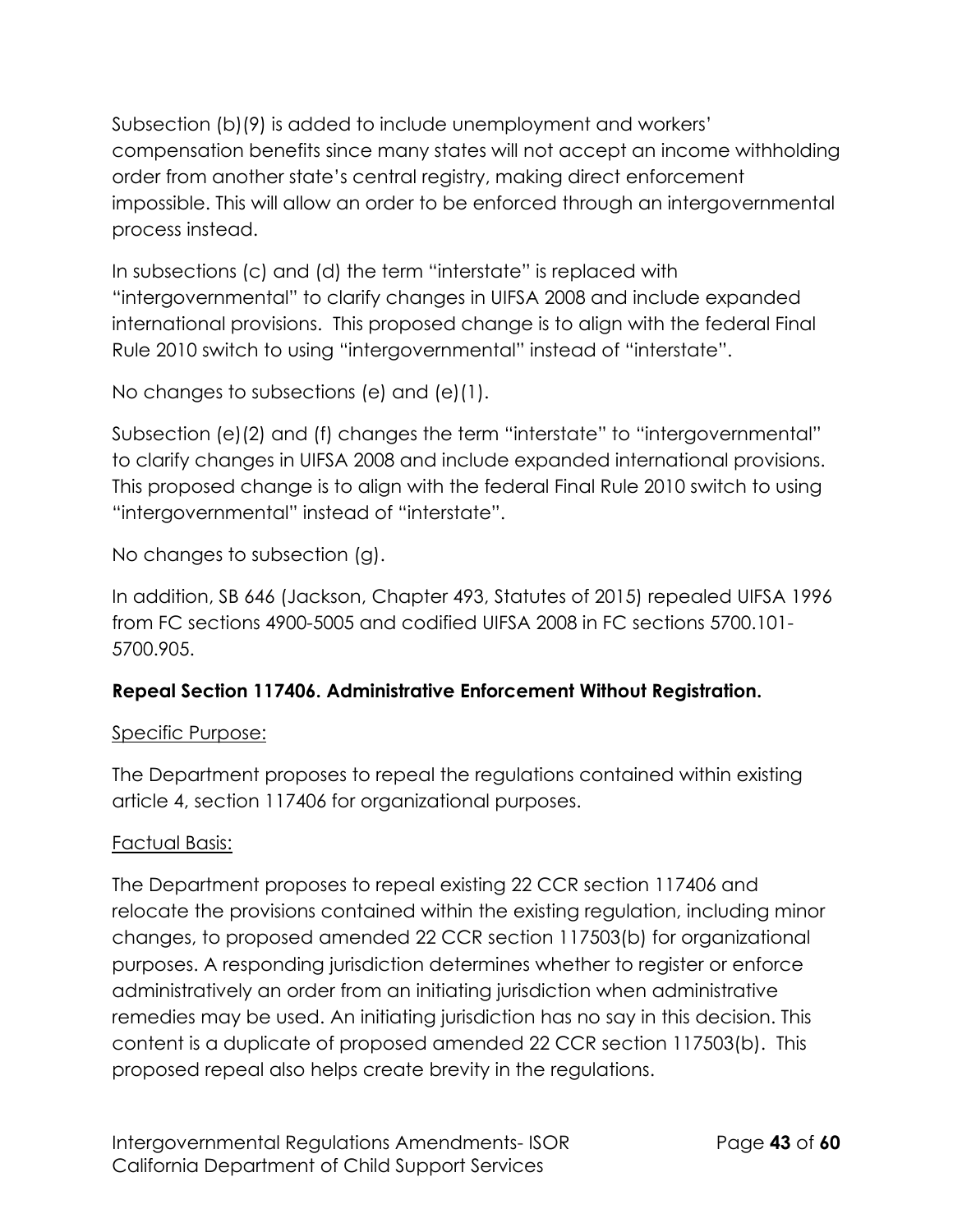#### **Repeal Section 117407. Interstate Forms.**

#### Specific Purpose:

The Department proposes to repeal the subsections contained within existing article 4, section 117407 as they are procedural.

#### Factual Basis:

The Department has proposed repealing this section due to the procedural nature of the content included in the regulation. Mandated federal form, OMB NO.: 0970-0085, states the procedure initiating states must follow to request case action from a responding state. A regulation is not necessary to clarify this procedural nature. This also assists with brevity in the regulations by repealing unnecessary procedural content.

#### **Amend Section 117500. General Requirements.**

#### Specific Purpose:

The Department proposes to amend the section heading to "General Requirements and Timeframes as a Responding Jurisdiction" to clarify contents of the section.

Proposed amendments to subsection 117500(a) repeal language which repeats 45 CFR 303.7 and instead adds an in-text citation to 45 CFR 303.7.

Proposed amendments to subsection 117500(b) repeal regulations which set unnecessary timeframes for LCSAs to follow. It also clarifies California will act as a responding jurisdiction in a particular scenario.

Amends existing subsections (c) and (d) to repeal regulations which set unnecessary timeframes for LCSAs to follow.

Amends existing subsection (c) to allow California to only collect processing fees if they are part of a court order and giving credit to the obligor for payments toward the obligation amount.

Repeal subsections (e), (f) and (g) to remove duplicate content from the CFR and FC .

The FC reference from the existing regulation is also updated from FC sections 4907, 4919-4921, and 17402 to FC section 5700.301.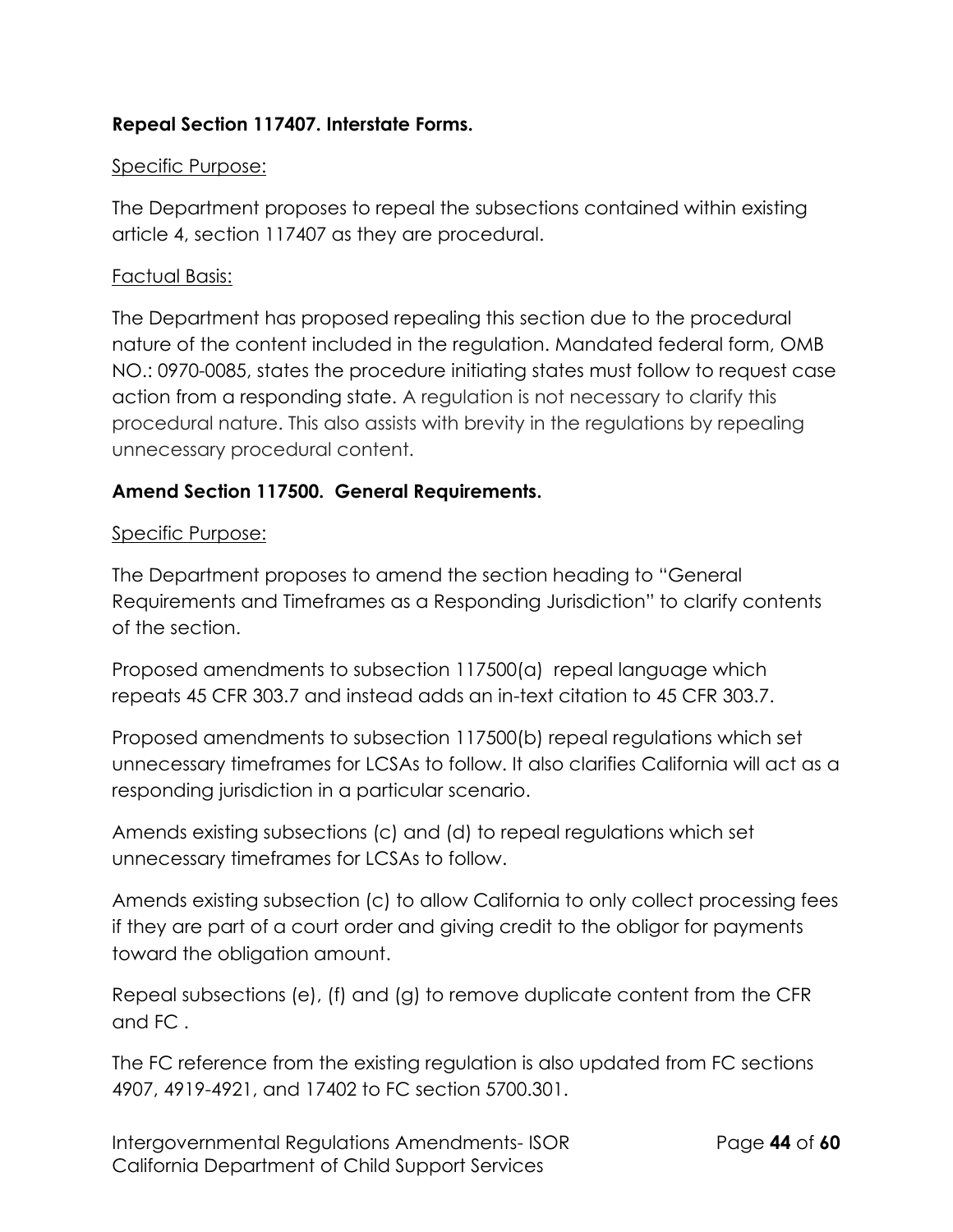### Factual Basis:

Amending the section heading to include "and Timeframes as a Responding Jurisdiction" makes locating content searchable by section headings for readers. Based on a clear section heading, readers would know to look at this specific CCR to read about the LCSAs' role and responsibilities when California is the responding jurisdiction in intergovernmental cases. This also assists with clarity as 22 CCR section 117400 is currently entitled "General Requirements" too.

Existing subsections (a), (a)(1), (a)(2), (a)(3), (a)(4), (a)(5), (b), (b)(1), (b)(2), (b)(3), and (c) are repealed. These subsections repeat the content of 45 CFR 303.7 subsections (d)(6), (d)(6)(i), (d)(6)(ii), (d)(6)(iv), (d)(6)(v), (d)(6)(vi), (d)(2),  $(d)(2)(i)$ ,  $(d)(2)(ii)$ ,  $(d)(6)(iii)$ , and  $(d)(7)$ , respectively. This proposed repeal is for non-duplication and creating brevity in the regulations.

Proposed subsection (a) is amended to reference 45 CFR 303.7. This helps to eliminate repetitive language contained in the CFR by use of an in-text citation.

Amended proposed subsection (b) is added to outline a scenario of a nonresident petitioner performing a direct filing of a child support order, in which case California would act as the responding jurisdiction without an initiating jurisdiction. This scenario of a direct filing of a petition by an individual petitioner or a support enforcement agency is to clarify UIFSA 2008 (with comments) section 301(b) and FC section 5700.301(b).

The Department is proposing to repeal existing subsection (c) to align with federal requirements and timeframes. 45 CFR 303.7 does not provide for a set timeframe for providing notice of a hearing due to enforcement or modification of an order to an initiating state. This removes an unnecessary and excessive timeframe for a LCSA to follow that is not required by state or federal requirements.

State statutes do not specify that California is not a cost recovery state. A regulation is necessary to clarify this and to specify what must occur if processing fees are not differentiated in a court order in proposed subsection (c). California will only collect processing fees for an initiating jurisdiction if they are included in a court order, since California is not a cost recovery state. Clarification is necessary that if the court order does not differentiate between the processing fees and the amount of child support, then the initiating jurisdiction is responsible for deducting the processing fee from the collection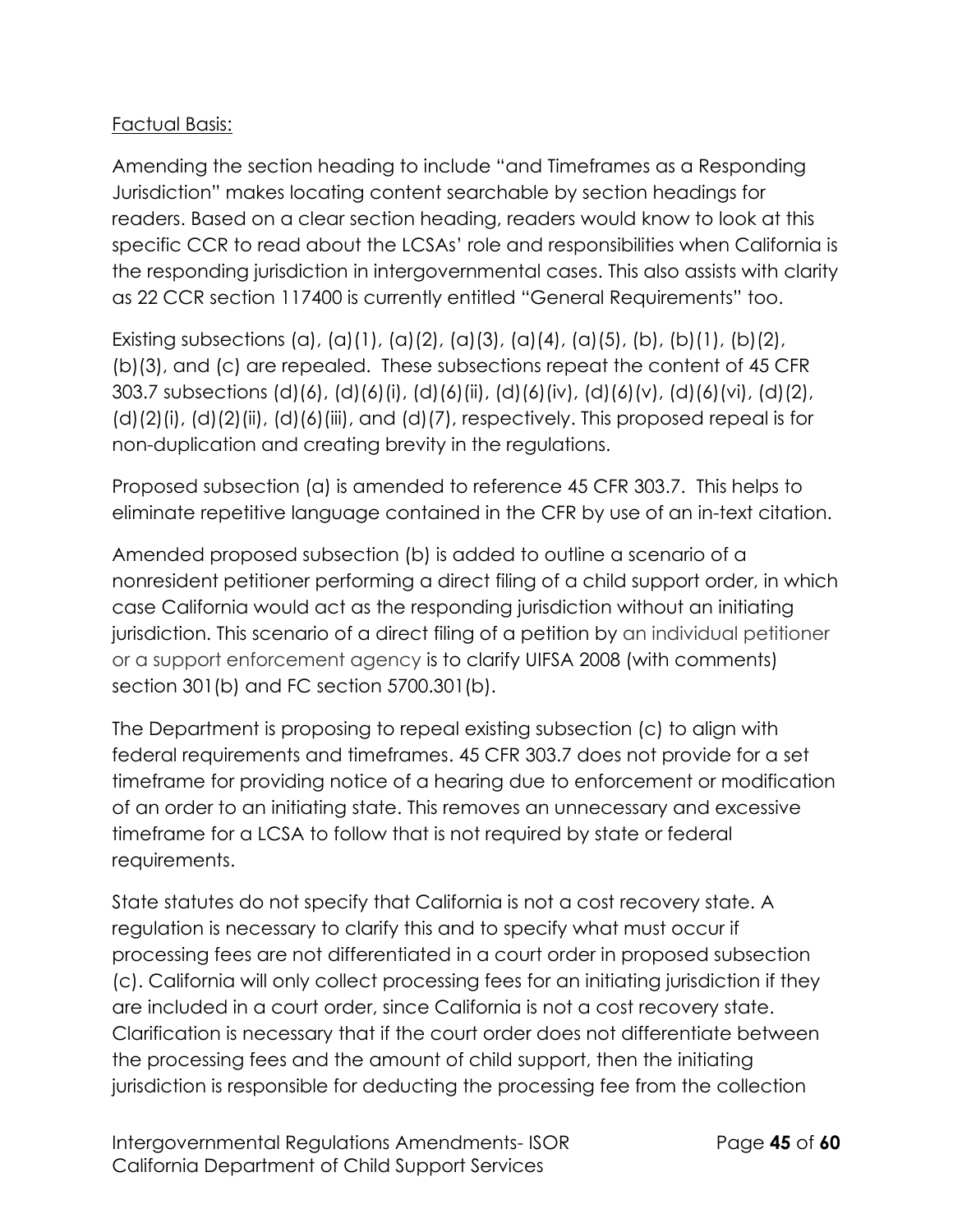sent by the responding jurisdiction and forwarding the remainder to the obligee. In California, the obligor will be given full credit for all payments toward the obligation amount in the court order by both California and the initiating jurisdiction even if the initiating jurisdiction deducts a processing fee from the amount collected. This is necessary to avoid an undue burden to an obligor when the obligor made the payment stipulated in the court order.

The Department is proposing to repeal subsection (d) to align with the federal requirements and timeframes for responding jurisdictions throughout the article. The timeframe in the existing subsection is unnecessary and excessive for LCSAs to follow.

Subsection (e) is repealed because it repeats the content of 45 CFR 303.7 subsection (a)(7). The 45 CFR content does not need to be made specific or clarified. Its repeal assists with nonduplication and creates brevity in the regulations.

Subsections (f) and (g) are repealed because the regulations are already included in FC section 5700.305(b)(1) through (4). The FC section does not need to be made specific or clarified. Its repeal assists with nonduplication and creates brevity in the regulations.

In addition, SB 646 (Jackson, Chapter 493, Statutes of 2015) repealed UIFSA 1996 from FC sections 4900-5005 and codified UIFSA 2008 in FC sections 5700.101- 5700.905.

### **Amend Section 117501. Paternity.**

#### Specific Purpose:

The Department proposes to amend the section heading to "Paternity as a Responding Jurisdiction" to clarify the contents of this section.

Proposed amendments also repeal language which repeats or conflicts with 45 CFR 303.7.

Proposed amendments to insert foreign country in existing subsection (b).

The proposed regulation includes minor punctuation, grammar, terminology, and formatting changes.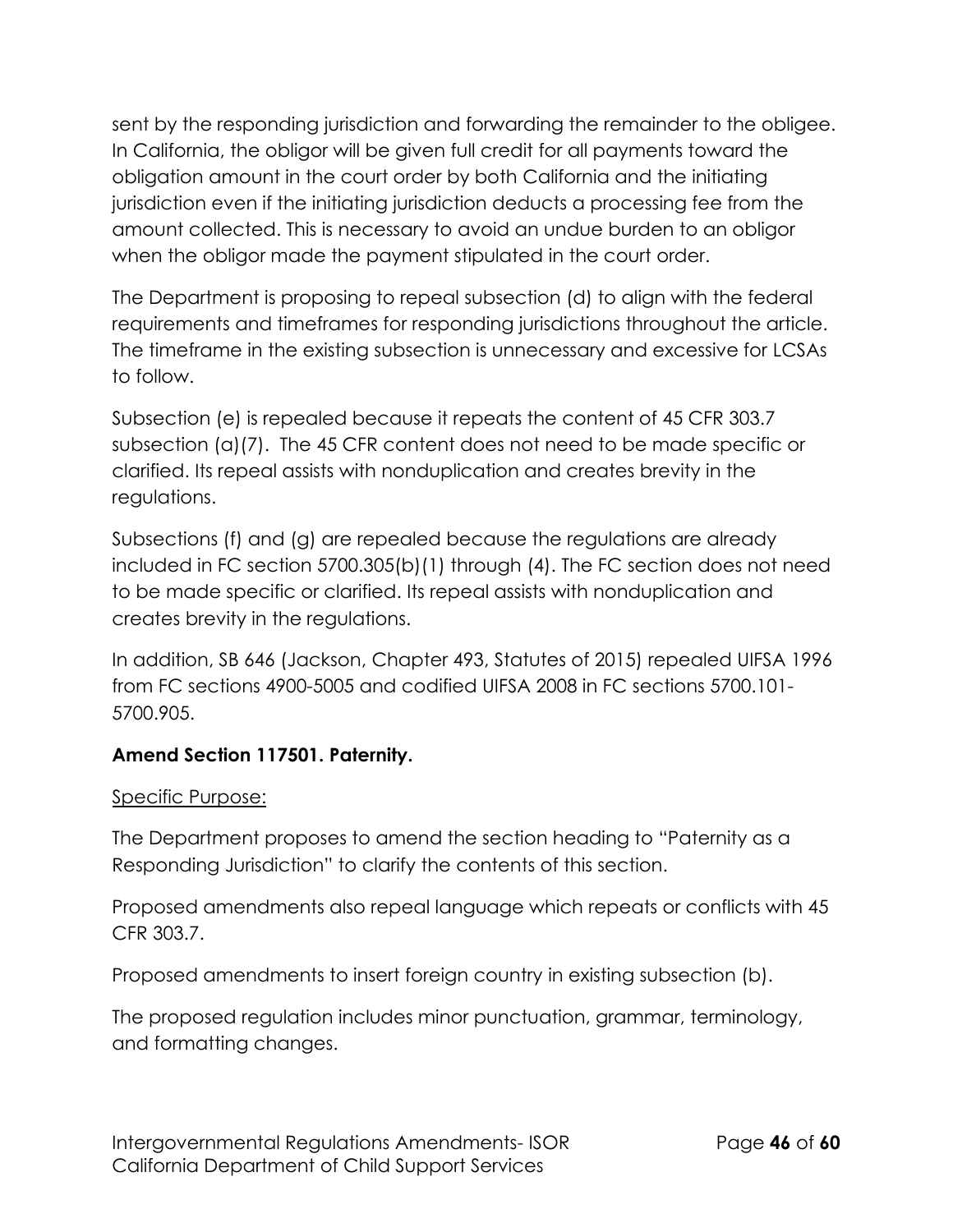The FC reference from the existing regulation is also updated from FC sections 4905 to FC sections 5700.201.

## Factual Basis:

Amending the section heading to include "as a Responding Jurisdiction" makes locating content searchable by section headings for readers. Based on a clear section heading, readers would know to look at this specific CCR to read about the LCSAs' role and responsibilities when California is the responding jurisdiction on paternity matters in intergovernmental cases. This further assists with clarity as 22 CCR section 117401 is currently entitled "Paternity" too.

Existing subsection (a) is amended to merge with subsection (a)(1). Minor punctuation changes to the text have been made for grammatical clarity.

Existing subsection (a)(2) is repealed because it now conflicts with the content of 45 CFR 303.7 subsection (e)(1). 45 CFR 303.7(e)(1) states the responding jurisdiction must pay for the costs it incurs, including genetic testing, in processing intergovernmental IV-D cases. The requirement that a responding state now pays incurred costs was revised with federal Final Rule in 2010 which the existing CCR pre-dates. This proposed repeal helps to eliminate conflicting language from the CCR and align with federal regulations.

Subsection (a)(3) is repealed because it repeats the content of 45 CFR 303.7 subsection (d)(6)(i). 45 CFR 303.7(d)(6)(i) allows a responding state to seek judgment for costs incurred should paternity be established. The proposed repeal assists with nonduplication and creates brevity in the regulations.

Subsection (a)(4) is repealed because it now conflicts with the content of 45 CFR 303.7 subsection (e)(1). Federal Final Rule 2010 amended federal regulations that a responding jurisdiction is now responsible for any costs incurred in processing intergovernmental IV-D case, not the initiating jurisdiction. A responding jurisdiction may elect to seek judgment if paternity is established from an alleged father who denied paternity. The existing CCR pre-dates this change from 2010. This helps to eliminate conflicting language from the CCR and align with federal regulations.

Existing subsection (b) adds "or a foreign country" after the word "state" since the definition of "state" from FC section 5700.102(26) excludes foreign countries, and they are required to be included with the introduction of the Convention. An LCSA must now give full faith and credit to another foreign country's

Intergovernmental Regulations Amendments- ISOR Page **47** of **60** California Department of Child Support Services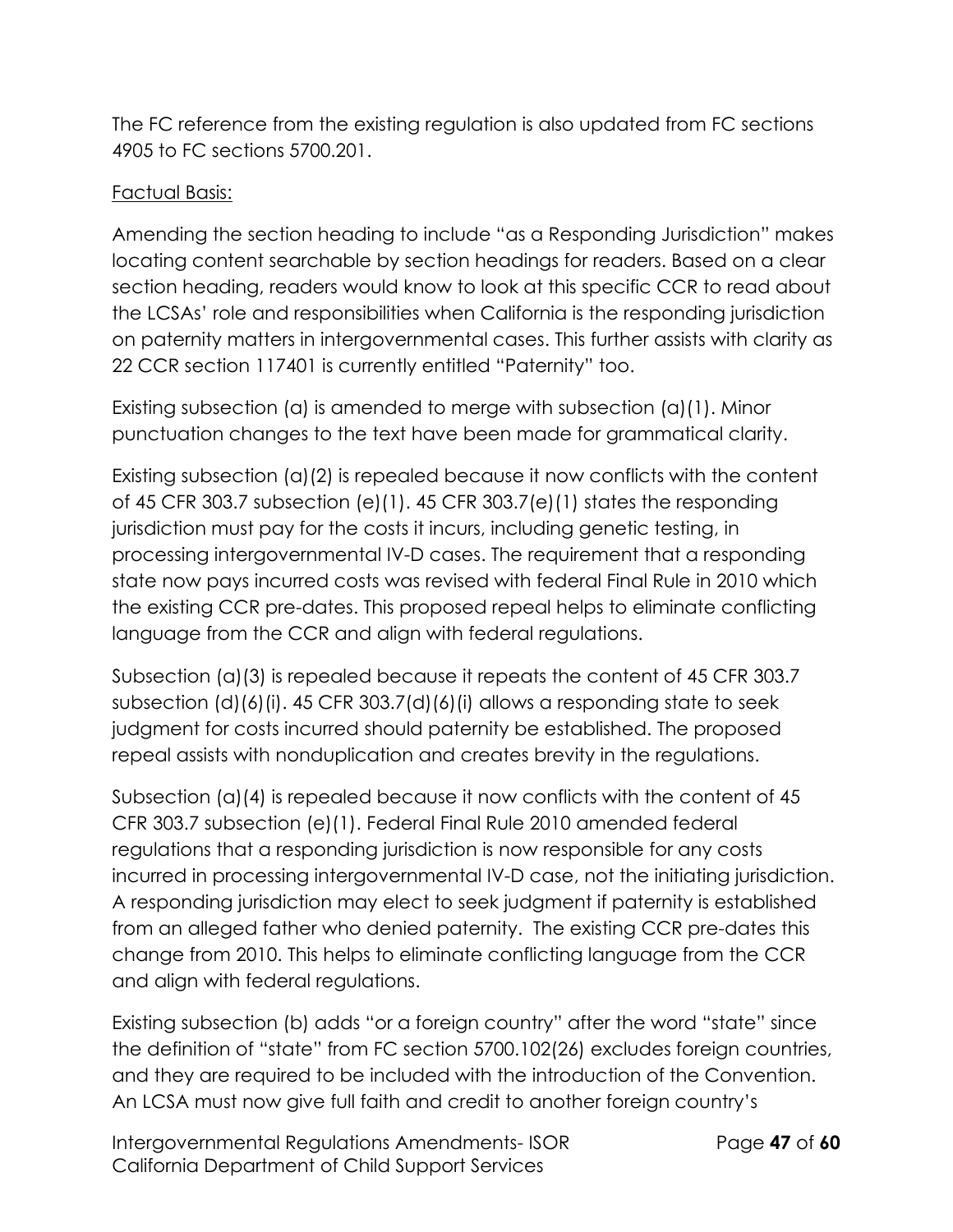judgment of parentage. The subsection clarifies that an LCSA will only order genetic tests for orders which are found to be unenforceable in California as the LCSA cannot give full faith and credit to an invalid judgment of parentage.

In addition, SB 646 (Jackson, Chapter 493, Statutes of 2015) repealed UIFSA 1996 from FC sections 4900-5005 and codified UIFSA 2008 in FC sections 5700.101- 5700.905.

### **Repeal Section 117502. Transferring Interstate Cases.**

#### Specific Purpose:

The Department proposes to repeal the regulations contained within existing 22 CCR section 117502.

#### Factual Basis:

Subsections (a), (a)(1), (a)(2), (a)(3), (b), (b)(1), (b)(2), and (b)(3) are repealed. These subsections repeat the content of 45 CFR 303.7 subsections (d)(3) and (d)(4). This removes duplicate regulations that are contained in higher authorities and do not need to be made specific or clarified in regulation. It also creates brevity in the regulations.

### **Amend Section 117503. Registration of Foreign Orders.**

#### Specific Purpose:

The Department proposes to amend the section heading to "Registration of Orders" to clarify contents of the section.

Proposed amendments to existing subsection (a) insert "or a foreign country" after the word "state".

Proposed amendments to existing subsection (b) clarify the use of administrative remedies by the LCSAs instead of the registration of an order. Proposed amendments to clarify that Convention support orders issued outside of the United States first need to be registered for enforcement.

Proposed amendments to existing subsection (c) to clarify the registration of orders from a non-qualifying foreign country through comity.

Proposed repeal of regulatory language that repeats FC sections 5700.507(b), 5700.602, and 5700.603(a).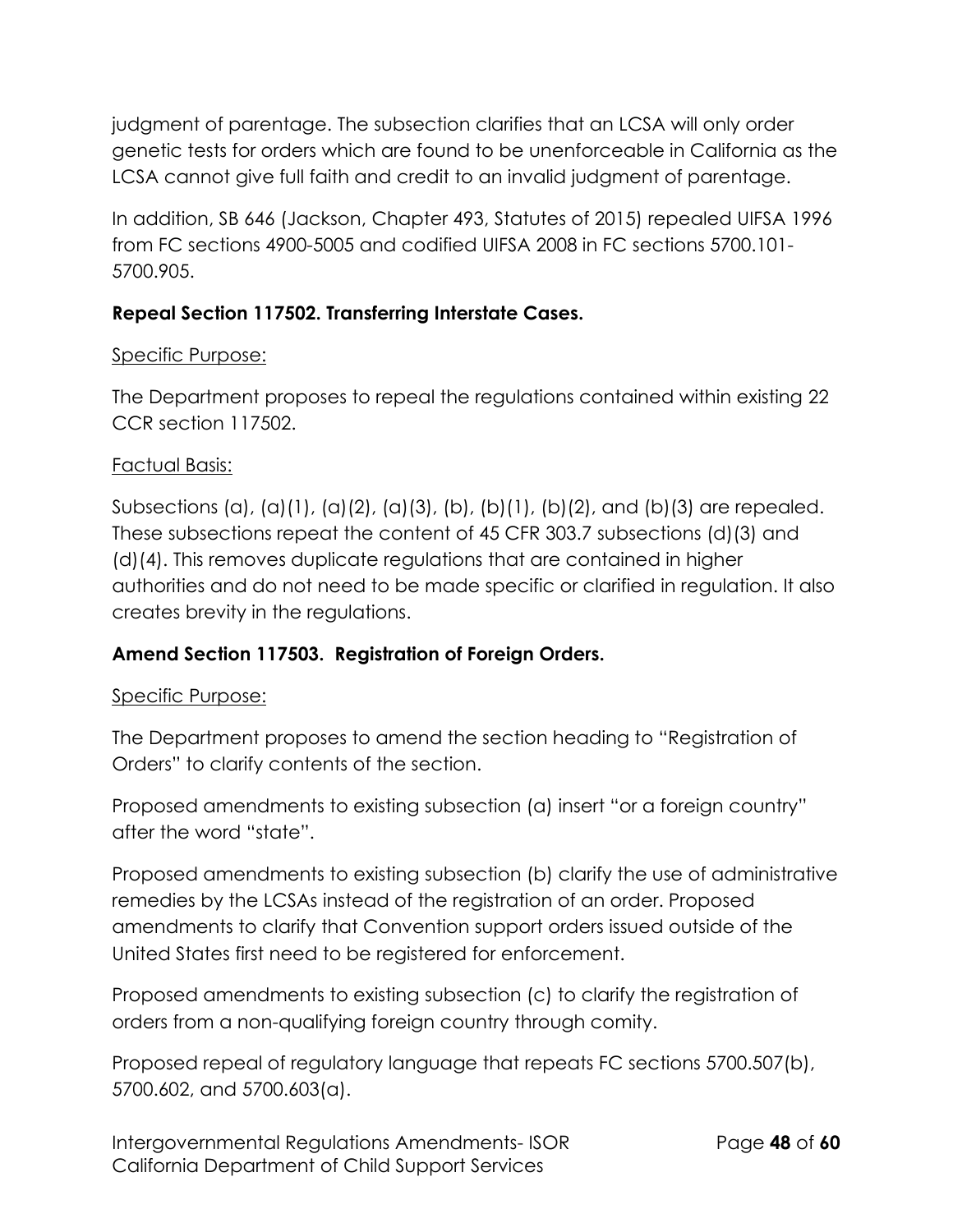The FC reference from the existing regulation is also updated from FC sections 4946 and 4950-4954 to FC sections 5700.507 and 5700.601-5700.605.

## Factual Basis:

The section heading is proposed to be amended to clarify the contents of this section. This section pertains to the registration of orders from either another state or a foreign country. The term "foreign order" to a person not having an indepth knowledge of child support implies the order is from a foreign country, not another state. In the past, "foreign order" just meant outside of California's borders, but with the inclusion of foreign countries from UIFSA 2008 it now creates confusion as to whether other states' orders are included too. The repeal of the term "foreign" reduces this confusion as using just registration of "orders" implies both states and foreign countries.

Proposed amendments to existing subsection (a) inserts the wording "or a foreign country" after the word "state" since the definition of "state" in FC section 5700.102(26) excludes foreign countries. Foreign countries are now required to be included with the introduction of the Convention. The word "foreign" is removed before the word "order" for clarity. This clarifies that an order can be from another state or foreign county, and it matches terminology used in the section heading.

Existing subsections (b), (b)(1), (b)(2), (b)(3), (b)(4), and (b)(5) are repealed. These subsections repeat the content of FC section 5700.602. This removes duplicate regulations that are contained in higher authorities and do not need to be made specific or clarified in regulation.

Existing subsection (b) is amended to clarify an LCSA is not required to register an order if it can be enforced in California through administrative remedies. This LCSA flexibility to use administrative remedies, rather than registering orders, is necessary to benefit families. Families may receive their support sooner with administrative remedies rather than wait for orders to undergo the process of registration.

A Convention support order issued outside of the United States is required to be registered pursuant to FC section 5700.706. These proposed amendments clarify that a Convention support order issued outside of the United States first needs to be registered in order to have judicial enforcement.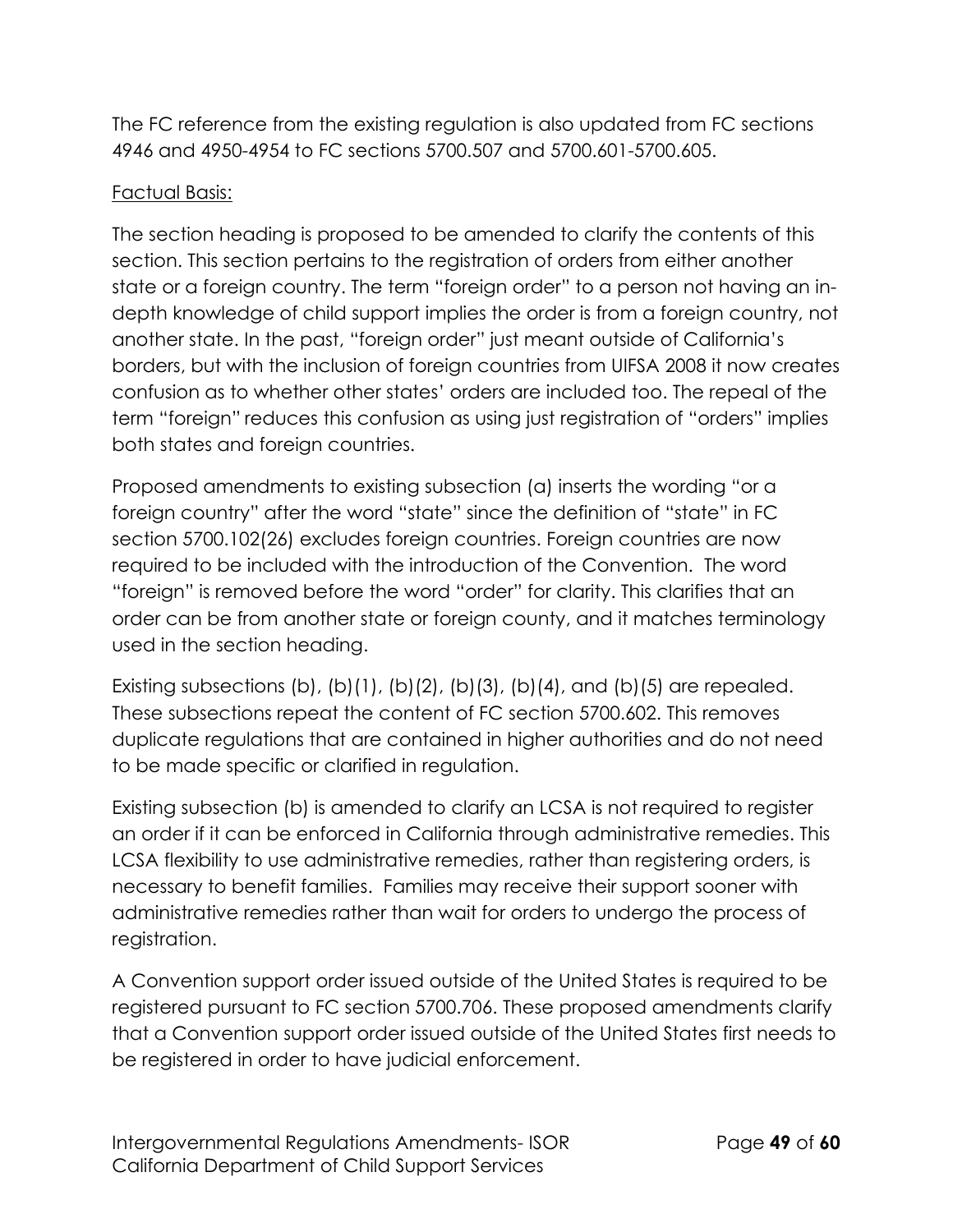Content located in existing subsection (c) is repealed. This repeats content found in FC section 5700.603(a); an order is registered when it is filed with California. This avoids having duplicate content in the CCR and creates brevity in the regulations.

Existing subsection (c) is then amended to define enforcement through comity. In this subsection "comity" means that a court in the United States will respect and enforce a judgment of another country not out of an obligation pursuant to statute, but due to respect. A court would still need to be satisfied that due process considerations were met in establishment of the order.

Subsection (d) is repealed. This subsection repeats the content of FC section 5700.507(b). This proposed repeal avoids having duplicate content in the CCR and creates brevity in the regulations.

In addition, SB 646 (Jackson, Chapter 493, Statutes of 2015) repealed UIFSA 1996 from FC sections 4900-5005 and codified UIFSA 2008 in FC sections 5700.101- 5700.905.

## **Repeal Section 117504. Modification of Child Support Orders.**

#### Specific Purpose:

The Department proposes to repeal the regulations contained within current existing article 5, section 117504. Content is proposed to be moved to article 3, section 117300.

### Factual Basis:

The Department is proposing to repeal all existing regulations relating to continuing, exclusive jurisdiction and the modification of child support orders as they are duplicative of regulations now contained in proposed amended article 3, section 117300. This proposed repeal helps to eliminate repetitive regulations and it improves clarity on the location of regulatory content in the CCR. It also creates brevity in the regulations.

### **Amend Article 6 in Chapter 7, Division 13, of Title 22.**

### **Article 6. Limited Interstate Services.**

Specific Purpose: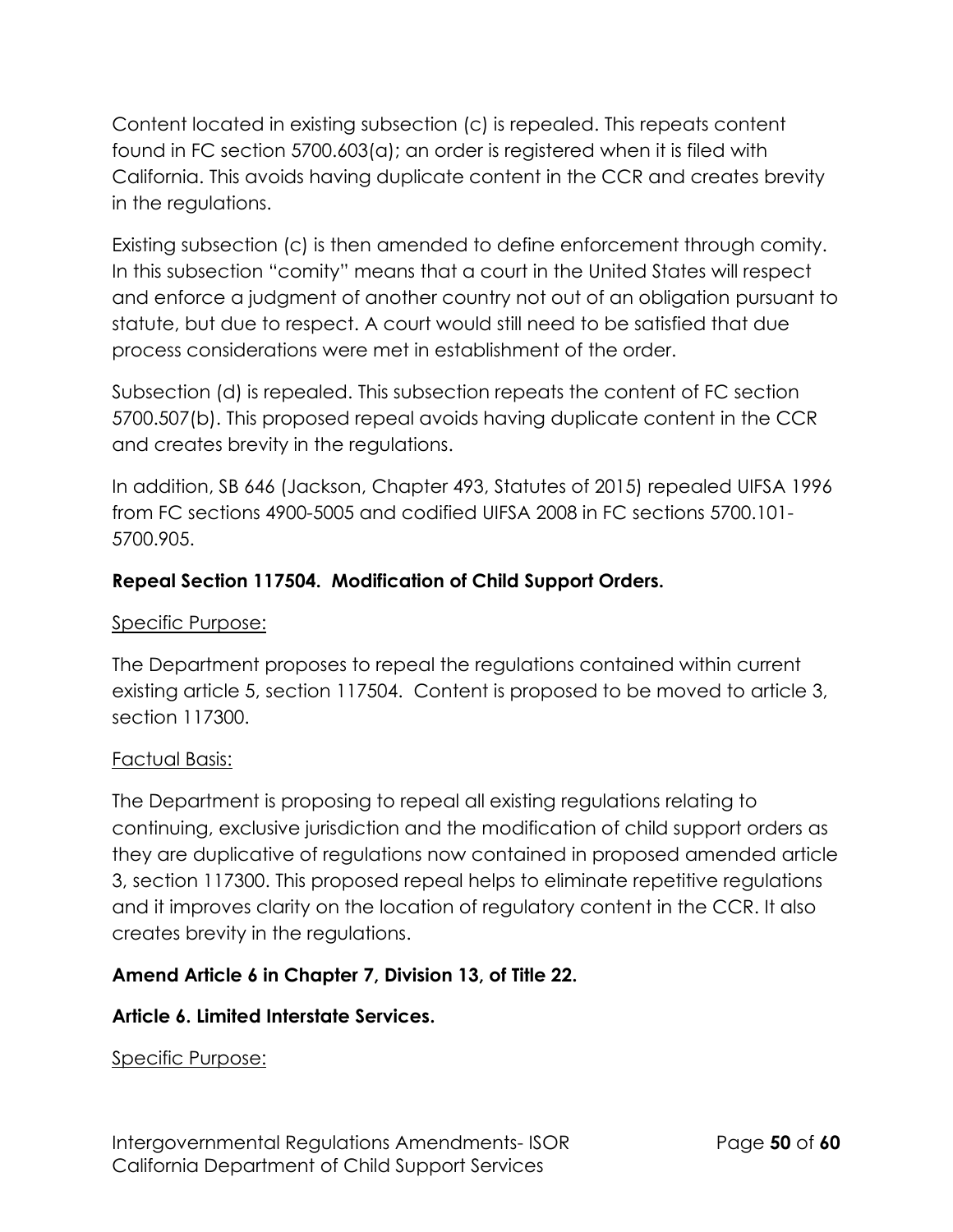Proposed amendment of the Article's heading from "Limited Interstate Services" to "Limited Intergovernmental Services".

## Factual Basis:

Federal Final Rule 2010 began to use the new term "intergovernmental" instead of "interstate". Updating the term "interstate" to "intergovernmental" in the article's heading is necessary for consistency throughout regulations and statutes since interstate is limited to cases within the United States. Intergovernmental cases encompass all child support cases both interstate and internationally. Other occurrences of the term "interstate" are amended with "intergovernmental" in the proposed regulatory text for consistency.

# **Amend Section 117600. Local Child Support Agency Responsibilities.**

### Specific Purpose:

The Department proposes to amend the existing section heading to "Limited Intergovernmental Services" to clarify the contents contained in this section.

The term "interstate" is proposed to be amended with "intergovernmental" throughout the proposed regulatory text to clarify changes in UIFSA 2008 and include expanded international provisions.

The FC reference from the existing regulation is updated from FC sections 4930- 4932 to FC sections 5700.316-5700.319.

### Factual Basis:

22 CCR sections 113100 and 120204 have this same section heading, "Local Child Support Agency Responsibilities". The proposed amended section heading matches the Article's proposed heading.

Updating the term "interstate" to "intergovernmental" in the section heading is necessary for consistency throughout regulations and statutes since interstate is limited to cases within the United States. Intergovernmental cases encompass all child support cases both interstate and internationally. Other occurrences of the term "interstate" are amended with "intergovernmental" in the proposed regulatory text for consistency. This change is to align with federal Final Rule 2010.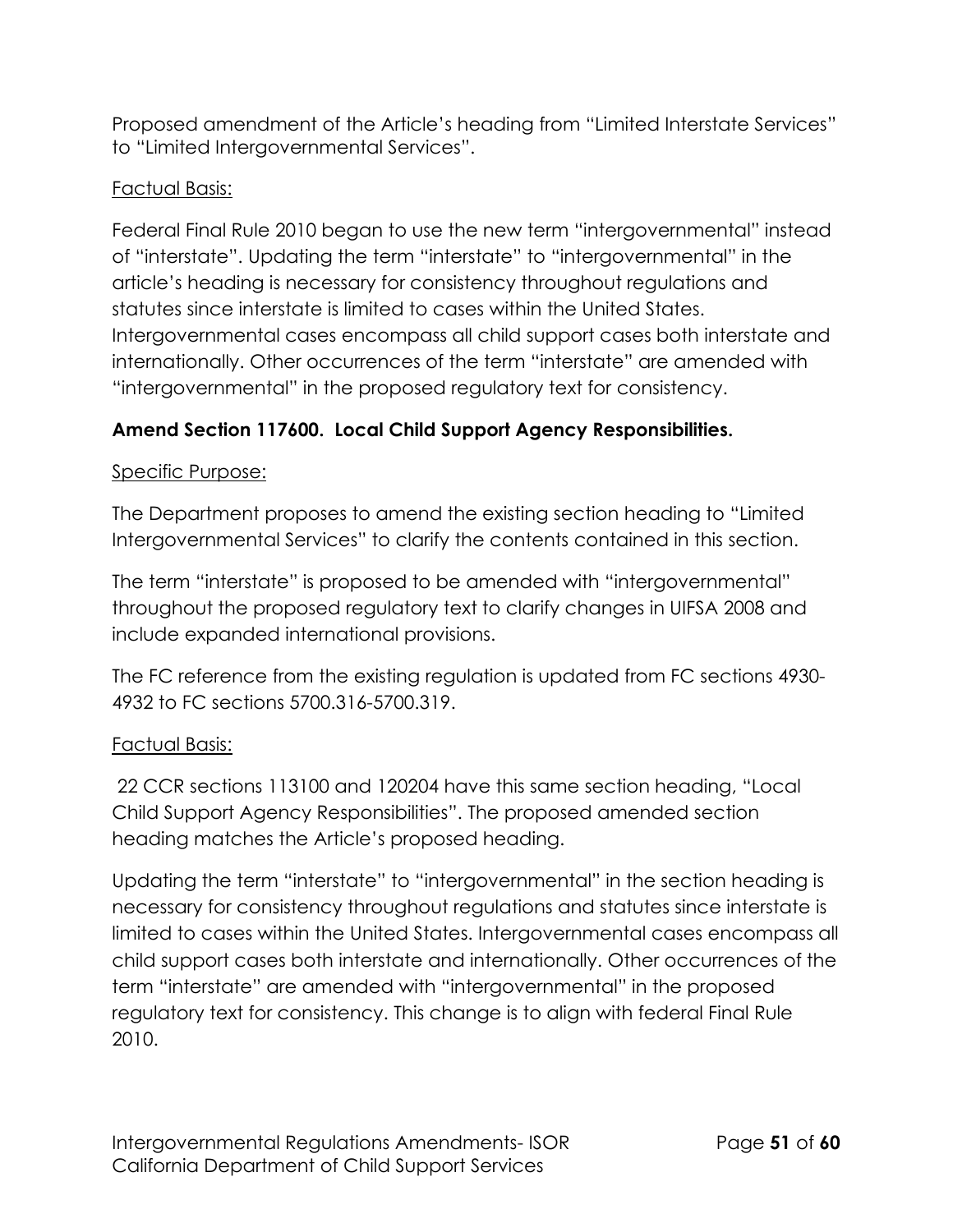In addition, SB 646 (Jackson, Chapter 493, Statutes of 2015) repealed UIFSA 1996 from FC sections 4900-5005 and codified UIFSA 2008 in FC sections 5700.101- 5700.905.

## **Adopt Article 7 in Chapter 7, Division 13, of Title 22.**

### **Article 7. Convention Proceedings.**

#### Specific Purpose:

The Department is proposing to adopt Article 7, entitled Convention Proceedings, to establish requirements which are consistent with the federal rule for the Convention.

#### Factual Basis:

The Department proposes to adopt Article 7 for organizational purposes to contain content on Convention Proceedings. The processing of intergovernmental child support cases are handled differently when the countries involved are both members of the Convention. In these cases, special Convention rules apply, requiring different forms, timeframes, and processes. Its own article makes regulatory content on Convention Proceedings easy to locate when searching through the CCR, as non-Convention UIFSA requirements are found in Articles 1 through 6.

# **Adopt Section 117700. General Requirements for Convention Support Proceedings.**

#### Specific Purpose:

The Department is proposing to adopt 22 CCR section 117700 entitled "General Requirements for Convention Support Proceedings".

#### Factual Basis:

The section heading is proposed to be adopted to establish requirements which are consistent with the federal rule for the Convention. The section heading helps with organizational methods in locating regulations by an identifiable section heading title.

Subsection (a) is adopted to reference the Hague Convention, of which the majority of the provisions have been codified in article 7 of UIFSA 2008 (with comments) and thereby are also codified in FC sections 5700.701-5700.713.

Intergovernmental Regulations Amendments- ISOR Page **52** of **60** California Department of Child Support Services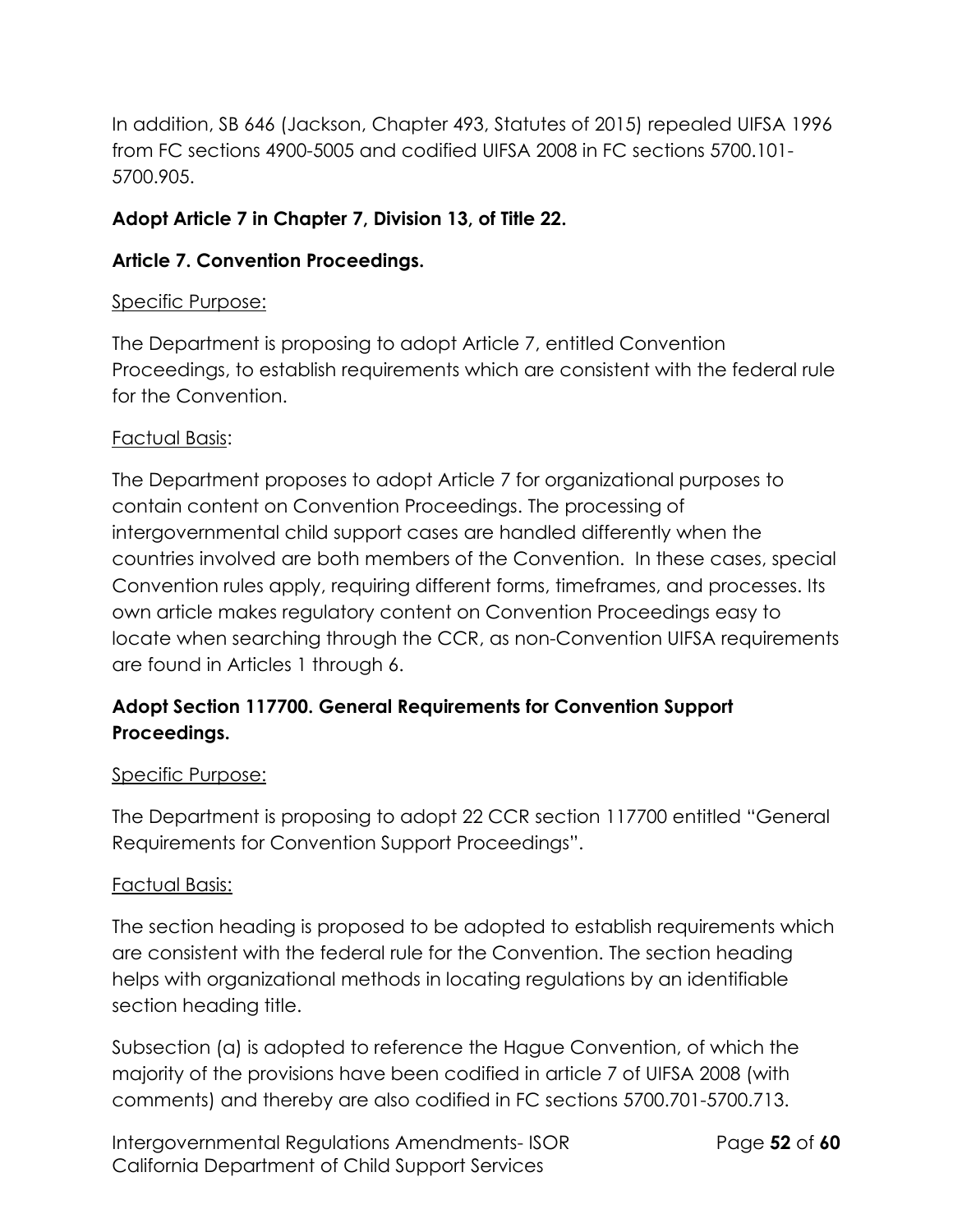Where a Convention support order proceeding differs from an intergovernmental support order, these FC provisions act as the substantive and procedural state law. When both countries are members of the Convention, different forms, timeframes, and processes apply than when both countries are not members of the Convention. It is necessary to point out special provisions apply in this situation.

Subsection (b) is adopted in reference to FC 5700.316(e). FC 5700.316(e) states that documentary evidence transmitted from outside of California by electronic means may not be excluded from evidence based on it being transmitted electronically. This clarifies electronic signatures are allowed on electronically submitted documents and those electronic signatures are treated as original signatures.

This section is necessary to conform to FC Code sections 5700.102, 5700.316, and 5700.701-5700.713 as amended by SB 646 (Jackson, Chapter 493, Statutes of 2015).

# **Amendments in Article 2, in Chapter 8, Division 13 of Title 22:**

## **Amendments to Section 118203. Requirements for Case Closure.**

### Specific Purpose:

Proposal to amend the in-text citation from FC section 4905 to FC section 5700.201 in subsection (a)(6)(B)(1).

Proposal to amend "interstate" to "intergovernmental" in sections (a), (a)(14), and  $(a)(14)(C)$ .

Proposal to repeal the in-text citation to 22 CCR section 112100(b)(2) in subsection (c).

### Factual Basis:

SB 646 (Jackson, Chapter 493, Statutes of 2015) codified UIFSA 2008 into FC as part of a mandate from the federal government for states to implement UIFSA 2008. The passage of SB 646 (Jackson, Chapter 493, Statutes of 2015) repealed the previously codified version of UIFSA 1996 in FC sections 4900-5005, and codified UIFSA 2008 in FC sections 5700.102-5700.905. Due to this change in renumbering the FC statutes to codify UIFSA 2008, the in-text citation in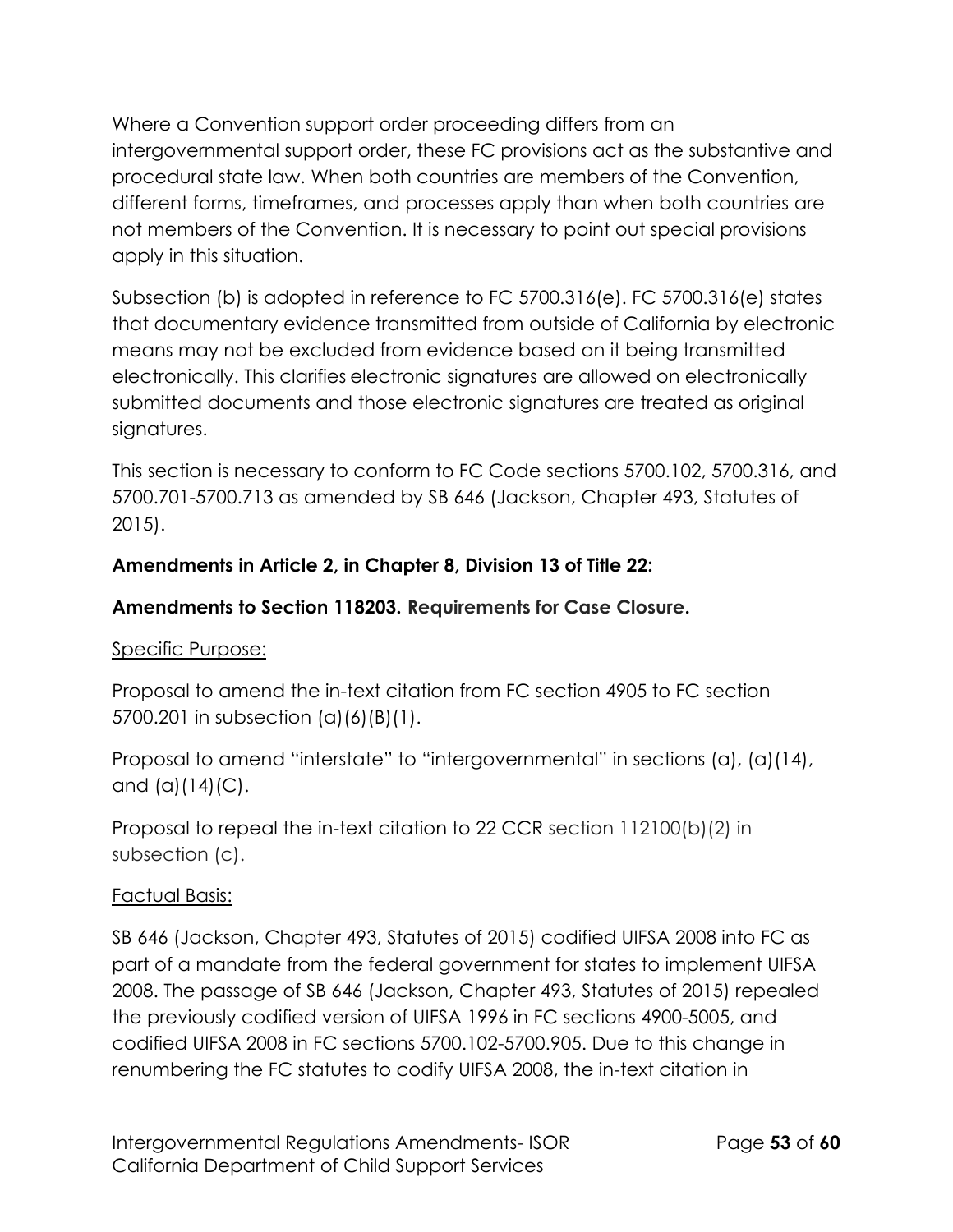subsection (a)(6)(B)(1) needs to be amended. FC section 5700.201 is the current renumbering of previous FC section 4905.

The updated term from "interstate" to "intergovernmental" is necessary for consistency throughout regulations and statutes since "interstate" is limited to cases within the United States while "intergovernmental" cases encompass all child support cases both interstate and internationally. This is to align with federal Final Rule 2010 that made the switch to using "intergovernmental" in place of "interstate".

Removing the in-text citation to 22 CCR section 112100(b)(2) in subsection (c) is to align with 45 CFR 303.11(d)(5). 45 CFR 303.11(d)(5) states a case participant can complete a new application and request a case to be reopened if there is a change in circumstances that could lead to the establishment of paternity or a support order or enforcement of an order. The in-text citation to 22 CCR section 112100(b)(2) causes confusion on if a previously closed case can only be reopened if applying for services to collect spousal support if certain conditions are met. To avoid confusion and create clarity in the regulation, the Department proposes to repeal this in-text citation.

# **Amendments to the Manual of Policies and Procedures Chapter 12-100 Child Support Enforcement Components and Standards.**

# **Repeals and Amendments to MPP Subsection 12-101. General.**

### Specific Purpose:

The Department proposes to repeal 12-101(c)(1), "California Central Registry".

Proposal to amend 12-101(i) "interstate case".

Proposed repeal of 12-101(q)(1), "Quick locate".

Proposal to amend in the authority and reference citations the Personal Responsibility and Work Opportunity Act of 1996 (P.L. 104-193) sections 457(a) and (f) [42 U.S.C. 657(f)] to 42 U.S.C (e)]. Repeal Civil Code of Procedures section 640.1. Amend 45 CFR 303.7(a)(7)(iv) to 45 CFR 303.7.

### Factual Basis:

"California Central Registry" is superseded by 22 CCR section 110132 "Central Registry". The "Central Registry" is the same exact thing as the "California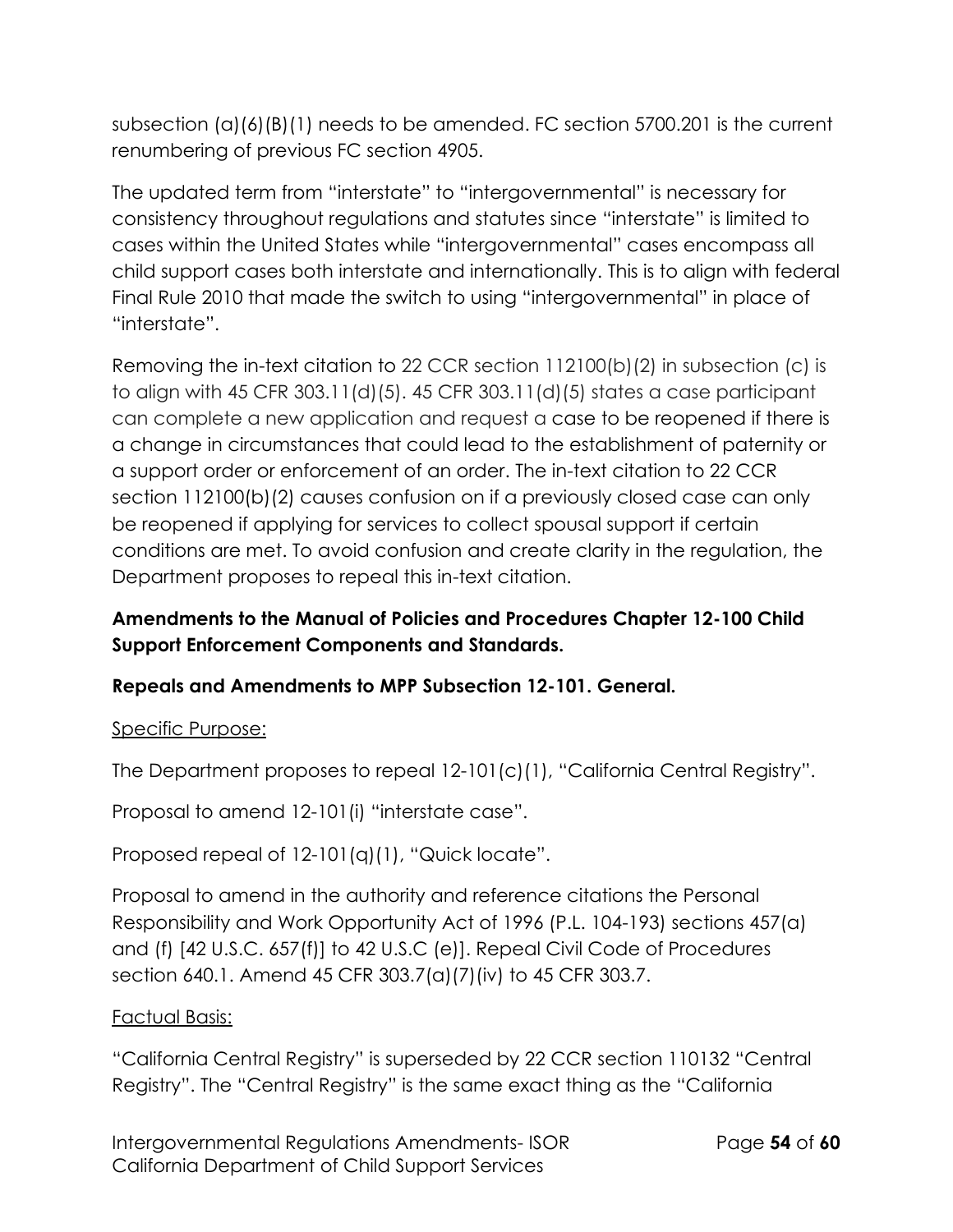Central Registry" defined in the MPP, but it is now housed within the Department instead of the State Department of Justice. The Department has reviewed and determined that no remaining content in the MPP is dependent on having a definition for "Central Registry". The proposed repeal creates clarity as there is no potential conflict by having definitions for "Central Registry" in both the CCR and the MPP. The CCR is the primary location the Department uses for its current and future regulations. Over time the Department will conduct rulemaking actions to obsolete the child support sections in the MPP.

"Interstate case", as defined in the MPP 12-101(i), is outdated. In 1996, the Uniform Reciprocal Enforcement of Support Act was superseded by the mandate to use UIFSA. Since there is remaining content in the MPP that still uses the term "interstate case", a reference to an "interstate case" definition is necessary. The Department analyzed existing child support MPP sections and determined that using the CCR definition for "interstate case" does not impact or alter the meaning of those existing MPP sections. An in-text citation to 22 CCR section 110466 is required for brevity and clarity.

"Quick Locate" is superseded by 22 CCR section 110690 "Quick Locate". The MPP definition of "quick locate" defines the phrase in terminology substantially similar to that found in the CCR. The "Form FSA 200, Child Support Enforcement Transmittal, (Rev. 1/91)" cited in the MPP definition of "quick locate" is outdated and is now called the "Child Support Enforcement Transmittal #3-Request for Assistance/Discovery" (OMB NO.: 0970-0085). It is not necessary to insert this federal form into the 22 CCR definition for "quick locate" as the form's usage is prescribed in 22 CCR section 113100(g). The Department has reviewed and determined that no remaining content in the MPP is dependent on having a definition for "quick locate". The proposed repeal creates clarity as there is no potential conflict by having definitions for "quick locate" in both the CCR and the MPP. The CCR is the primary location the Department uses for its current and future regulations as the Department plans to obsolete the remaining MPP child support sections in subsequent rulemaking actions.

In 1999, during federal amendments to 42 U.S.C 657, subsection (f) was redesignated as subsection (e). In 1997, Civil Code of Procedures section 640.1 was repealed by AB 1058 (Stats 1996, Chapter 9, Section 3). 45 CFR 303.7(a)(7)(iv) no longer exists. Instead, a reference to 45 CFR 303.7(a), "General Responsibilities" is the reference for MPP 12-101.1 content. The reference notes require amending to reflect these changes.

Intergovernmental Regulations Amendments- ISOR Page **55** of **60** California Department of Child Support Services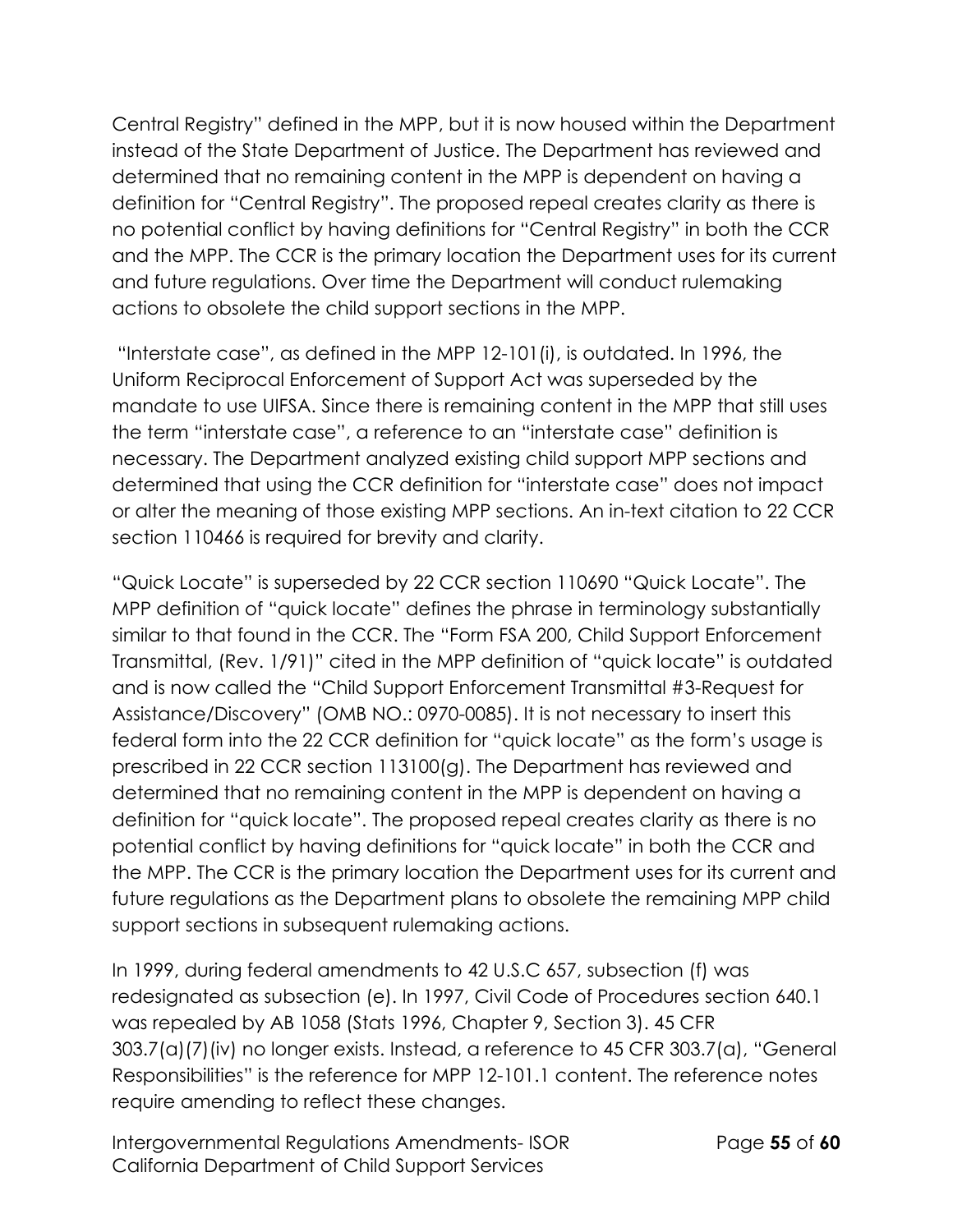# **Amendments to the Manual of Policies and Procedures Chapter 12-700 Franchise Tax Board (FTB) and Financial Management Services (FMS) Tax Refund Intercept Regulations.**

#### **Repeals and Amendments to MPP Subsection 12-701. Definitions.**

#### Specific Purpose:

The Department proposes to repeal the definition for "interstate case".

Repeal the definition for "registration".

Repeal the definition for "responding state".

The authority citations are updated from 17302 and 17400, Family Code to 17306, 17310 and 17312, Family Code. The reference citations are updated from Family Code sections 4900 et seq. to 5700.101 et seq., and the Office of Child Support Enforcement Action Transmittal 98-17 to Office of Child Support Enforcement Action Transmittal 10-04.

#### Factual Basis:

"Interstate case" definition is superseded by 22 CCR section 110466 Interstate Case. This specific definition of "interstate case" in 12-701(i)(4) only applied to MPP Chapter 12-700, Franchise Tax Board (FTB) and Financial Management Services (FMS) Tax Refund Intercept Regulations. The regulatory content contained in Chapter MPP 12-700, except for the 12-701 definition section, has been repealed. This proposed repeal would create clarity and brevity by eliminating an outdated meaning of "interstate case".

"Registration" is superseded by 22 CCR section 110710 "Register". "Registration" and "register" have the same meaning as they both describe a process to enforce or modify a support order or judgment. Since no other existing content in the MPP depends on "registration", the Department is proposing to repeal this term for brevity and clarity on where intergovernmental terms are defined. The proposed repeal also avoids any potential conflict by having definitions for "register" in both the CCR and the MPP.

FC section 5700.102(23) defines "responding state" in terminology substantially similar to that found in the MPP. The only occurrence of "responding state" in the MPP is in this proposed repeal of MPP subsection 12-701(r)(2). No other content in the existing MPP relies on this definition. The repeal of "responding

Intergovernmental Regulations Amendments- ISOR Page **56** of **60** California Department of Child Support Services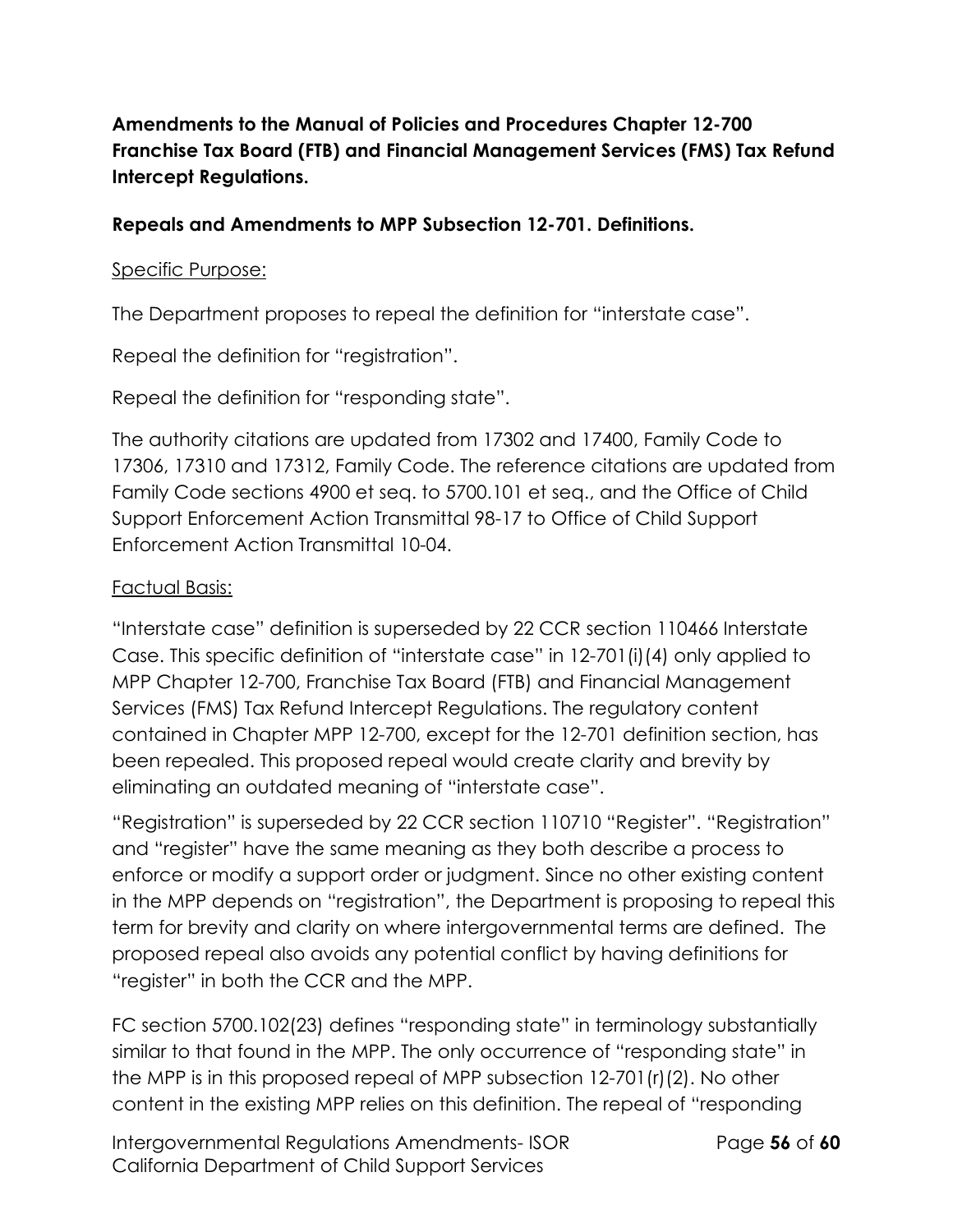state" from both the CCR and the MPP would create a single higher authority since the term would be defined by FC section 5700.102(23), "responding state". As noted earlier in the necessity and factual basis for 22 CCR section 117000, intergovernmental terms would be defined by either the CCR, FC sections 5700.102 and 5700.701, or 45 Code of Federal Regulations, section 301.1, not the MPP.

The MPP was written when the Department was housed in the California Department of Social Services. Some of the authorities and references cited in the MPP authority and reference notes have now been superseded. It is necessary for the Department to update these authority and reference citations to reflect current versions.

The Department was granted quasi legislative power through FC sections 17306, 17310 and 17312 for its rulemaking authority. The federal Office of Child Support Enforcement (OCSE) has also updated its child support policies since this MPP section was last amended. AT-98-17 has been archived by OCSE as it no longer contains current child support policy. Tracing the history of AT-98-17, the Department has determined OCSE's policy from AT-98-17 is now contained in AT-10-04, "Collection and Enforcement of Past-Due Child Support Obligations" dated June 11, 2010. In addition, SB 646 (Jackson, Chapter 493, Statutes of 2015), repealed UIFSA 1996 from FC sections 4900-5005 and codified UIFSA 2008 in FC sections 5700.101-5700.905.

# **Anticipated Benefits of This Regulatory Action**

Intergovernmental case regulations reference repealed FC sections from when California was operating under UIFSA 1996. Since UIFSA 2008 was enacted as of January 1, 2016, reference citations need to be updated to the correct Family Code statutes. This proposal makes these technical changes while conforming regulation content to UIFSA 2008 provisions codified in FC sections 5700.101- 5700.905. Revisions to UIFSA 2008, such as the inclusion of foreign countries and new evidentiary procedures, have fundamentally altered UIFSA from its 1996 version. Amending and adopting new intergovernmental case regulations results in an enhanced alignment by implementing, interpreting, or making specific prevailing FC statutes.

Another benefit of this regulatory action is an increased efficiency by the Department and the LCSAs. The removal of erroneous, duplicative, and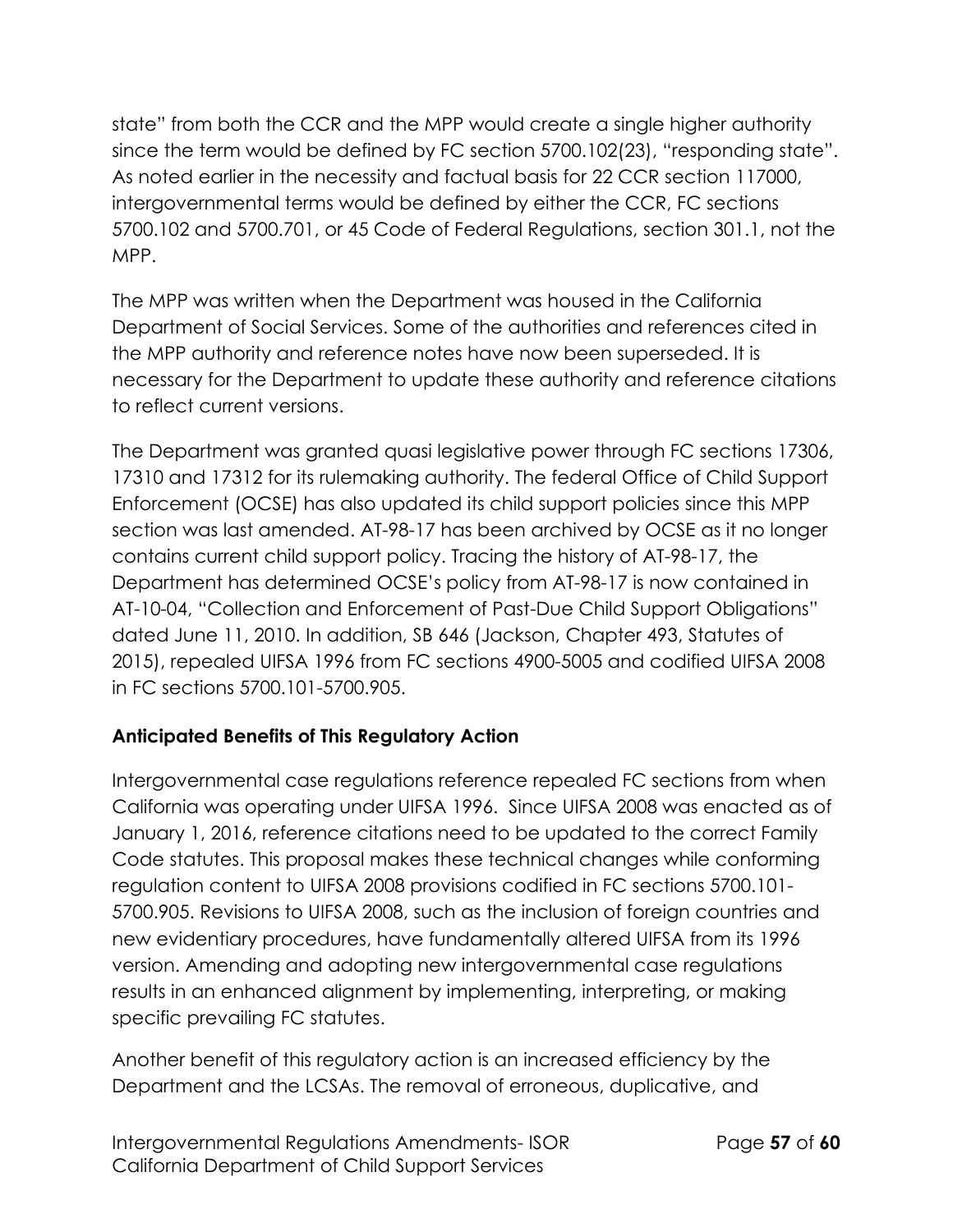conflicting regulations assists the Department and the LCSAs in having a clear policy of the registration, recognition, enforcement, and modification of intergovernmental support orders. Clear policies save both the Department and the LCSAs time and resources asking and answering clarifying questions. Renaming and the reorganization of regulations further assist with increased efficiency. Regulatory content is easily located in the CCR through amended section headings and similar regulatory content is now grouped together. Time is saved searching through regulatory content. Increased Department and LCSA efficiency directly assist families as necessary support is given in an efficient, timely manner.

## **Technical, Theoretical, and Empirical Study, Report, or Similar Document**

No technical, theoretical, or empirical study, report, or similar document was used in the formulation of this proposal. However, the following supportive factual documents are included in this filing:

- 1. Senate Bill (SB) 646 (Chapter 493, Statutes of 2015).
- 2. Uniform Interstate Family Support Act (UIFSA) 2008 with Comments.

### **Updated Forms Previously Cited and Incorporated by Reference**

- 1. Affidavit of Non-Disclosure, DCSS 0722 (Rev. 11/15/16)
- 2. Application for Non Title IV-D Locate Services, DCSS 0073 (Rev. 09/01/05)

#### **Facts, Evidence, Documents, Testimony, or Other Evidence of No Significant Adverse Impact on Business**

No facts, evidence, documents, testimony, or other evidence of any significant adverse economic impact on business have been identified.

### **Reasonable Alternatives the Department Has Identified That Would Lessen Any Adverse Impact On Small Businesses**

The Department has not identified any reasonable alternatives to the proposed action and no adverse impacts to small businesses are expected as a result of this proposed action.

### **Economic Impact Assessment**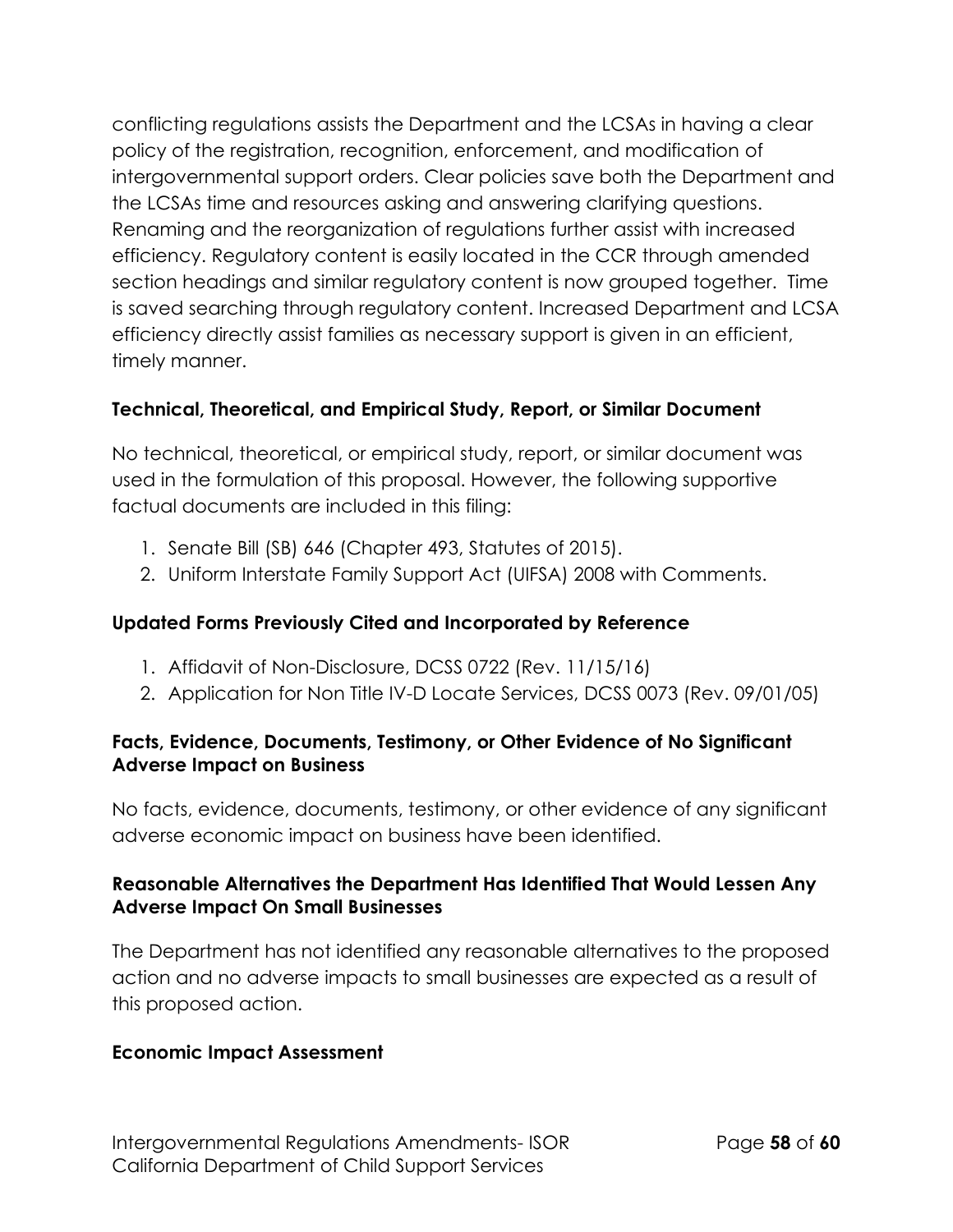The Department has made an initial determination that the proposed regulatory action:

- Will have no significant statewide adverse economic impact directly affecting businesses, including the ability of California businesses to compete with businesses in other states by making it more costly to produce goods or services. The proposed regulations pertain to implementing UIFSA 2008 and provisions for the enforcement of intergovernmental child support cases.
- The Department has determined that this regulatory proposal will not have any impact on the creation of jobs or new businesses or the elimination of jobs or existing businesses within the State of California because the proposed regulations pertain to implementing UIFSA 2008 and provisions for the enforcement of intergovernmental child support cases.
- Does not affect the expansion of businesses currently doing business within the State of California. The proposed regulations do not place any limitations on the expansion of businesses within the State of California.
- The proposed regulatory action does affect the health and welfare of California residents, as it enhances the well-being of children and the selfsufficiency of families by improving the enforcement of intergovernmental child support orders. Families receive needed financial support in a timely and efficient manner.
- Does not adversely impact worker safety, or the State's environment because the proposed regulations do not impact worker safety or the State's environment.
- The Department is not aware of any cost impacts that a representative private person or business would necessarily incur in reasonable compliance with the proposed action.

### **Specific Technologies or Equipment**

This regulation does not mandate the use of specific technologies or equipment.

### **Review of Existing Statutes and Federal Regulations**

In developing these regulations, the Department has conducted a search of applicable existing statutes and regulations relating to interstate and international child support cases into and within California and does not believe